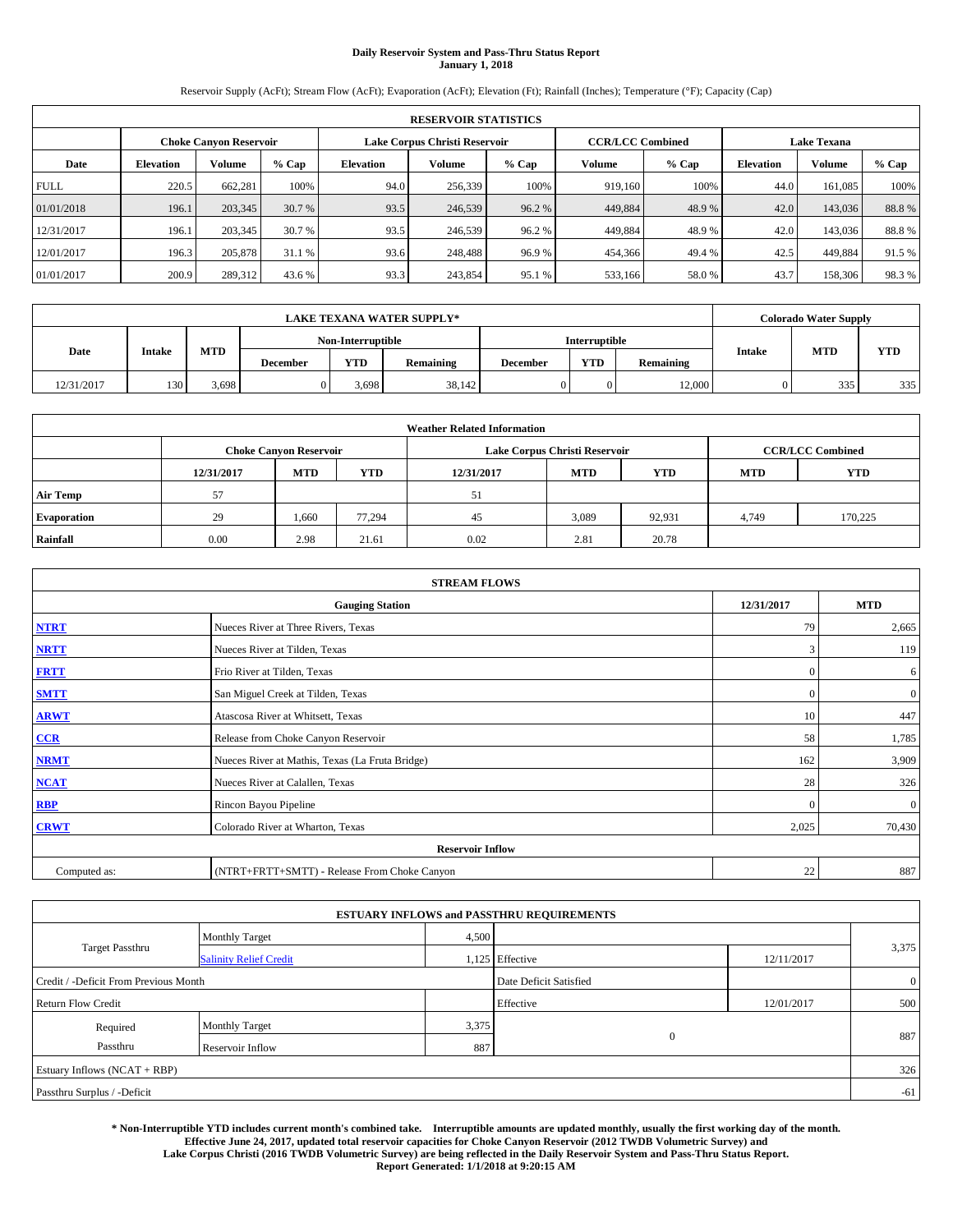# **Daily Reservoir System and Pass-Thru Status Report January 2, 2018**

Reservoir Supply (AcFt); Stream Flow (AcFt); Evaporation (AcFt); Elevation (Ft); Rainfall (Inches); Temperature (°F); Capacity (Cap)

|             | <b>RESERVOIR STATISTICS</b> |                        |        |                               |         |         |                         |         |                    |         |       |
|-------------|-----------------------------|------------------------|--------|-------------------------------|---------|---------|-------------------------|---------|--------------------|---------|-------|
|             |                             | Choke Canvon Reservoir |        | Lake Corpus Christi Reservoir |         |         | <b>CCR/LCC Combined</b> |         | <b>Lake Texana</b> |         |       |
| Date        | <b>Elevation</b>            | Volume                 | % Cap  | Elevation                     | Volume  | $%$ Cap | Volume                  | $%$ Cap | <b>Elevation</b>   | Volume  | % Cap |
| <b>FULL</b> | 220.5                       | 662.281                | 100%   | 94.0                          | 256,339 | 100%    | 919.160                 | 100%    | 44.0               | 161.085 | 100%  |
| 01/02/2018  | 196.0                       | 202,086                | 30.5 % | 93.4                          | 244,597 | 95.4 %  | 446,683                 | 48.6 %  | 42.0               | 143,036 | 88.8% |
| 01/01/2018  | 196.1                       | 203,345                | 30.7 % | 93.5                          | 246,539 | 96.2%   | 449,884                 | 48.9 %  | 42.0               | 143,036 | 88.8% |
| 12/02/2017  | 196.3                       | 205,878                | 31.1 % | 93.6                          | 248,488 | 96.9%   | 454,366                 | 49.4 %  | 42.4               | 446,683 | 91.0% |
| 01/02/2017  | 200.8                       | 288,062                | 43.5 % | 93.3                          | 244,574 | 95.4 %  | 532,636                 | 57.9 %  | 43.7               | 158,306 | 98.3% |

|            | <b>LAKE TEXANA WATER SUPPLY*</b> |                  |                 |                   |           |          |                      |           |               |            | <b>Colorado Water Supply</b> |  |  |
|------------|----------------------------------|------------------|-----------------|-------------------|-----------|----------|----------------------|-----------|---------------|------------|------------------------------|--|--|
|            |                                  |                  |                 | Non-Interruptible |           |          | <b>Interruptible</b> |           |               |            |                              |  |  |
| Date       | <b>Intake</b>                    | <b>MTD</b>       | <b>December</b> | <b>YTD</b>        | Remaining | December | <b>YTD</b>           | Remaining | <b>Intake</b> | <b>MTD</b> | <b>YTD</b>                   |  |  |
| 01/01/2018 | 130                              | 130 <sup>1</sup> |                 | 38.274            | $-1,834$  |          | 4.500                | 7.500     |               |            | 1,113                        |  |  |

| <b>Weather Related Information</b> |            |                               |      |            |                               |                         |            |            |  |  |
|------------------------------------|------------|-------------------------------|------|------------|-------------------------------|-------------------------|------------|------------|--|--|
|                                    |            | <b>Choke Canyon Reservoir</b> |      |            | Lake Corpus Christi Reservoir | <b>CCR/LCC Combined</b> |            |            |  |  |
|                                    | 01/01/2018 | <b>MTD</b>                    | YTD  | 01/01/2018 | <b>MTD</b>                    | <b>YTD</b>              | <b>MTD</b> | <b>YTD</b> |  |  |
| Air Temp                           | 32         |                               |      | 34         |                               |                         |            |            |  |  |
| <b>Evaporation</b>                 |            |                               |      | 56         | 56                            | 56                      | 56         | 56         |  |  |
| Rainfall                           | 0.02       | 0.02                          | 0.02 | 0.00       | 0.00                          | 0.00                    |            |            |  |  |

|              | <b>STREAM FLOWS</b>                             |            |                |  |  |  |  |  |  |
|--------------|-------------------------------------------------|------------|----------------|--|--|--|--|--|--|
|              | <b>Gauging Station</b>                          | 01/01/2018 | <b>MTD</b>     |  |  |  |  |  |  |
| <b>NTRT</b>  | Nueces River at Three Rivers, Texas             | 60         | 60             |  |  |  |  |  |  |
| <b>NRTT</b>  | Nueces River at Tilden, Texas                   | ി          | $\overline{2}$ |  |  |  |  |  |  |
| <b>FRTT</b>  | Frio River at Tilden, Texas                     | $\Omega$   | $\overline{0}$ |  |  |  |  |  |  |
| <b>SMTT</b>  | San Miguel Creek at Tilden, Texas               | $\Omega$   | $\overline{0}$ |  |  |  |  |  |  |
| <b>ARWT</b>  | Atascosa River at Whitsett, Texas               | 9          | 9              |  |  |  |  |  |  |
| CCR          | Release from Choke Canyon Reservoir             | 58         | 58             |  |  |  |  |  |  |
| <b>NRMT</b>  | Nueces River at Mathis, Texas (La Fruta Bridge) | 218        | 218            |  |  |  |  |  |  |
| <b>NCAT</b>  | Nueces River at Calallen, Texas                 | 35         | 35             |  |  |  |  |  |  |
| <b>RBP</b>   | Rincon Bayou Pipeline                           | $\Omega$   | $\overline{0}$ |  |  |  |  |  |  |
| <b>CRWT</b>  | Colorado River at Wharton, Texas                | 1,977      | 1,977          |  |  |  |  |  |  |
|              | <b>Reservoir Inflow</b>                         |            |                |  |  |  |  |  |  |
| Computed as: | (NTRT+FRTT+SMTT) - Release From Choke Canyon    | 3          | $\mathbf{3}$   |  |  |  |  |  |  |

| <b>ESTUARY INFLOWS and PASSTHRU REQUIREMENTS</b> |                               |       |                        |  |                |  |  |  |  |
|--------------------------------------------------|-------------------------------|-------|------------------------|--|----------------|--|--|--|--|
|                                                  | <b>Monthly Target</b>         | 2,500 |                        |  |                |  |  |  |  |
| <b>Target Passthru</b>                           | <b>Salinity Relief Credit</b> |       | 0 Effective            |  | 2,500          |  |  |  |  |
| Credit / -Deficit From Previous Month            |                               |       | Date Deficit Satisfied |  | $-61$          |  |  |  |  |
| <b>Return Flow Credit</b>                        |                               |       | Effective              |  | $\overline{0}$ |  |  |  |  |
| Required                                         | <b>Monthly Target</b>         | 2,500 |                        |  |                |  |  |  |  |
| Passthru                                         | Reservoir Inflow              | 3     | $\overline{0}$         |  | $\mathbf{3}$   |  |  |  |  |
| Estuary Inflows (NCAT + RBP)                     |                               |       |                        |  | 35             |  |  |  |  |
| Passthru Surplus / -Deficit                      |                               |       |                        |  | $-29$          |  |  |  |  |

**\* Non-Interruptible YTD includes current month's combined take. Interruptible amounts are updated monthly, usually the first working day of the month. Effective June 24, 2017, updated total reservoir capacities for Choke Canyon Reservoir (2012 TWDB Volumetric Survey) and Lake Corpus Christi (2016 TWDB Volumetric Survey) are being reflected in the Daily Reservoir System and Pass-Thru Status Report. Report Generated: 1/2/2018 at 9:04:02 AM**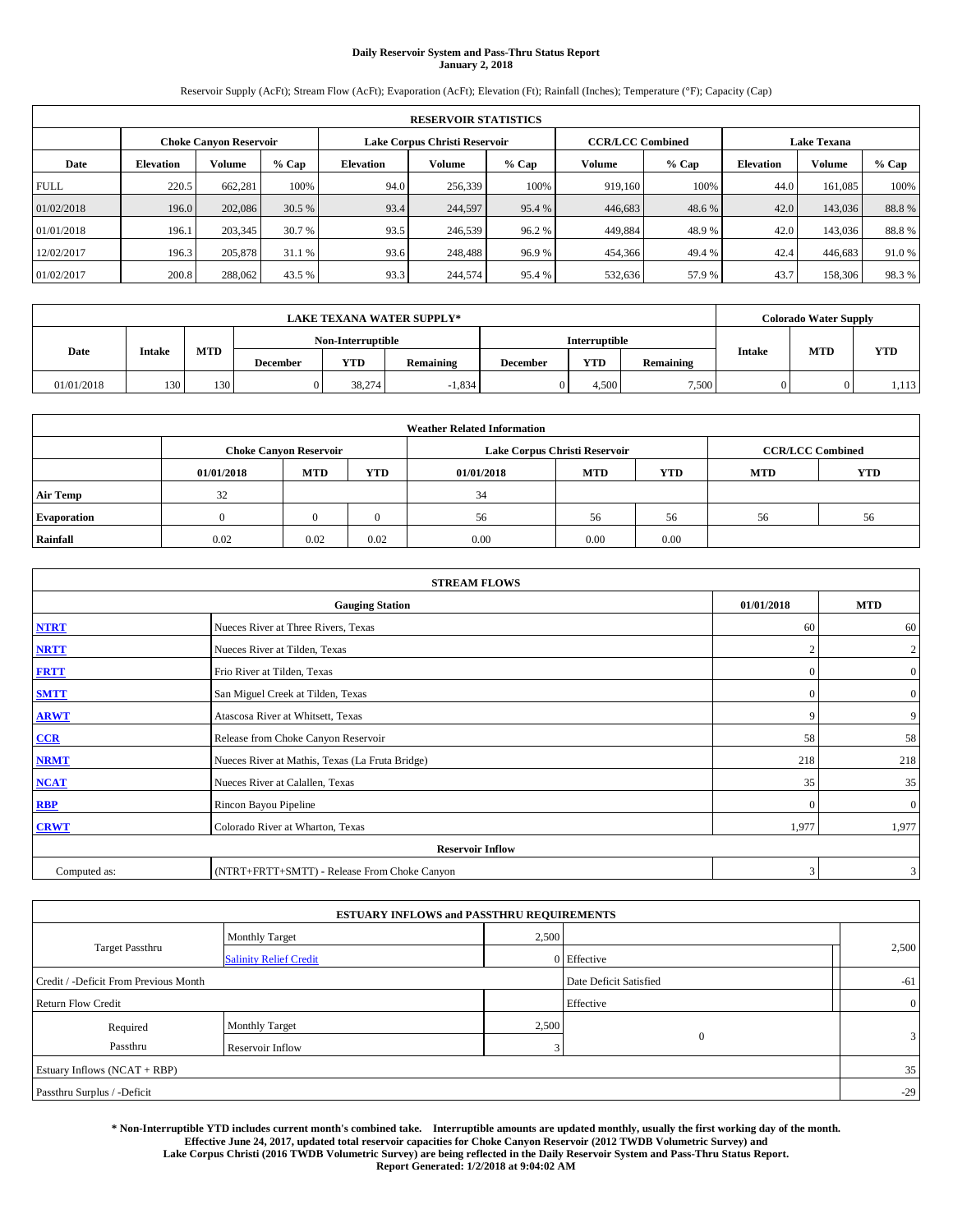# **Daily Reservoir System and Pass-Thru Status Report January 3, 2018**

Reservoir Supply (AcFt); Stream Flow (AcFt); Evaporation (AcFt); Elevation (Ft); Rainfall (Inches); Temperature (°F); Capacity (Cap)

|             | <b>RESERVOIR STATISTICS</b> |                               |        |                               |         |         |                         |         |                    |         |       |
|-------------|-----------------------------|-------------------------------|--------|-------------------------------|---------|---------|-------------------------|---------|--------------------|---------|-------|
|             |                             | <b>Choke Canyon Reservoir</b> |        | Lake Corpus Christi Reservoir |         |         | <b>CCR/LCC Combined</b> |         | <b>Lake Texana</b> |         |       |
| Date        | <b>Elevation</b>            | Volume                        | % Cap  | Elevation                     | Volume  | $%$ Cap | Volume                  | $%$ Cap | <b>Elevation</b>   | Volume  | % Cap |
| <b>FULL</b> | 220.5                       | 662.281                       | 100%   | 94.0                          | 256,339 | 100%    | 919.160                 | 100%    | 44.0               | 161.085 | 100%  |
| 01/03/2018  | 196.0                       | 202,086                       | 30.5 % | 93.4                          | 244,597 | 95.4 %  | 446,683                 | 48.6 %  | 41.9               | 142,163 | 88.3% |
| 01/02/2018  | 196.0                       | 202,086                       | 30.5 % | 93.4                          | 244.597 | 95.4 %  | 446.683                 | 48.6 %  | 42.0               | 143,036 | 88.8% |
| 12/03/2017  | 196.2                       | 204,609                       | 30.9 % | 93.6                          | 248,488 | 96.9%   | 453,097                 | 49.3 %  | 42.4               | 446,683 | 91.0% |
| 01/03/2017  | 200.8                       | 288,374                       | 43.5 % | 93.3                          | 244,394 | 95.3%   | 532,768                 | 58.0%   | 43.7               | 158,306 | 98.3% |

|            | <b>LAKE TEXANA WATER SUPPLY*</b> |            |          |                   |                  |                 |                      |           |               |            | <b>Colorado Water Supply</b> |  |  |
|------------|----------------------------------|------------|----------|-------------------|------------------|-----------------|----------------------|-----------|---------------|------------|------------------------------|--|--|
|            |                                  |            |          | Non-Interruptible |                  |                 | <b>Interruptible</b> |           |               |            |                              |  |  |
| Date       | <b>Intake</b>                    | <b>MTD</b> | December | <b>YTD</b>        | <b>Remaining</b> | <b>December</b> | YTD                  | Remaining | <b>Intake</b> | <b>MTD</b> | <b>YTD</b>                   |  |  |
| 01/02/2018 | 83                               | 213        | 3,698    | 42,055            | $-5,615$         |                 | 4.500                | 7,500     |               | 47         | 1,160                        |  |  |

| <b>Weather Related Information</b> |            |                               |      |            |                               |                         |            |            |  |
|------------------------------------|------------|-------------------------------|------|------------|-------------------------------|-------------------------|------------|------------|--|
|                                    |            | <b>Choke Canyon Reservoir</b> |      |            | Lake Corpus Christi Reservoir | <b>CCR/LCC Combined</b> |            |            |  |
|                                    | 01/02/2018 | <b>MTD</b>                    | YTD  | 01/02/2018 | <b>MTD</b>                    | <b>YTD</b>              | <b>MTD</b> | <b>YTD</b> |  |
| Air Temp                           | 37         |                               |      | 38         |                               |                         |            |            |  |
| <b>Evaporation</b>                 |            |                               |      |            | 56                            | 56                      | 56         | 56         |  |
| Rainfall                           | 0.00       | 0.02                          | 0.02 | 0.00       | 0.00                          | 0.00                    |            |            |  |

| <b>STREAM FLOWS</b> |                                                 |               |                |  |  |  |  |  |
|---------------------|-------------------------------------------------|---------------|----------------|--|--|--|--|--|
|                     | 01/02/2018                                      | <b>MTD</b>    |                |  |  |  |  |  |
| <b>NTRT</b>         | Nueces River at Three Rivers, Texas             | 60            | 120            |  |  |  |  |  |
| <b>NRTT</b>         | Nueces River at Tilden, Texas                   | $\mathcal{D}$ | $\overline{4}$ |  |  |  |  |  |
| <b>FRTT</b>         | Frio River at Tilden, Texas                     | $\Omega$      | $\overline{0}$ |  |  |  |  |  |
| <b>SMTT</b>         | San Miguel Creek at Tilden, Texas               | $\Omega$      | $\overline{0}$ |  |  |  |  |  |
| <b>ARWT</b>         | Atascosa River at Whitsett, Texas               | 8             | 16             |  |  |  |  |  |
| $CCR$               | Release from Choke Canyon Reservoir             | 58            | 115            |  |  |  |  |  |
| <b>NRMT</b>         | Nueces River at Mathis, Texas (La Fruta Bridge) | 134           | 353            |  |  |  |  |  |
| <b>NCAT</b>         | Nueces River at Calallen, Texas                 | 44            | 78             |  |  |  |  |  |
| RBP                 | Rincon Bayou Pipeline                           | $\Omega$      | $\overline{0}$ |  |  |  |  |  |
| <b>CRWT</b>         | Colorado River at Wharton, Texas                | 1,929         | 3,906          |  |  |  |  |  |
|                     | <b>Reservoir Inflow</b>                         |               |                |  |  |  |  |  |
| Computed as:        | (NTRT+FRTT+SMTT) - Release From Choke Canyon    | 3             | 5              |  |  |  |  |  |

|                                       |                               |       | <b>ESTUARY INFLOWS and PASSTHRU REQUIREMENTS</b> |            |       |
|---------------------------------------|-------------------------------|-------|--------------------------------------------------|------------|-------|
|                                       | <b>Monthly Target</b>         | 2,500 |                                                  |            |       |
| <b>Target Passthru</b>                | <b>Salinity Relief Credit</b> |       | 0 Effective                                      |            | 2,500 |
| Credit / -Deficit From Previous Month |                               |       | Date Deficit Satisfied                           | 01/02/2018 | $-61$ |
| <b>Return Flow Credit</b>             |                               |       | Effective                                        | 01/02/2018 | 500   |
| Required                              | <b>Monthly Target</b>         | 2,500 |                                                  |            |       |
| Passthru                              | Reservoir Inflow              |       | $\mathbf{0}$                                     |            | 5     |
| Estuary Inflows (NCAT + RBP)          |                               |       |                                                  |            | 78    |
| Passthru Surplus / -Deficit           |                               |       |                                                  |            | 512   |

**\* Non-Interruptible YTD includes current month's combined take. Interruptible amounts are updated monthly, usually the first working day of the month. Effective June 24, 2017, updated total reservoir capacities for Choke Canyon Reservoir (2012 TWDB Volumetric Survey) and Lake Corpus Christi (2016 TWDB Volumetric Survey) are being reflected in the Daily Reservoir System and Pass-Thru Status Report. Report Generated: 1/3/2018 at 8:31:52 AM**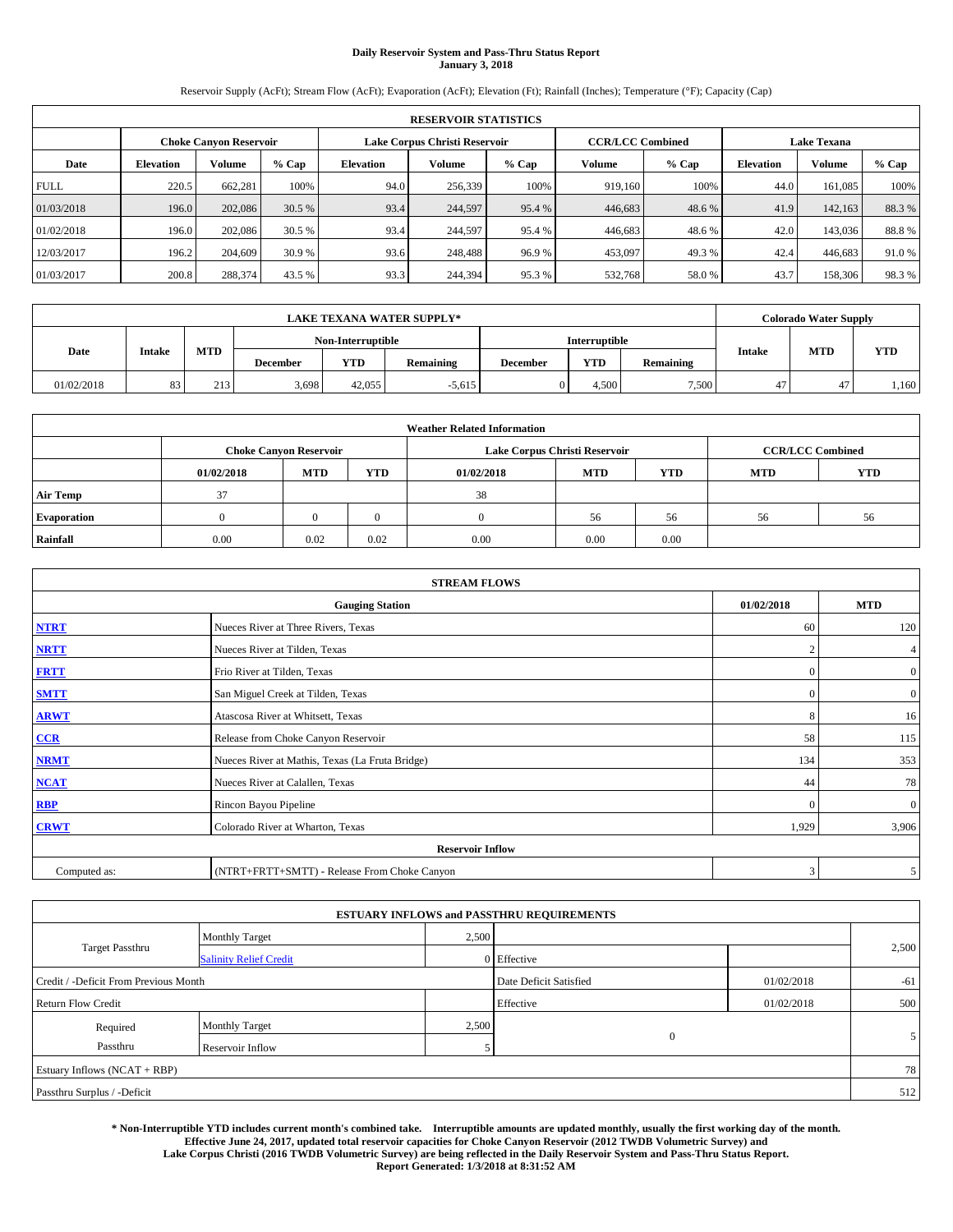# **Daily Reservoir System and Pass-Thru Status Report January 4, 2018**

Reservoir Supply (AcFt); Stream Flow (AcFt); Evaporation (AcFt); Elevation (Ft); Rainfall (Inches); Temperature (°F); Capacity (Cap)

| <b>RESERVOIR STATISTICS</b> |                  |                        |        |                               |         |         |                         |         |                    |         |        |
|-----------------------------|------------------|------------------------|--------|-------------------------------|---------|---------|-------------------------|---------|--------------------|---------|--------|
|                             |                  | Choke Canvon Reservoir |        | Lake Corpus Christi Reservoir |         |         | <b>CCR/LCC Combined</b> |         | <b>Lake Texana</b> |         |        |
| Date                        | <b>Elevation</b> | Volume                 | % Cap  | Elevation                     | Volume  | $%$ Cap | Volume                  | $%$ Cap | <b>Elevation</b>   | Volume  | % Cap  |
| <b>FULL</b>                 | 220.5            | 662.281                | 100%   | 94.0                          | 256,339 | 100%    | 919.160                 | 100%    | 44.0               | 161.085 | 100%   |
| 01/04/2018                  | 196.0            | 202,086                | 30.5 % | 93.4                          | 244,597 | 95.4 %  | 446,683                 | 48.6 %  | 41.8               | 141.293 | 87.7%  |
| 01/03/2018                  | 196.0            | 202,086                | 30.5 % | 93.4                          | 244.597 | 95.4 %  | 446.683                 | 48.6 %  | 41.9               | 142.163 | 88.3%  |
| 12/04/2017                  | 196.2            | 204,609                | 30.9 % | 93.5                          | 246,539 | 96.2%   | 451.148                 | 49.1 %  | 42.4               | 446,683 | 91.0%  |
| 01/04/2017                  | 200.8            | 288,062                | 43.5 % | 93.3                          | 244,754 | 95.5 %  | 532,816                 | 58.0%   | 43.6               | 156,467 | 97.1 % |

| <b>LAKE TEXANA WATER SUPPLY*</b> |                   |            |          |                      |                  |                 |       |           |                             | <b>Colorado Water Supply</b> |            |
|----------------------------------|-------------------|------------|----------|----------------------|------------------|-----------------|-------|-----------|-----------------------------|------------------------------|------------|
|                                  | Non-Interruptible |            |          | <b>Interruptible</b> |                  |                 |       |           |                             |                              |            |
| Date                             | <b>Intake</b>     | <b>MTD</b> | December | <b>YTD</b>           | <b>Remaining</b> | <b>December</b> | YTD   | Remaining | <b>MTD</b><br><b>Intake</b> |                              | <b>YTD</b> |
| 01/03/2018                       | 61                | 274        | 3,698    | 42.116               | $-5.676$         |                 | 4.500 | 7,500     | 69                          | 116                          | 1,229      |

| <b>Weather Related Information</b> |            |                               |      |            |                               |                         |     |     |  |
|------------------------------------|------------|-------------------------------|------|------------|-------------------------------|-------------------------|-----|-----|--|
|                                    |            | <b>Choke Canyon Reservoir</b> |      |            | Lake Corpus Christi Reservoir | <b>CCR/LCC Combined</b> |     |     |  |
|                                    | 01/03/2018 | <b>MTD</b>                    | YTD  | <b>MTD</b> | <b>YTD</b>                    |                         |     |     |  |
| <b>Air Temp</b>                    | 51         |                               |      | 49         |                               |                         |     |     |  |
| <b>Evaporation</b>                 |            |                               |      | 192        | 248                           | 248                     | 248 | 248 |  |
| Rainfall                           | 0.00       | 0.02                          | 0.02 | 0.00       | 0.00                          | 0.00                    |     |     |  |

| <b>STREAM FLOWS</b> |                                                 |                |                |  |  |  |  |  |
|---------------------|-------------------------------------------------|----------------|----------------|--|--|--|--|--|
|                     | <b>Gauging Station</b>                          | 01/03/2018     | <b>MTD</b>     |  |  |  |  |  |
| <b>NTRT</b>         | Nueces River at Three Rivers, Texas             | 76             | 196            |  |  |  |  |  |
| <b>NRTT</b>         | Nueces River at Tilden, Texas                   | $\overline{2}$ | 6              |  |  |  |  |  |
| <b>FRTT</b>         | Frio River at Tilden, Texas                     | $\mathbf{0}$   | $\overline{0}$ |  |  |  |  |  |
| <b>SMTT</b>         | San Miguel Creek at Tilden, Texas               | $\mathbf{0}$   | $\mathbf{0}$   |  |  |  |  |  |
| <b>ARWT</b>         | Atascosa River at Whitsett, Texas               | 7              | 23             |  |  |  |  |  |
| CCR                 | Release from Choke Canyon Reservoir             | 58             | 173            |  |  |  |  |  |
| <b>NRMT</b>         | Nueces River at Mathis, Texas (La Fruta Bridge) | 105            | 457            |  |  |  |  |  |
| <b>NCAT</b>         | Nueces River at Calallen, Texas                 | 24             | 103            |  |  |  |  |  |
| <b>RBP</b>          | Rincon Bayou Pipeline                           | $\Omega$       | $\mathbf{0}$   |  |  |  |  |  |
| <b>CRWT</b>         | Colorado River at Wharton, Texas                | 1,864          | 5,770          |  |  |  |  |  |
|                     | <b>Reservoir Inflow</b>                         |                |                |  |  |  |  |  |
| Computed as:        | (NTRT+FRTT+SMTT) - Release From Choke Canyon    | 19             | 24             |  |  |  |  |  |

|                                       |                               | <b>ESTUARY INFLOWS and PASSTHRU REQUIREMENTS</b> |                        |            |       |
|---------------------------------------|-------------------------------|--------------------------------------------------|------------------------|------------|-------|
|                                       | <b>Monthly Target</b>         | 2,500                                            |                        |            |       |
| <b>Target Passthru</b>                | <b>Salinity Relief Credit</b> |                                                  | 0 Effective            |            | 2,500 |
| Credit / -Deficit From Previous Month |                               |                                                  | Date Deficit Satisfied | 01/02/2018 | $-61$ |
| <b>Return Flow Credit</b>             |                               |                                                  | Effective              | 01/02/2018 | 500   |
| Required                              | <b>Monthly Target</b>         | 2,500                                            |                        |            |       |
| Passthru                              | <b>Reservoir Inflow</b>       | 24                                               | $\mathbf{0}$           |            | 24    |
| Estuary Inflows (NCAT + RBP)          |                               |                                                  |                        |            | 103   |
| Passthru Surplus / -Deficit           |                               |                                                  |                        |            | 518   |

**\* Non-Interruptible YTD includes current month's combined take. Interruptible amounts are updated monthly, usually the first working day of the month. Effective June 24, 2017, updated total reservoir capacities for Choke Canyon Reservoir (2012 TWDB Volumetric Survey) and Lake Corpus Christi (2016 TWDB Volumetric Survey) are being reflected in the Daily Reservoir System and Pass-Thru Status Report. Report Generated: 1/4/2018 at 8:28:51 AM**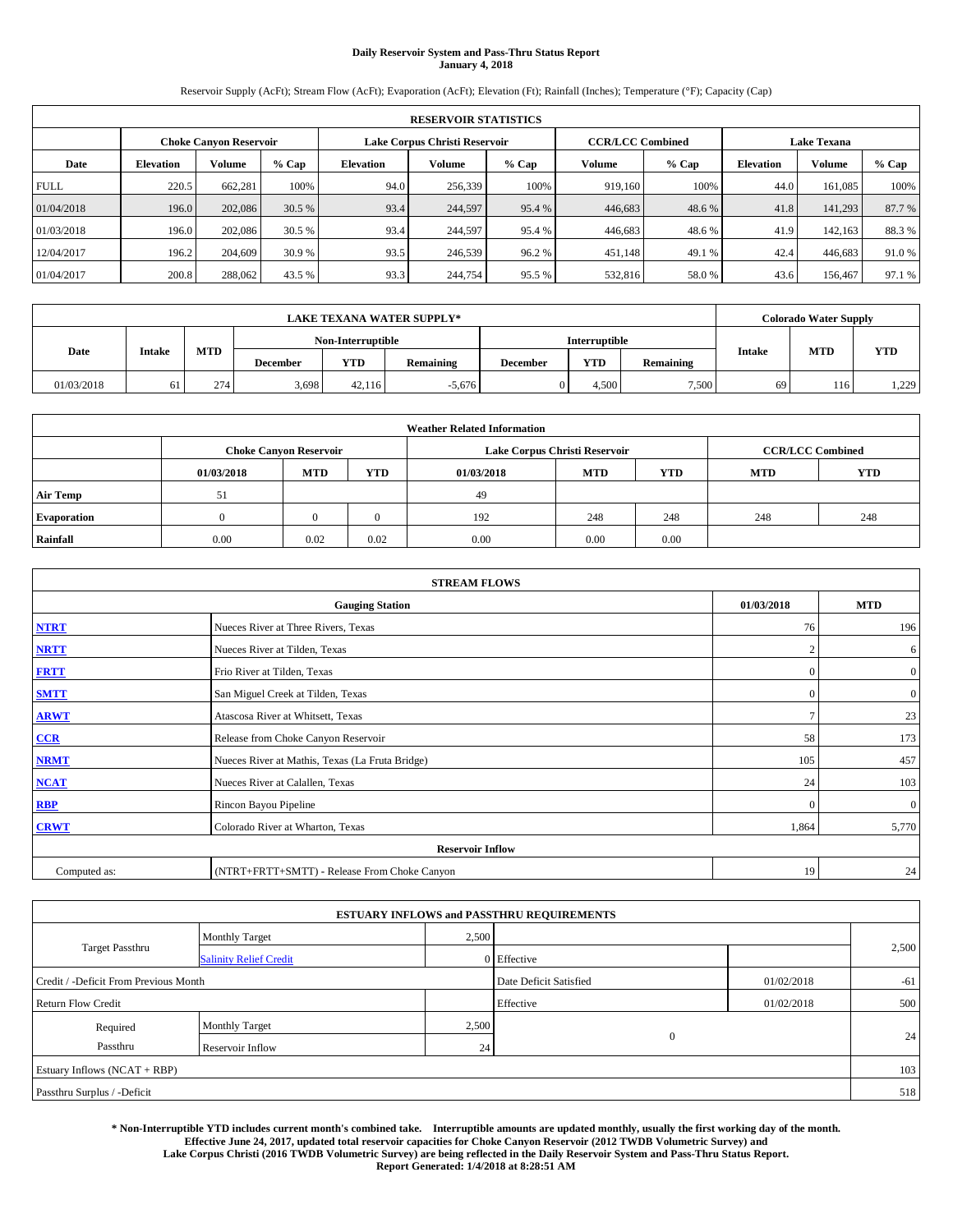# **Daily Reservoir System and Pass-Thru Status Report January 5, 2018**

Reservoir Supply (AcFt); Stream Flow (AcFt); Evaporation (AcFt); Elevation (Ft); Rainfall (Inches); Temperature (°F); Capacity (Cap)

| <b>RESERVOIR STATISTICS</b> |                  |                        |        |           |                               |         |                         |         |                    |         |        |
|-----------------------------|------------------|------------------------|--------|-----------|-------------------------------|---------|-------------------------|---------|--------------------|---------|--------|
|                             |                  | Choke Canvon Reservoir |        |           | Lake Corpus Christi Reservoir |         | <b>CCR/LCC Combined</b> |         | <b>Lake Texana</b> |         |        |
| Date                        | <b>Elevation</b> | Volume                 | % Cap  | Elevation | Volume                        | $%$ Cap | Volume                  | $%$ Cap | <b>Elevation</b>   | Volume  | % Cap  |
| <b>FULL</b>                 | 220.5            | 662.281                | 100%   | 94.0      | 256,339                       | 100%    | 919.160                 | 100%    | 44.0               | 161.085 | 100%   |
| 01/05/2018                  | 196.1            | 203,345                | 30.7 % | 93.3      | 244,597                       | 95.4 %  | 447,942                 | 48.7 %  | 41.8               | 141.293 | 87.7 % |
| 01/04/2018                  | 196.0            | 202,086                | 30.5 % | 93.4      | 244.597                       | 95.4 %  | 446,683                 | 48.6 %  | 41.8               | 141.293 | 87.7 % |
| 12/05/2017                  | 196.3            | 205,878                | 31.1 % | 93.5      | 246,539                       | 96.2%   | 452,417                 | 49.2 %  | 42.4               | 447.942 | 91.0 % |
| 01/05/2017                  | 200.8            | 287,745                | 43.4 % | 93.3      | 244,034                       | 95.2%   | 531,779                 | 57.9 %  | 43.6               | 156,385 | 97.1 % |

| <b>LAKE TEXANA WATER SUPPLY*</b> |               |            |          |                   |                  |                 |                      |           |                             | <b>Colorado Water Supply</b> |            |
|----------------------------------|---------------|------------|----------|-------------------|------------------|-----------------|----------------------|-----------|-----------------------------|------------------------------|------------|
|                                  |               |            |          | Non-Interruptible |                  |                 | <b>Interruptible</b> |           |                             |                              |            |
| Date                             | <b>Intake</b> | <b>MTD</b> | December | <b>YTD</b>        | <b>Remaining</b> | <b>December</b> | YTD                  | Remaining | <b>MTD</b><br><b>Intake</b> |                              | <b>YTD</b> |
| 01/04/2018                       | 61            | 334        | 3,698    | 42,177            | $-5,737$         |                 | 4.500                | 7,500     | 69                          | 185                          | 1,297      |

| <b>Weather Related Information</b> |            |                               |      |                                                      |                               |                         |     |     |  |  |
|------------------------------------|------------|-------------------------------|------|------------------------------------------------------|-------------------------------|-------------------------|-----|-----|--|--|
|                                    |            | <b>Choke Canyon Reservoir</b> |      |                                                      | Lake Corpus Christi Reservoir | <b>CCR/LCC Combined</b> |     |     |  |  |
|                                    | 01/04/2018 | <b>MTD</b>                    | YTD  | <b>MTD</b><br><b>YTD</b><br><b>MTD</b><br>01/04/2018 |                               |                         |     |     |  |  |
| <b>Air Temp</b>                    | 58         |                               |      | 60                                                   |                               |                         |     |     |  |  |
| <b>Evaporation</b>                 | 162        | 162                           | 162  | 90                                                   | 338                           | 338                     | 500 | 500 |  |  |
| Rainfall                           | 0.00       | 0.02                          | 0.02 | 0.00                                                 | 0.00                          | 0.00                    |     |     |  |  |

| <b>STREAM FLOWS</b> |                                                 |                |                  |  |  |  |  |  |
|---------------------|-------------------------------------------------|----------------|------------------|--|--|--|--|--|
|                     | 01/04/2018                                      | <b>MTD</b>     |                  |  |  |  |  |  |
| <b>NTRT</b>         | Nueces River at Three Rivers, Texas             | 84             | 281              |  |  |  |  |  |
| <b>NRTT</b>         | Nueces River at Tilden, Texas                   | $\overline{2}$ | 8                |  |  |  |  |  |
| <b>FRTT</b>         | Frio River at Tilden, Texas                     | $\mathbf{0}$   |                  |  |  |  |  |  |
| <b>SMTT</b>         | San Miguel Creek at Tilden, Texas               | $\mathbf{0}$   | $\boldsymbol{0}$ |  |  |  |  |  |
| <b>ARWT</b>         | Atascosa River at Whitsett, Texas               | $\mathcal{I}$  | 30               |  |  |  |  |  |
| $CCR$               | Release from Choke Canyon Reservoir             | 58             | 230              |  |  |  |  |  |
| <b>NRMT</b>         | Nueces River at Mathis, Texas (La Fruta Bridge) | 73             | 530              |  |  |  |  |  |
| <b>NCAT</b>         | Nueces River at Calallen, Texas                 | $\mathcal{I}$  | 110              |  |  |  |  |  |
| RBP                 | Rincon Bayou Pipeline                           | $\Omega$       | $\mathbf{0}$     |  |  |  |  |  |
| <b>CRWT</b>         | Colorado River at Wharton, Texas                | 1,854          | 7,624            |  |  |  |  |  |
|                     | <b>Reservoir Inflow</b>                         |                |                  |  |  |  |  |  |
| Computed as:        | (NTRT+FRTT+SMTT) - Release From Choke Canyon    | 27             | 51               |  |  |  |  |  |

|                                       |                               |                        | <b>ESTUARY INFLOWS and PASSTHRU REQUIREMENTS</b> |            |       |
|---------------------------------------|-------------------------------|------------------------|--------------------------------------------------|------------|-------|
|                                       | <b>Monthly Target</b>         | 2,500                  |                                                  |            |       |
| Target Passthru                       | <b>Salinity Relief Credit</b> |                        | 0 Effective                                      |            | 2,500 |
| Credit / -Deficit From Previous Month |                               | Date Deficit Satisfied | 01/02/2018                                       | $-61$      |       |
| <b>Return Flow Credit</b>             |                               |                        | Effective                                        | 01/02/2018 | 500   |
| Required                              | Monthly Target                | 2,500                  |                                                  |            |       |
| Passthru                              | <b>Reservoir Inflow</b>       | 51                     | $\mathbf{0}$                                     |            | 51    |
| Estuary Inflows (NCAT + RBP)          |                               |                        |                                                  |            | 110   |
| Passthru Surplus / -Deficit           |                               |                        |                                                  |            | 498   |

**\* Non-Interruptible YTD includes current month's combined take. Interruptible amounts are updated monthly, usually the first working day of the month. Effective June 24, 2017, updated total reservoir capacities for Choke Canyon Reservoir (2012 TWDB Volumetric Survey) and Lake Corpus Christi (2016 TWDB Volumetric Survey) are being reflected in the Daily Reservoir System and Pass-Thru Status Report. Report Generated: 1/5/2018 at 8:29:39 AM**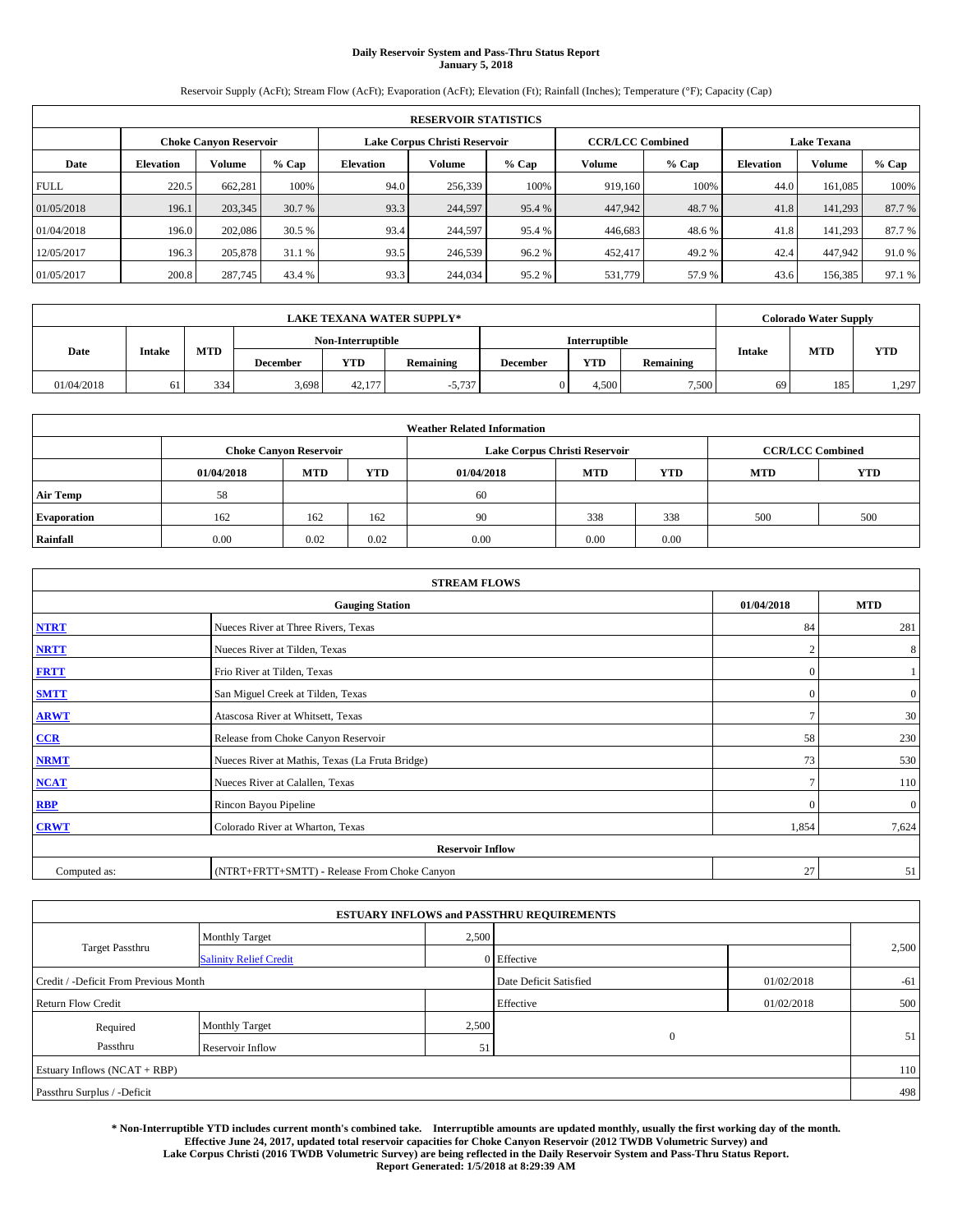# **Daily Reservoir System and Pass-Thru Status Report January 6, 2018**

Reservoir Supply (AcFt); Stream Flow (AcFt); Evaporation (AcFt); Elevation (Ft); Rainfall (Inches); Temperature (°F); Capacity (Cap)

| <b>RESERVOIR STATISTICS</b> |                  |                               |        |           |                               |         |                                               |         |                  |         |        |
|-----------------------------|------------------|-------------------------------|--------|-----------|-------------------------------|---------|-----------------------------------------------|---------|------------------|---------|--------|
|                             |                  | <b>Choke Canyon Reservoir</b> |        |           | Lake Corpus Christi Reservoir |         | <b>Lake Texana</b><br><b>CCR/LCC Combined</b> |         |                  |         |        |
| Date                        | <b>Elevation</b> | Volume                        | % Cap  | Elevation | Volume                        | $%$ Cap | Volume                                        | $%$ Cap | <b>Elevation</b> | Volume  | % Cap  |
| <b>FULL</b>                 | 220.5            | 662.281                       | 100%   | 94.0      | 256,339                       | 100%    | 919.160                                       | 100%    | 44.0             | 161.085 | 100%   |
| 01/06/2018                  | 196.0            | 202,086                       | 30.5 % | 93.3      | 244,597                       | 95.4 %  | 446,683                                       | 48.6 %  | 41.7             | 140,426 | 87.2%  |
| 01/05/2018                  | 196.1            | 203,345                       | 30.7 % | 93.3      | 244.597                       | 95.4 %  | 447,942                                       | 48.7 %  | 41.8             | 141.293 | 87.7 % |
| 12/06/2017                  | 196.2            | 204,609                       | 30.9 % | 93.7      | 250,442                       | 97.7 %  | 455,051                                       | 49.5 %  | 42.3             | 446,683 | 90.4%  |
| 01/06/2017                  | 200.7            | 287,112                       | 43.3 % | 93.5      | 247,818                       | 96.7%   | 534,930                                       | 58.2 %  | 43.5             | 156,467 | 97.1 % |

|            | <b>LAKE TEXANA WATER SUPPLY*</b> |            |          |                   |                  |                 |                      |           | <b>Colorado Water Supply</b> |            |            |
|------------|----------------------------------|------------|----------|-------------------|------------------|-----------------|----------------------|-----------|------------------------------|------------|------------|
|            |                                  |            |          | Non-Interruptible |                  |                 | <b>Interruptible</b> |           |                              |            |            |
| Date       | <b>Intake</b>                    | <b>MTD</b> | December | <b>YTD</b>        | <b>Remaining</b> | <b>December</b> | YTD                  | Remaining | <b>Intake</b>                | <b>MTD</b> | <b>YTD</b> |
| 01/05/2018 | 130                              | 495        | 3,698    | 42.338            | $-5,898$         |                 | 4.500                | 7,500     |                              | 153        | 1,266      |

| <b>Weather Related Information</b> |            |                               |      |                                                      |                                                          |      |     |     |  |  |  |
|------------------------------------|------------|-------------------------------|------|------------------------------------------------------|----------------------------------------------------------|------|-----|-----|--|--|--|
|                                    |            | <b>Choke Canyon Reservoir</b> |      |                                                      | Lake Corpus Christi Reservoir<br><b>CCR/LCC Combined</b> |      |     |     |  |  |  |
|                                    | 01/05/2018 | <b>MTD</b>                    | YTD  | <b>MTD</b><br><b>YTD</b><br><b>MTD</b><br>01/05/2018 |                                                          |      |     |     |  |  |  |
| <b>Air Temp</b>                    | 61         |                               |      | 61                                                   |                                                          |      |     |     |  |  |  |
| <b>Evaporation</b>                 |            | 213                           | 213  | 68                                                   | 406                                                      | 406  | 619 | 619 |  |  |  |
| Rainfall                           | 0.00       | 0.02                          | 0.02 | 0.00                                                 | 0.00                                                     | 0.00 |     |     |  |  |  |

| <b>STREAM FLOWS</b> |                                                 |              |                  |  |  |  |  |  |  |
|---------------------|-------------------------------------------------|--------------|------------------|--|--|--|--|--|--|
|                     | <b>Gauging Station</b>                          | 01/05/2018   | <b>MTD</b>       |  |  |  |  |  |  |
| <b>NTRT</b>         | Nueces River at Three Rivers, Texas             | 84           | 365              |  |  |  |  |  |  |
| <b>NRTT</b>         | Nueces River at Tilden, Texas                   |              | 9                |  |  |  |  |  |  |
| <b>FRTT</b>         | Frio River at Tilden, Texas                     | $\mathbf{0}$ |                  |  |  |  |  |  |  |
| <b>SMTT</b>         | San Miguel Creek at Tilden, Texas               | $\mathbf{0}$ | $\boldsymbol{0}$ |  |  |  |  |  |  |
| <b>ARWT</b>         | Atascosa River at Whitsett, Texas               |              |                  |  |  |  |  |  |  |
| $CCR$               | 58                                              | 288          |                  |  |  |  |  |  |  |
| <b>NRMT</b>         | Nueces River at Mathis, Texas (La Fruta Bridge) | 95           | 625              |  |  |  |  |  |  |
| <b>NCAT</b>         | Nueces River at Calallen, Texas                 | $\Omega$     | 110              |  |  |  |  |  |  |
| RBP                 | Rincon Bayou Pipeline                           | $\Omega$     | $\mathbf{0}$     |  |  |  |  |  |  |
| <b>CRWT</b>         | Colorado River at Wharton, Texas                | 1,816        | 9,441            |  |  |  |  |  |  |
|                     | <b>Reservoir Inflow</b>                         |              |                  |  |  |  |  |  |  |
| Computed as:        | (NTRT+FRTT+SMTT) - Release From Choke Canyon    | 27           | 78               |  |  |  |  |  |  |

|                                       |                               |       | <b>ESTUARY INFLOWS and PASSTHRU REQUIREMENTS</b> |            |       |
|---------------------------------------|-------------------------------|-------|--------------------------------------------------|------------|-------|
|                                       | <b>Monthly Target</b>         | 2,500 |                                                  |            |       |
| Target Passthru                       | <b>Salinity Relief Credit</b> |       | 0 Effective                                      |            | 2,500 |
| Credit / -Deficit From Previous Month |                               |       | Date Deficit Satisfied                           | 01/02/2018 | $-61$ |
| <b>Return Flow Credit</b>             |                               |       | Effective                                        | 01/02/2018 | 500   |
| Required                              | <b>Monthly Target</b>         | 2,500 |                                                  |            |       |
| Passthru                              | <b>Reservoir Inflow</b>       | 78    | $\mathbf{0}$                                     |            | 78    |
| Estuary Inflows (NCAT + RBP)          |                               |       |                                                  |            | 110   |
| Passthru Surplus / -Deficit           |                               |       |                                                  |            | 471   |

**\* Non-Interruptible YTD includes current month's combined take. Interruptible amounts are updated monthly, usually the first working day of the month. Effective June 24, 2017, updated total reservoir capacities for Choke Canyon Reservoir (2012 TWDB Volumetric Survey) and Lake Corpus Christi (2016 TWDB Volumetric Survey) are being reflected in the Daily Reservoir System and Pass-Thru Status Report. Report Generated: 1/6/2018 at 7:57:59 AM**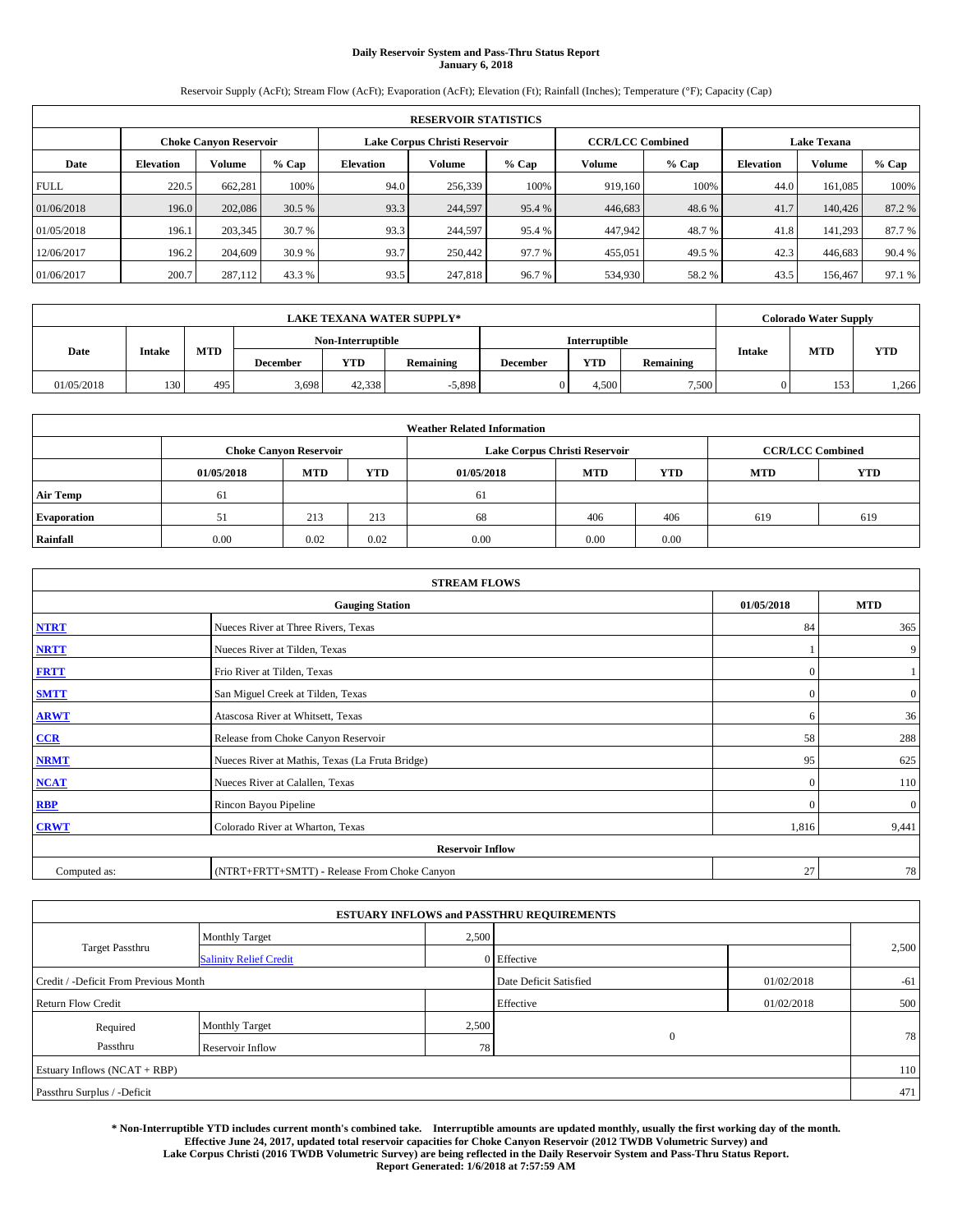# **Daily Reservoir System and Pass-Thru Status Report January 7, 2018**

Reservoir Supply (AcFt); Stream Flow (AcFt); Evaporation (AcFt); Elevation (Ft); Rainfall (Inches); Temperature (°F); Capacity (Cap)

| <b>RESERVOIR STATISTICS</b> |                  |                               |        |                  |                               |         |                                               |         |                  |         |        |
|-----------------------------|------------------|-------------------------------|--------|------------------|-------------------------------|---------|-----------------------------------------------|---------|------------------|---------|--------|
|                             |                  | <b>Choke Canvon Reservoir</b> |        |                  | Lake Corpus Christi Reservoir |         | <b>Lake Texana</b><br><b>CCR/LCC Combined</b> |         |                  |         |        |
| Date                        | <b>Elevation</b> | <b>Volume</b>                 | % Cap  | <b>Elevation</b> | Volume                        | $%$ Cap | Volume                                        | $%$ Cap | <b>Elevation</b> | Volume  | % Cap  |
| <b>FULL</b>                 | 220.5            | 662.281                       | 100%   | 94.0             | 256,339                       | 100%    | 919,160                                       | 100%    | 44.0             | 161.085 | 100%   |
| 01/07/2018                  | 196.0            | 202,086                       | 30.5 % | 93.3             | 244,597                       | 95.4 %  | 446,683                                       | 48.6 %  | 41.7             | 140,426 | 87.2 % |
| 01/06/2018                  | 196.0            | 202,086                       | 30.5 % | 93.3             | 244.597                       | 95.4 %  | 446.683                                       | 48.6 %  | 41.7             | 140,426 | 87.2 % |
| 12/07/2017                  | 196.2            | 204,609                       | 30.9 % | 93.6             | 248,488                       | 96.9%   | 453,097                                       | 49.3 %  | 42.4             | 446,683 | 91.0%  |
| 01/07/2017                  | 200.8            | 287,270                       | 43.3 % | 93.3             | 245,114                       | 95.6%   | 532,384                                       | 57.9 %  | 43.5             | 156,467 | 97.1 % |

|            | <b>LAKE TEXANA WATER SUPPLY*</b> |            |       |                   |            |                  |                      |            |           | <b>Colorado Water Supply</b> |            |            |
|------------|----------------------------------|------------|-------|-------------------|------------|------------------|----------------------|------------|-----------|------------------------------|------------|------------|
|            |                                  |            |       | Non-Interruptible |            |                  | <b>Interruptible</b> |            |           |                              |            |            |
| Date       | <b>Intake</b>                    | <b>MTD</b> |       | <b>December</b>   | <b>YTD</b> | <b>Remaining</b> | December             | <b>YTD</b> | Remaining | <b>Intake</b>                | <b>MTD</b> | <b>YTD</b> |
| 01/06/2018 | 129                              | 625        | 3,698 | 42,467            | $-6.027$   |                  | 4.500                | 7,500      |           | 153                          | 1,266      |            |

| <b>Weather Related Information</b> |            |                                                                           |      |      |                                                          |      |     |     |  |  |
|------------------------------------|------------|---------------------------------------------------------------------------|------|------|----------------------------------------------------------|------|-----|-----|--|--|
|                                    |            | <b>Choke Canvon Reservoir</b>                                             |      |      | Lake Corpus Christi Reservoir<br><b>CCR/LCC Combined</b> |      |     |     |  |  |
|                                    | 01/06/2018 | <b>MTD</b><br>YTD<br><b>MTD</b><br><b>YTD</b><br><b>MTD</b><br>01/06/2018 |      |      |                                                          |      |     |     |  |  |
| <b>Air Temp</b>                    | 70         |                                                                           |      | 69   |                                                          |      |     |     |  |  |
| <b>Evaporation</b>                 | 66         | 279                                                                       | 279  | 79   | 485                                                      | 485  | 764 | 764 |  |  |
| Rainfall                           | 0.00       | 0.02                                                                      | 0.02 | 0.00 | 0.00                                                     | 0.00 |     |     |  |  |

| <b>STREAM FLOWS</b> |                                                 |              |                  |  |  |  |  |  |  |
|---------------------|-------------------------------------------------|--------------|------------------|--|--|--|--|--|--|
|                     | <b>Gauging Station</b>                          | 01/06/2018   | <b>MTD</b>       |  |  |  |  |  |  |
| <b>NTRT</b>         | Nueces River at Three Rivers, Texas             | 84           | 449              |  |  |  |  |  |  |
| <b>NRTT</b>         | Nueces River at Tilden, Texas                   |              | 10               |  |  |  |  |  |  |
| <b>FRTT</b>         | Frio River at Tilden, Texas                     | $\mathbf{0}$ |                  |  |  |  |  |  |  |
| <b>SMTT</b>         | San Miguel Creek at Tilden, Texas               | $\mathbf{0}$ | $\boldsymbol{0}$ |  |  |  |  |  |  |
| <b>ARWT</b>         | Atascosa River at Whitsett, Texas               |              |                  |  |  |  |  |  |  |
| $CCR$               | 58                                              | 345          |                  |  |  |  |  |  |  |
| <b>NRMT</b>         | Nueces River at Mathis, Texas (La Fruta Bridge) | 116          | 741              |  |  |  |  |  |  |
| <b>NCAT</b>         | Nueces River at Calallen, Texas                 | $\Omega$     | 110              |  |  |  |  |  |  |
| RBP                 | Rincon Bayou Pipeline                           | $\Omega$     | $\mathbf{0}$     |  |  |  |  |  |  |
| <b>CRWT</b>         | Colorado River at Wharton, Texas                | 1,787        | 11,227           |  |  |  |  |  |  |
|                     | <b>Reservoir Inflow</b>                         |              |                  |  |  |  |  |  |  |
| Computed as:        | (NTRT+FRTT+SMTT) - Release From Choke Canyon    | 27           | 105              |  |  |  |  |  |  |

|                                       |                               |       | <b>ESTUARY INFLOWS and PASSTHRU REQUIREMENTS</b> |            |       |
|---------------------------------------|-------------------------------|-------|--------------------------------------------------|------------|-------|
|                                       | <b>Monthly Target</b>         | 2,500 |                                                  |            |       |
| <b>Target Passthru</b>                | <b>Salinity Relief Credit</b> |       | 0 Effective                                      |            | 2,500 |
| Credit / -Deficit From Previous Month |                               |       | Date Deficit Satisfied                           | 01/02/2018 | $-61$ |
| <b>Return Flow Credit</b>             |                               |       | Effective                                        | 01/02/2018 | 500   |
| Required                              | <b>Monthly Target</b>         | 2,500 |                                                  |            |       |
| Passthru                              | Reservoir Inflow              | 105   | $\mathbf{0}$                                     |            | 105   |
| Estuary Inflows (NCAT + RBP)          |                               |       |                                                  |            | 110   |
| Passthru Surplus / -Deficit           |                               |       |                                                  |            | 444   |

**\* Non-Interruptible YTD includes current month's combined take. Interruptible amounts are updated monthly, usually the first working day of the month. Effective June 24, 2017, updated total reservoir capacities for Choke Canyon Reservoir (2012 TWDB Volumetric Survey) and Lake Corpus Christi (2016 TWDB Volumetric Survey) are being reflected in the Daily Reservoir System and Pass-Thru Status Report. Report Generated: 1/7/2018 at 8:24:02 AM**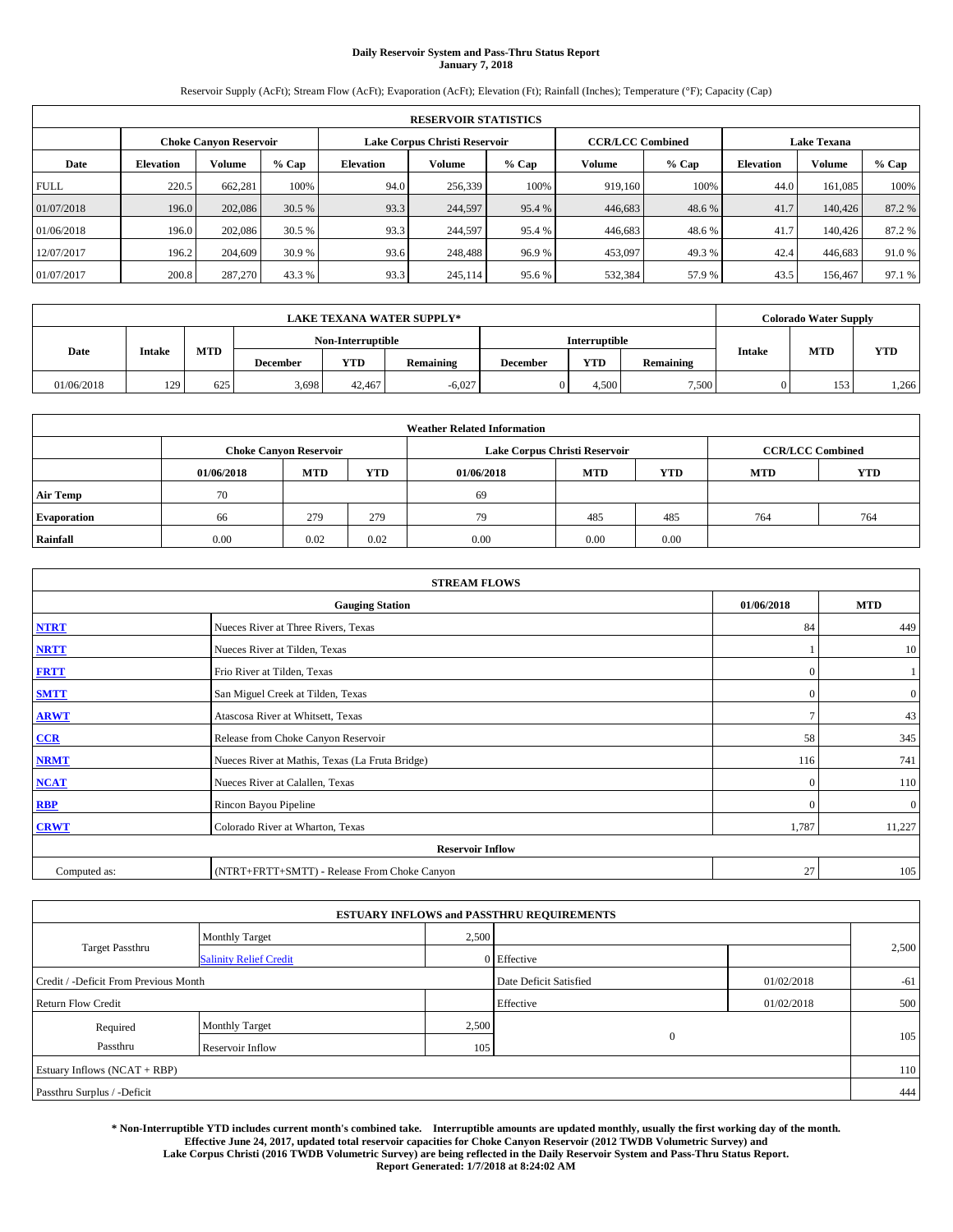# **Daily Reservoir System and Pass-Thru Status Report January 8, 2018**

Reservoir Supply (AcFt); Stream Flow (AcFt); Evaporation (AcFt); Elevation (Ft); Rainfall (Inches); Temperature (°F); Capacity (Cap)

| <b>RESERVOIR STATISTICS</b> |                  |                               |        |           |                               |         |                                               |         |                  |         |        |
|-----------------------------|------------------|-------------------------------|--------|-----------|-------------------------------|---------|-----------------------------------------------|---------|------------------|---------|--------|
|                             |                  | <b>Choke Canyon Reservoir</b> |        |           | Lake Corpus Christi Reservoir |         | <b>Lake Texana</b><br><b>CCR/LCC Combined</b> |         |                  |         |        |
| Date                        | <b>Elevation</b> | Volume                        | % Cap  | Elevation | Volume                        | $%$ Cap | Volume                                        | $%$ Cap | <b>Elevation</b> | Volume  | % Cap  |
| <b>FULL</b>                 | 220.5            | 662.281                       | 100%   | 94.0      | 256,339                       | 100%    | 919.160                                       | 100%    | 44.0             | 161.085 | 100%   |
| 01/08/2018                  | 195.9            | 200,832                       | 30.3 % | 93.4      | 244,597                       | 95.4 %  | 445,429                                       | 48.5 %  | 41.7             | 140,426 | 87.2%  |
| 01/07/2018                  | 196.0            | 202,086                       | 30.5 % | 93.3      | 244.597                       | 95.4 %  | 446.683                                       | 48.6 %  | 41.7             | 140,426 | 87.2 % |
| 12/08/2017                  | 196.2            | 204,609                       | 30.9 % | 93.6      | 248,488                       | 96.9%   | 453,097                                       | 49.3 %  | 42.4             | 445,429 | 91.0%  |
| 01/08/2017                  | 200.8            | 288,062                       | 43.5 % | 93.2      | 242,776                       | 94.7 %  | 530,838                                       | 57.8%   | 43.5             | 156,467 | 97.1 % |

|            | <b>LAKE TEXANA WATER SUPPLY*</b> |            |                   |            |                  |          |                      |           |               | <b>Colorado Water Supply</b> |            |  |
|------------|----------------------------------|------------|-------------------|------------|------------------|----------|----------------------|-----------|---------------|------------------------------|------------|--|
|            |                                  | <b>MTD</b> | Non-Interruptible |            |                  |          | <b>Interruptible</b> |           |               |                              |            |  |
| Date       | <b>Intake</b>                    |            | <b>December</b>   | <b>YTD</b> | <b>Remaining</b> | December | <b>YTD</b>           | Remaining | <b>Intake</b> | <b>MTD</b>                   | <b>YTD</b> |  |
| 01/07/2018 | 129                              | 754        | 3,698             | 42.597     | $-6,157$         |          | 4.500                | 7,500     |               | 153                          | 1,266      |  |

| <b>Weather Related Information</b> |            |                               |      |            |                               |                         |            |            |  |  |  |
|------------------------------------|------------|-------------------------------|------|------------|-------------------------------|-------------------------|------------|------------|--|--|--|
|                                    |            | <b>Choke Canvon Reservoir</b> |      |            | Lake Corpus Christi Reservoir | <b>CCR/LCC Combined</b> |            |            |  |  |  |
|                                    | 01/07/2018 | <b>MTD</b>                    | YTD  | 01/07/2018 | <b>MTD</b>                    | <b>YTD</b>              | <b>MTD</b> | <b>YTD</b> |  |  |  |
| <b>Air Temp</b>                    | 72         |                               |      | 72         |                               |                         |            |            |  |  |  |
| <b>Evaporation</b>                 | 36         | 315                           | 315  | 113        | 598                           | 598                     | 913        | 913        |  |  |  |
| Rainfall                           | 0.00       | 0.02                          | 0.02 | 0.00       | 0.00                          | 0.00                    |            |            |  |  |  |

| <b>STREAM FLOWS</b> |                                                 |               |                  |  |  |  |  |  |  |
|---------------------|-------------------------------------------------|---------------|------------------|--|--|--|--|--|--|
|                     | <b>Gauging Station</b>                          | 01/07/2018    | <b>MTD</b>       |  |  |  |  |  |  |
| <b>NTRT</b>         | Nueces River at Three Rivers, Texas             | 84            | 534              |  |  |  |  |  |  |
| <b>NRTT</b>         | Nueces River at Tilden, Texas                   |               | 12               |  |  |  |  |  |  |
| <b>FRTT</b>         | Frio River at Tilden, Texas                     | $\mathbf{0}$  |                  |  |  |  |  |  |  |
| <b>SMTT</b>         | San Miguel Creek at Tilden, Texas               | $\mathbf{0}$  | $\boldsymbol{0}$ |  |  |  |  |  |  |
| <b>ARWT</b>         | Atascosa River at Whitsett, Texas               | $\mathcal{I}$ | 50               |  |  |  |  |  |  |
| $CCR$               | Release from Choke Canyon Reservoir             | 58            | 403              |  |  |  |  |  |  |
| <b>NRMT</b>         | Nueces River at Mathis, Texas (La Fruta Bridge) | 120           | 862              |  |  |  |  |  |  |
| <b>NCAT</b>         | Nueces River at Calallen, Texas                 | $\Omega$      | 110              |  |  |  |  |  |  |
| RBP                 | Rincon Bayou Pipeline                           | $\Omega$      | $\mathbf{0}$     |  |  |  |  |  |  |
| <b>CRWT</b>         | Colorado River at Wharton, Texas                | 1,763         | 12,990           |  |  |  |  |  |  |
|                     | <b>Reservoir Inflow</b>                         |               |                  |  |  |  |  |  |  |
| Computed as:        | (NTRT+FRTT+SMTT) - Release From Choke Canyon    | 27            | 132              |  |  |  |  |  |  |

|                                       |                               |       | <b>ESTUARY INFLOWS and PASSTHRU REQUIREMENTS</b> |            |       |
|---------------------------------------|-------------------------------|-------|--------------------------------------------------|------------|-------|
|                                       | <b>Monthly Target</b>         | 2,500 |                                                  |            |       |
| Target Passthru                       | <b>Salinity Relief Credit</b> |       | 0 Effective                                      |            | 2,500 |
| Credit / -Deficit From Previous Month |                               |       | Date Deficit Satisfied                           | 01/02/2018 | $-61$ |
| <b>Return Flow Credit</b>             |                               |       | Effective                                        | 01/02/2018 | 500   |
| Required                              | <b>Monthly Target</b>         | 2,500 |                                                  |            |       |
| Passthru                              | <b>Reservoir Inflow</b>       | 132   | $\mathbf{0}$                                     |            | 132   |
| Estuary Inflows (NCAT + RBP)          |                               |       |                                                  |            | 110   |
| Passthru Surplus / -Deficit           |                               |       |                                                  |            | 417   |

**\* Non-Interruptible YTD includes current month's combined take. Interruptible amounts are updated monthly, usually the first working day of the month. Effective June 24, 2017, updated total reservoir capacities for Choke Canyon Reservoir (2012 TWDB Volumetric Survey) and Lake Corpus Christi (2016 TWDB Volumetric Survey) are being reflected in the Daily Reservoir System and Pass-Thru Status Report. Report Generated: 1/8/2018 at 9:13:19 AM**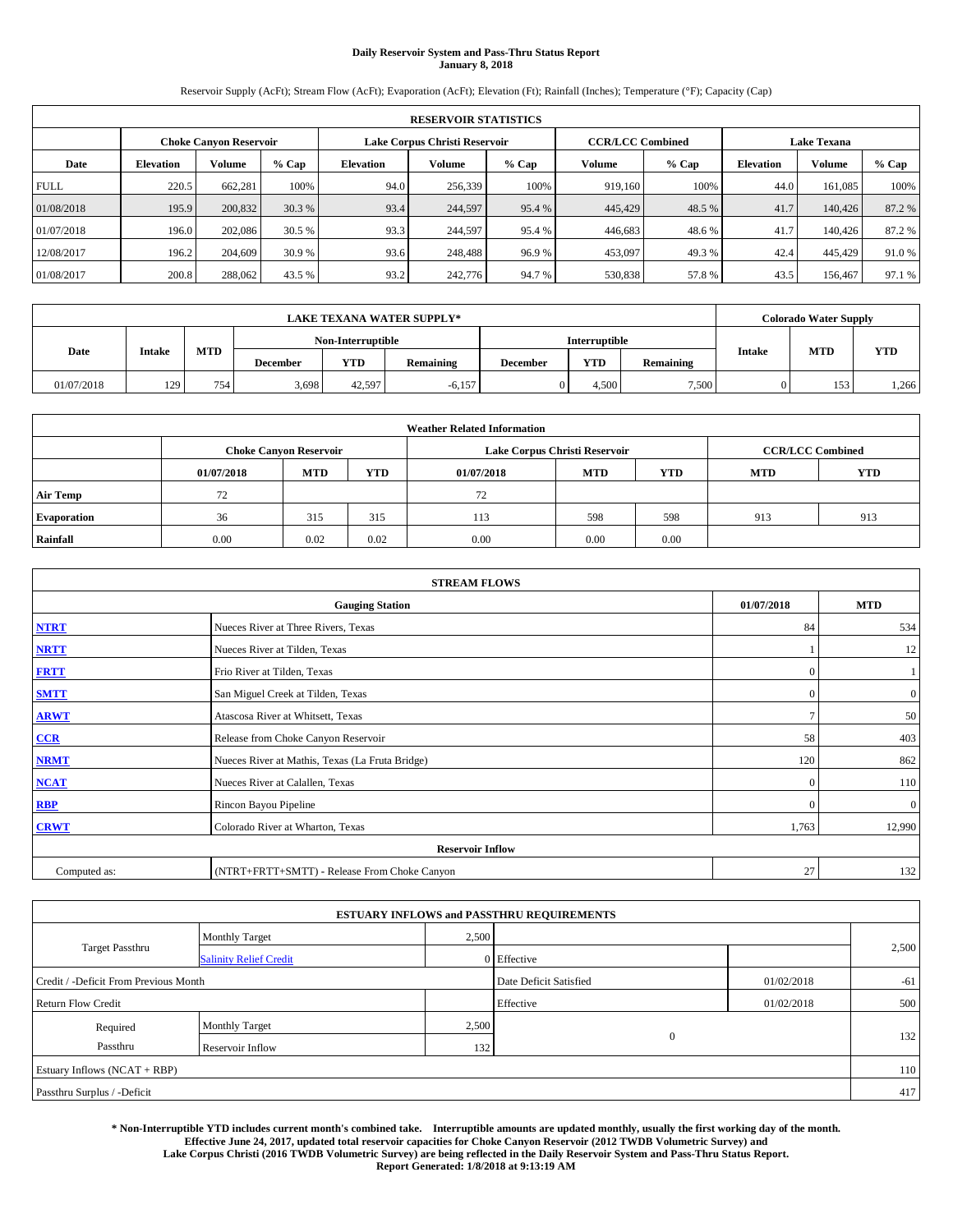# **Daily Reservoir System and Pass-Thru Status Report January 9, 2018**

Reservoir Supply (AcFt); Stream Flow (AcFt); Evaporation (AcFt); Elevation (Ft); Rainfall (Inches); Temperature (°F); Capacity (Cap)

|             | <b>RESERVOIR STATISTICS</b> |                        |        |                               |         |         |                         |         |                    |         |        |  |  |  |
|-------------|-----------------------------|------------------------|--------|-------------------------------|---------|---------|-------------------------|---------|--------------------|---------|--------|--|--|--|
|             |                             | Choke Canvon Reservoir |        | Lake Corpus Christi Reservoir |         |         | <b>CCR/LCC Combined</b> |         | <b>Lake Texana</b> |         |        |  |  |  |
| Date        | <b>Elevation</b>            | Volume                 | % Cap  | Elevation                     | Volume  | $%$ Cap | Volume                  | $%$ Cap | <b>Elevation</b>   | Volume  | % Cap  |  |  |  |
| <b>FULL</b> | 220.5                       | 662.281                | 100%   | 94.0                          | 256,339 | 100%    | 919.160                 | 100%    | 44.0               | 161.085 | 100%   |  |  |  |
| 01/09/2018  | 196.0                       | 202,086                | 30.5 % | 93.3                          | 242,661 | 94.7 %  | 444,747                 | 48.4 %  | 41.7               | 140,426 | 87.2%  |  |  |  |
| 01/08/2018  | 195.9                       | 200,832                | 30.3 % | 93.4                          | 244.597 | 95.4 %  | 445,429                 | 48.5 %  | 41.7               | 140,426 | 87.2 % |  |  |  |
| 12/09/2017  | 196.2                       | 204,609                | 30.9 % | 93.6                          | 248,488 | 96.9%   | 453,097                 | 49.3 %  | 42.4               | 444,747 | 91.0%  |  |  |  |
| 01/09/2017  | 200.8                       | 287,428                | 43.4 % | 93.2                          | 242,417 | 94.6%   | 529,845                 | 57.6 %  | 43.5               | 156,467 | 97.1 % |  |  |  |

|            | <b>LAKE TEXANA WATER SUPPLY*</b> |            |                   |            |                  |          |                      |           |               | <b>Colorado Water Supply</b> |            |  |
|------------|----------------------------------|------------|-------------------|------------|------------------|----------|----------------------|-----------|---------------|------------------------------|------------|--|
|            | <b>Intake</b>                    | <b>MTD</b> | Non-Interruptible |            |                  |          | <b>Interruptible</b> |           |               |                              |            |  |
| Date       |                                  |            | <b>December</b>   | <b>YTD</b> | <b>Remaining</b> | December | <b>YTD</b>           | Remaining | <b>Intake</b> | <b>MTD</b>                   | <b>YTD</b> |  |
| 01/08/2018 | 129                              | 884 l      | 3,698             | 42.726     | $-6,286$         |          | 4.500                | 7,500     |               | 153                          | 1,266      |  |

| <b>Weather Related Information</b> |            |                                                                                         |      |      |                               |                         |      |       |  |  |  |
|------------------------------------|------------|-----------------------------------------------------------------------------------------|------|------|-------------------------------|-------------------------|------|-------|--|--|--|
|                                    |            | <b>Choke Canyon Reservoir</b>                                                           |      |      | Lake Corpus Christi Reservoir | <b>CCR/LCC Combined</b> |      |       |  |  |  |
|                                    | 01/08/2018 | <b>MTD</b><br>YTD<br><b>MTD</b><br><b>YTD</b><br><b>YTD</b><br><b>MTD</b><br>01/08/2018 |      |      |                               |                         |      |       |  |  |  |
| <b>Air Temp</b>                    | 69         |                                                                                         |      | 67   |                               |                         |      |       |  |  |  |
| <b>Evaporation</b>                 | 110        | 425                                                                                     | 425  | 203  | 801                           | 801                     | .226 | 1,226 |  |  |  |
| Rainfall                           | 0.00       | 0.02                                                                                    | 0.02 | 0.00 | 0.00                          | 0.00                    |      |       |  |  |  |

| <b>STREAM FLOWS</b> |                                                 |               |              |  |  |  |  |  |  |
|---------------------|-------------------------------------------------|---------------|--------------|--|--|--|--|--|--|
|                     | <b>Gauging Station</b>                          | 01/08/2018    | <b>MTD</b>   |  |  |  |  |  |  |
| <b>NTRT</b>         | Nueces River at Three Rivers, Texas             | 84            | 618          |  |  |  |  |  |  |
| <b>NRTT</b>         | Nueces River at Tilden, Texas                   |               | 13           |  |  |  |  |  |  |
| <b>FRTT</b>         | Frio River at Tilden, Texas                     | $\mathbf{0}$  |              |  |  |  |  |  |  |
| <b>SMTT</b>         | San Miguel Creek at Tilden, Texas               | $\mathbf{0}$  | $\mathbf{0}$ |  |  |  |  |  |  |
| <b>ARWT</b>         | Atascosa River at Whitsett, Texas               | $\mathcal{I}$ | 56           |  |  |  |  |  |  |
| $CCR$               | Release from Choke Canyon Reservoir             | 58            | 461          |  |  |  |  |  |  |
| <b>NRMT</b>         | Nueces River at Mathis, Texas (La Fruta Bridge) | 118           | 980          |  |  |  |  |  |  |
| <b>NCAT</b>         | Nueces River at Calallen, Texas                 | $\Omega$      | 110          |  |  |  |  |  |  |
| RBP                 | Rincon Bayou Pipeline                           | $\Omega$      | $\mathbf{0}$ |  |  |  |  |  |  |
| <b>CRWT</b>         | Colorado River at Wharton, Texas                | 1,785         | 14,774       |  |  |  |  |  |  |
|                     | <b>Reservoir Inflow</b>                         |               |              |  |  |  |  |  |  |
| Computed as:        | (NTRT+FRTT+SMTT) - Release From Choke Canyon    | 27            | 159          |  |  |  |  |  |  |

|                                       |                               |       | <b>ESTUARY INFLOWS and PASSTHRU REQUIREMENTS</b> |            |       |
|---------------------------------------|-------------------------------|-------|--------------------------------------------------|------------|-------|
|                                       | <b>Monthly Target</b>         | 2,500 |                                                  |            |       |
| <b>Target Passthru</b>                | <b>Salinity Relief Credit</b> |       | 0 Effective                                      |            | 2,500 |
| Credit / -Deficit From Previous Month |                               |       | Date Deficit Satisfied                           | 01/02/2018 | $-61$ |
| <b>Return Flow Credit</b>             |                               |       | Effective                                        | 01/02/2018 | 500   |
| Required                              | <b>Monthly Target</b>         | 2,500 |                                                  |            |       |
| Passthru                              | Reservoir Inflow              | 159   | $\mathbf{0}$                                     |            | 159   |
| Estuary Inflows (NCAT + RBP)          |                               |       |                                                  |            | 110   |
| Passthru Surplus / -Deficit           |                               |       |                                                  |            | 390   |

**\* Non-Interruptible YTD includes current month's combined take. Interruptible amounts are updated monthly, usually the first working day of the month. Effective June 24, 2017, updated total reservoir capacities for Choke Canyon Reservoir (2012 TWDB Volumetric Survey) and Lake Corpus Christi (2016 TWDB Volumetric Survey) are being reflected in the Daily Reservoir System and Pass-Thru Status Report. Report Generated: 1/9/2018 at 8:48:53 AM**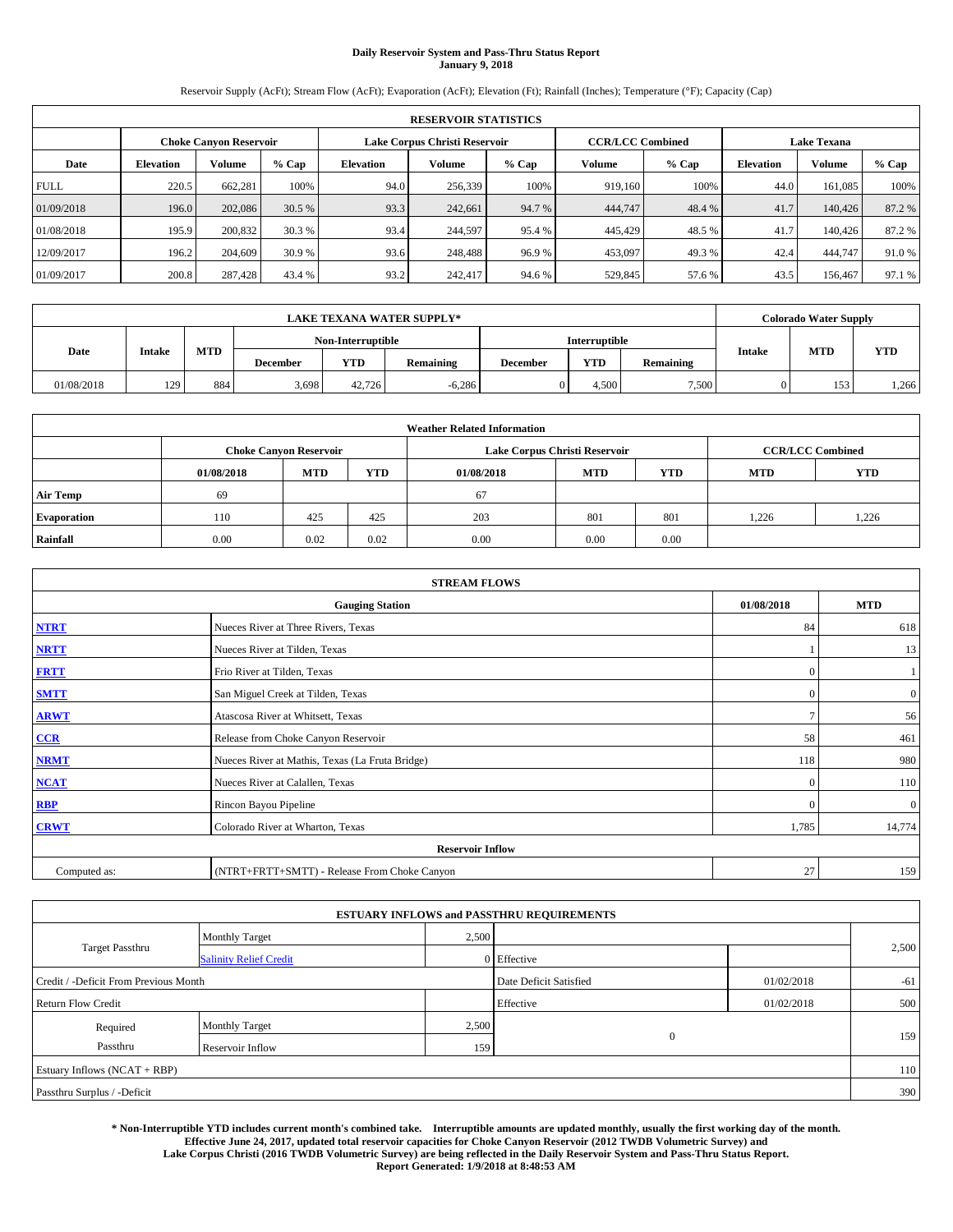# **Daily Reservoir System and Pass-Thru Status Report January 10, 2018**

Reservoir Supply (AcFt); Stream Flow (AcFt); Evaporation (AcFt); Elevation (Ft); Rainfall (Inches); Temperature (°F); Capacity (Cap)

|             | <b>RESERVOIR STATISTICS</b> |                               |        |                               |         |         |                         |         |                    |         |        |  |  |  |
|-------------|-----------------------------|-------------------------------|--------|-------------------------------|---------|---------|-------------------------|---------|--------------------|---------|--------|--|--|--|
|             |                             | <b>Choke Canvon Reservoir</b> |        | Lake Corpus Christi Reservoir |         |         | <b>CCR/LCC Combined</b> |         | <b>Lake Texana</b> |         |        |  |  |  |
| Date        | <b>Elevation</b>            | <b>Volume</b>                 | % Cap  | Elevation                     | Volume  | $%$ Cap | Volume                  | $%$ Cap | <b>Elevation</b>   | Volume  | % Cap  |  |  |  |
| <b>FULL</b> | 220.5                       | 662.281                       | 100%   | 94.0                          | 256,339 | 100%    | 919,160                 | 100%    | 44.0               | 161.085 | 100%   |  |  |  |
| 01/10/2018  | 196.0                       | 202,086                       | 30.5 % | 93.3                          | 242,661 | 94.7 %  | 444,747                 | 48.4 %  | 41.7               | 140,426 | 87.2 % |  |  |  |
| 01/09/2018  | 196.0                       | 202,086                       | 30.5 % | 93.3                          | 242,661 | 94.7 %  | 444,747                 | 48.4 %  | 41.7               | 140,426 | 87.2 % |  |  |  |
| 12/10/2017  | 196.2                       | 204,609                       | 30.9 % | 93.6                          | 248,488 | 96.9%   | 453,097                 | 49.3 %  | 42.4               | 444,747 | 91.0%  |  |  |  |
| 01/10/2017  | 200.7                       | 286,010                       | 43.2 % | 93.1                          | 241,162 | 94.1 %  | 527,172                 | 57.4 %  | 43.4               | 155,551 | 96.6%  |  |  |  |

|            | LAKE TEXANA WATER SUPPLY* |                                           |                 |            |           |                 |            |                  |               | <b>Colorado Water Supply</b> |            |
|------------|---------------------------|-------------------------------------------|-----------------|------------|-----------|-----------------|------------|------------------|---------------|------------------------------|------------|
|            |                           | Non-Interruptible<br><b>Interruptible</b> |                 |            |           |                 |            |                  |               |                              |            |
| Date       | <b>Intake</b>             | <b>MTD</b>                                | <b>December</b> | <b>YTD</b> | Remaining | <b>December</b> | <b>YTD</b> | <b>Remaining</b> | <b>Intake</b> | <b>MTD</b>                   | <b>YTD</b> |
| 01/09/2018 | 117                       | 1.001                                     | 3,698           | 42,843     | $-6.403$  |                 | 4.500      | 7,500            |               | 153                          | 1,266      |

| <b>Weather Related Information</b> |            |                               |      |            |                               |                         |            |            |  |  |  |
|------------------------------------|------------|-------------------------------|------|------------|-------------------------------|-------------------------|------------|------------|--|--|--|
|                                    |            | <b>Choke Canyon Reservoir</b> |      |            | Lake Corpus Christi Reservoir | <b>CCR/LCC Combined</b> |            |            |  |  |  |
|                                    | 01/09/2018 | <b>MTD</b>                    | YTD  | 01/09/2018 | <b>MTD</b>                    | <b>YTD</b>              | <b>MTD</b> | <b>YTD</b> |  |  |  |
| <b>Air Temp</b>                    | 71         |                               |      | 70         |                               |                         |            |            |  |  |  |
| <b>Evaporation</b>                 | 73.        | 498                           | 498  | 135        | 936                           | 936                     | 1,434      | 1,434      |  |  |  |
| Rainfall                           | 0.00       | 0.02                          | 0.02 | 0.00       | 0.00                          | 0.00                    |            |            |  |  |  |

| <b>STREAM FLOWS</b> |                                                 |              |                |  |  |  |  |  |  |
|---------------------|-------------------------------------------------|--------------|----------------|--|--|--|--|--|--|
|                     | <b>Gauging Station</b>                          |              |                |  |  |  |  |  |  |
| <b>NTRT</b>         | Nueces River at Three Rivers, Texas             | 84           | 702            |  |  |  |  |  |  |
| <b>NRTT</b>         | Nueces River at Tilden, Texas                   |              | 14             |  |  |  |  |  |  |
| <b>FRTT</b>         | Frio River at Tilden, Texas                     | $\mathbf{0}$ |                |  |  |  |  |  |  |
| <b>SMTT</b>         | San Miguel Creek at Tilden, Texas               | $\mathbf{0}$ | $\overline{0}$ |  |  |  |  |  |  |
| <b>ARWT</b>         | Atascosa River at Whitsett, Texas               | 6            | 63             |  |  |  |  |  |  |
| $CCR$               | Release from Choke Canyon Reservoir             | 58           | 518            |  |  |  |  |  |  |
| <b>NRMT</b>         | Nueces River at Mathis, Texas (La Fruta Bridge) | 115          | 1,095          |  |  |  |  |  |  |
| <b>NCAT</b>         | Nueces River at Calallen, Texas                 | $\mathbf{0}$ | 110            |  |  |  |  |  |  |
| RBP                 | Rincon Bayou Pipeline                           | $\Omega$     | $\mathbf{0}$   |  |  |  |  |  |  |
| <b>CRWT</b>         | Colorado River at Wharton, Texas                | 1,737        | 16,511         |  |  |  |  |  |  |
|                     | <b>Reservoir Inflow</b>                         |              |                |  |  |  |  |  |  |
| Computed as:        | (NTRT+FRTT+SMTT) - Release From Choke Canyon    | 27           | 186            |  |  |  |  |  |  |

|                                       |                               |       | <b>ESTUARY INFLOWS and PASSTHRU REQUIREMENTS</b> |            |       |
|---------------------------------------|-------------------------------|-------|--------------------------------------------------|------------|-------|
|                                       | <b>Monthly Target</b>         | 2,500 |                                                  |            |       |
| Target Passthru                       | <b>Salinity Relief Credit</b> |       | 0 Effective                                      |            | 2,500 |
| Credit / -Deficit From Previous Month |                               |       | Date Deficit Satisfied                           | 01/02/2018 | $-61$ |
| <b>Return Flow Credit</b>             |                               |       | Effective                                        | 01/02/2018 | 500   |
| Required                              | <b>Monthly Target</b>         | 2,500 |                                                  |            |       |
| Passthru                              | <b>Reservoir Inflow</b>       | 186   | $\mathbf{0}$                                     |            | 186   |
| Estuary Inflows (NCAT + RBP)          |                               |       |                                                  |            | 110   |
| Passthru Surplus / -Deficit           |                               |       |                                                  |            | 363   |

**\* Non-Interruptible YTD includes current month's combined take. Interruptible amounts are updated monthly, usually the first working day of the month. Effective June 24, 2017, updated total reservoir capacities for Choke Canyon Reservoir (2012 TWDB Volumetric Survey) and Lake Corpus Christi (2016 TWDB Volumetric Survey) are being reflected in the Daily Reservoir System and Pass-Thru Status Report. Report Generated: 1/10/2018 at 10:38:27 AM**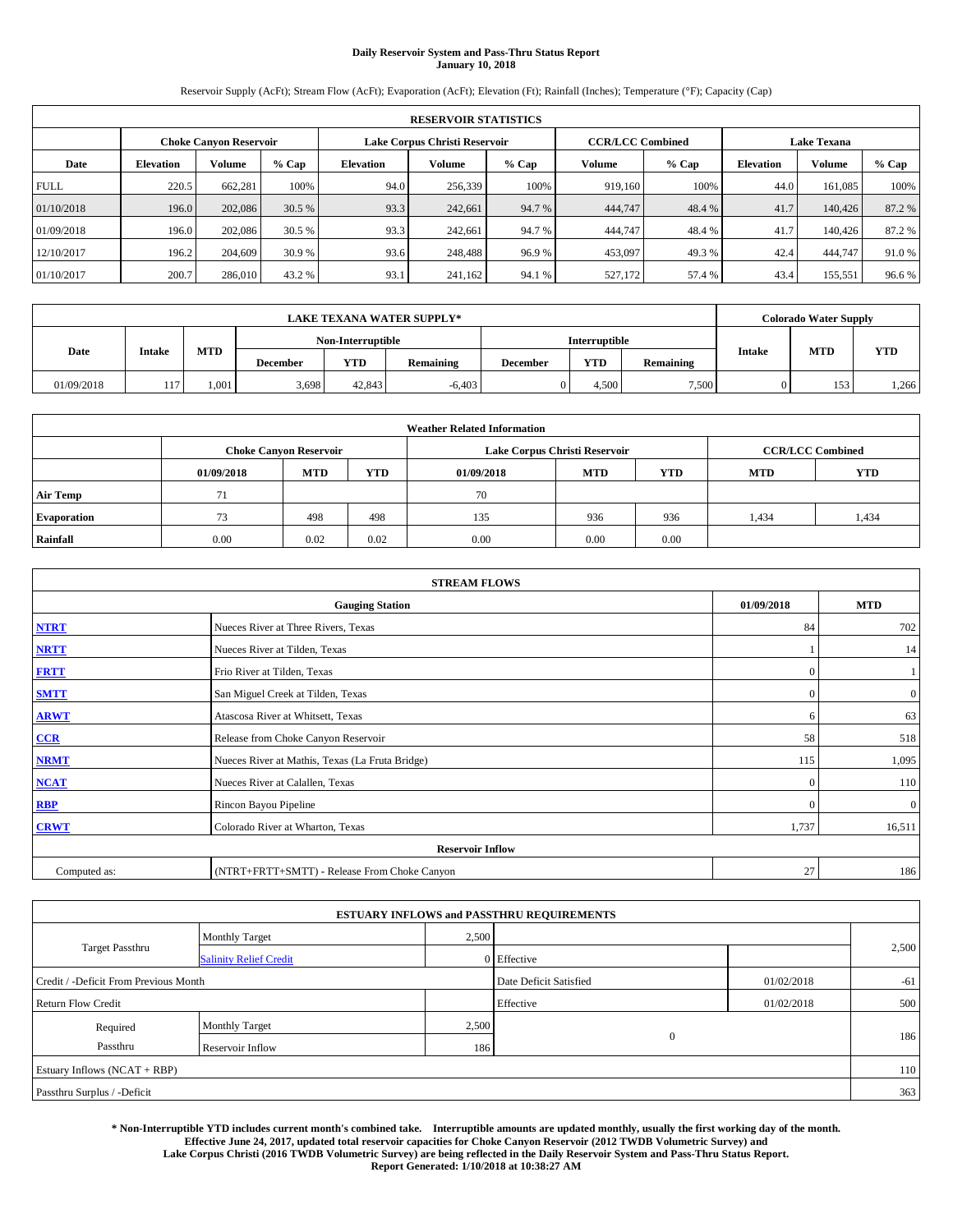# **Daily Reservoir System and Pass-Thru Status Report January 11, 2018**

Reservoir Supply (AcFt); Stream Flow (AcFt); Evaporation (AcFt); Elevation (Ft); Rainfall (Inches); Temperature (°F); Capacity (Cap)

|             | <b>RESERVOIR STATISTICS</b>   |               |        |                  |                               |        |                         |         |                    |               |        |  |
|-------------|-------------------------------|---------------|--------|------------------|-------------------------------|--------|-------------------------|---------|--------------------|---------------|--------|--|
|             | <b>Choke Canvon Reservoir</b> |               |        |                  | Lake Corpus Christi Reservoir |        | <b>CCR/LCC Combined</b> |         | <b>Lake Texana</b> |               |        |  |
| Date        | <b>Elevation</b>              | <b>Volume</b> | % Cap  | <b>Elevation</b> | Volume                        | % Cap  | Volume                  | $%$ Cap | <b>Elevation</b>   | <b>Volume</b> | % Cap  |  |
| <b>FULL</b> | 220.5                         | 662.281       | 100%   | 94.0             | 256,339                       | 100%   | 919.160                 | 100%    | 44.0               | 161,085       | 100%   |  |
| 01/11/2018  | 196.0                         | 202,086       | 30.5 % | 93.3             | 242,661                       | 94.7 % | 444,747                 | 48.4 %  | 41.6               | 139.562       | 86.6%  |  |
| 01/10/2018  | 196.0                         | 202,086       | 30.5 % | 93.3             | 242,661                       | 94.7 % | 444,747                 | 48.4 %  | 41.7               | 140,426       | 87.2 % |  |
| 12/11/2017  | 196.2                         | 204,609       | 30.9 % | 93.5             | 246,539                       | 96.2 % | 451,148                 | 49.1 %  | 42.2               | 444,747       | 89.9%  |  |
| 01/11/2017  | 200.7                         | 286,166       | 43.2 % | 93.2             | 242,059                       | 94.4 % | 528,225                 | 57.5 %  | 43.3               | 154,639       | 96.0%  |  |

| <b>LAKE TEXANA WATER SUPPLY*</b> |               |            |                 |                                    |           |                 |            | <b>Colorado Water Supply</b> |               |            |            |
|----------------------------------|---------------|------------|-----------------|------------------------------------|-----------|-----------------|------------|------------------------------|---------------|------------|------------|
|                                  |               |            |                 | Non-Interruptible<br>Interruptible |           |                 |            |                              |               |            |            |
| Date                             | <b>Intake</b> | <b>MTD</b> | <b>December</b> | <b>YTD</b>                         | Remaining | <b>December</b> | <b>YTD</b> | Remaining                    | <b>Intake</b> | <b>MTD</b> | <b>YTD</b> |
| 01/10/2018                       | 129           | $.130 -$   | 3,698           | 42,972                             | $-6,532$  |                 | 4,500      | 7,500                        |               | 153        | 1,266      |

| <b>Weather Related Information</b> |            |                               |      |            |                               |                         |            |            |  |  |  |
|------------------------------------|------------|-------------------------------|------|------------|-------------------------------|-------------------------|------------|------------|--|--|--|
|                                    |            | <b>Choke Canvon Reservoir</b> |      |            | Lake Corpus Christi Reservoir | <b>CCR/LCC Combined</b> |            |            |  |  |  |
|                                    | 01/10/2018 | <b>MTD</b>                    | YTD  | 01/10/2018 | <b>MTD</b>                    | <b>YTD</b>              | <b>MTD</b> | <b>YTD</b> |  |  |  |
| <b>Air Temp</b>                    | 74         |                               |      | 74         |                               |                         |            |            |  |  |  |
| <b>Evaporation</b>                 | 81         | 579                           | 579  | 169        | 1,105                         | 1,105                   | 1,684      | 1,684      |  |  |  |
| Rainfall                           | 0.00       | 0.02                          | 0.02 | 0.00       | 0.00                          | 0.00                    |            |            |  |  |  |

| <b>STREAM FLOWS</b> |                                                 |                |                  |  |  |  |  |  |  |
|---------------------|-------------------------------------------------|----------------|------------------|--|--|--|--|--|--|
|                     | <b>Gauging Station</b>                          |                |                  |  |  |  |  |  |  |
| <b>NTRT</b>         | Nueces River at Three Rivers, Texas             | 84             | 787              |  |  |  |  |  |  |
| <b>NRTT</b>         | Nueces River at Tilden, Texas                   | $\overline{2}$ | 16               |  |  |  |  |  |  |
| <b>FRTT</b>         | Frio River at Tilden, Texas                     | $\mathbf{0}$   | $\boldsymbol{2}$ |  |  |  |  |  |  |
| <b>SMTT</b>         | San Miguel Creek at Tilden, Texas               | $\mathbf{0}$   | $\overline{0}$   |  |  |  |  |  |  |
| <b>ARWT</b>         | Atascosa River at Whitsett, Texas               | 8              | 71               |  |  |  |  |  |  |
| CCR                 | Release from Choke Canyon Reservoir             | 58             | 576              |  |  |  |  |  |  |
| <b>NRMT</b>         | Nueces River at Mathis, Texas (La Fruta Bridge) | 125            | 1,220            |  |  |  |  |  |  |
| <b>NCAT</b>         | Nueces River at Calallen, Texas                 | $\Omega$       | 110              |  |  |  |  |  |  |
| <b>RBP</b>          | Rincon Bayou Pipeline                           | $\Omega$       | $\mathbf{0}$     |  |  |  |  |  |  |
| <b>CRWT</b>         | Colorado River at Wharton, Texas                | 1,727          | 18,238           |  |  |  |  |  |  |
|                     | <b>Reservoir Inflow</b>                         |                |                  |  |  |  |  |  |  |
| Computed as:        | (NTRT+FRTT+SMTT) - Release From Choke Canyon    | 27             | 213              |  |  |  |  |  |  |

|                                       |                               |       | <b>ESTUARY INFLOWS and PASSTHRU REQUIREMENTS</b> |            |       |
|---------------------------------------|-------------------------------|-------|--------------------------------------------------|------------|-------|
|                                       | <b>Monthly Target</b>         | 2,500 |                                                  |            |       |
| <b>Target Passthru</b>                | <b>Salinity Relief Credit</b> |       | 0 Effective                                      |            | 2,500 |
| Credit / -Deficit From Previous Month |                               |       | Date Deficit Satisfied                           | 01/02/2018 | $-61$ |
| <b>Return Flow Credit</b>             |                               |       | Effective                                        | 01/02/2018 | 500   |
| Required                              | <b>Monthly Target</b>         | 2,500 |                                                  |            |       |
| Passthru                              | Reservoir Inflow              | 213   | $\theta$                                         |            | 213   |
| Estuary Inflows (NCAT + RBP)          |                               |       |                                                  |            | 110   |
| Passthru Surplus / -Deficit           |                               |       |                                                  |            | 336   |

**\* Non-Interruptible YTD includes current month's combined take. Interruptible amounts are updated monthly, usually the first working day of the month. Effective June 24, 2017, updated total reservoir capacities for Choke Canyon Reservoir (2012 TWDB Volumetric Survey) and Lake Corpus Christi (2016 TWDB Volumetric Survey) are being reflected in the Daily Reservoir System and Pass-Thru Status Report. Report Generated: 1/11/2018 at 8:45:36 AM**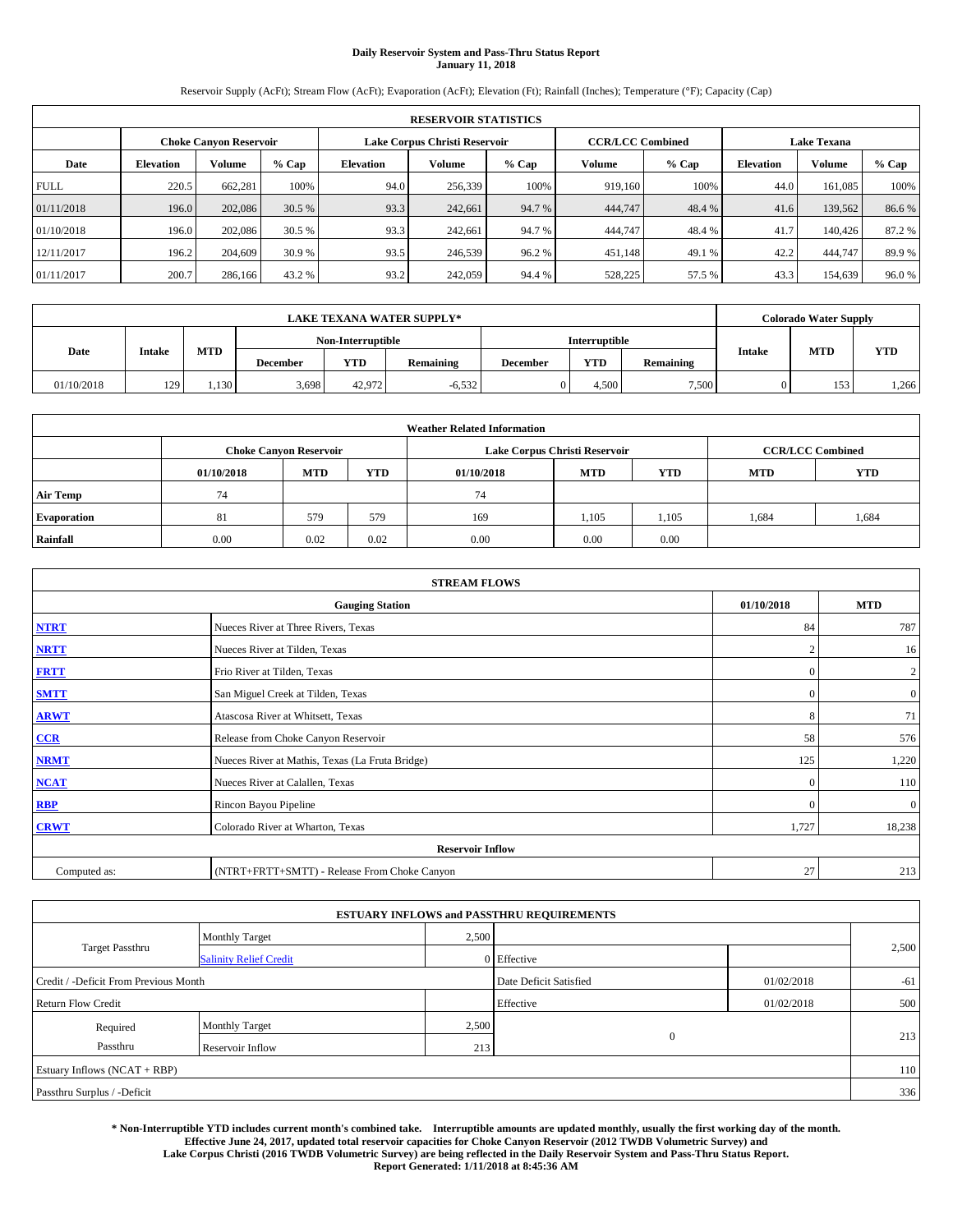# **Daily Reservoir System and Pass-Thru Status Report January 12, 2018**

Reservoir Supply (AcFt); Stream Flow (AcFt); Evaporation (AcFt); Elevation (Ft); Rainfall (Inches); Temperature (°F); Capacity (Cap)

|             | <b>RESERVOIR STATISTICS</b>   |               |        |                  |                               |         |                         |         |                    |         |        |  |
|-------------|-------------------------------|---------------|--------|------------------|-------------------------------|---------|-------------------------|---------|--------------------|---------|--------|--|
|             | <b>Choke Canyon Reservoir</b> |               |        |                  | Lake Corpus Christi Reservoir |         | <b>CCR/LCC Combined</b> |         | <b>Lake Texana</b> |         |        |  |
| Date        | <b>Elevation</b>              | <b>Volume</b> | % Cap  | <b>Elevation</b> | Volume                        | $%$ Cap | Volume                  | $%$ Cap | <b>Elevation</b>   | Volume  | % Cap  |  |
| <b>FULL</b> | 220.5                         | 662.281       | 100%   | 94.0             | 256,339                       | 100%    | 919.160                 | 100%    | 44.0               | 161.085 | 100%   |  |
| 01/12/2018  | 195.9                         | 202,086       | 30.5 % | 93.3             | 242,661                       | 94.7 %  | 444,747                 | 48.4 %  | 41.6               | 139.562 | 86.6%  |  |
| 01/11/2018  | 196.0                         | 202,086       | 30.5 % | 93.3             | 242,661                       | 94.7 %  | 444,747                 | 48.4 %  | 41.6               | 139,562 | 86.6%  |  |
| 12/12/2017  | 196.2                         | 204,609       | 30.9 % | 93.6             | 248,488                       | 96.9%   | 453,097                 | 49.3 %  | 42.3               | 444,747 | 90.4 % |  |
| 01/12/2017  | 200.7                         | 286,010       | 43.2 % | 93.2             | 242,059                       | 94.4 %  | 528,069                 | 57.5 %  | 43.3               | 154,639 | 96.0%  |  |

| <b>LAKE TEXANA WATER SUPPLY*</b> |               |            |                 |                                    |           |                 |            | <b>Colorado Water Supply</b> |               |            |            |
|----------------------------------|---------------|------------|-----------------|------------------------------------|-----------|-----------------|------------|------------------------------|---------------|------------|------------|
|                                  |               |            |                 | Non-Interruptible<br>Interruptible |           |                 |            |                              |               |            |            |
| Date                             | <b>Intake</b> | <b>MTD</b> | <b>December</b> | <b>YTD</b>                         | Remaining | <b>December</b> | <b>YTD</b> | Remaining                    | <b>Intake</b> | <b>MTD</b> | <b>YTD</b> |
| 01/11/2018                       | 126           | .256       | 3,698           | 43,099                             | $-6,659$  |                 | 4,500      | 7,500                        |               | 153        | 1,266      |

| <b>Weather Related Information</b> |            |                               |      |            |                               |                         |            |            |  |  |  |
|------------------------------------|------------|-------------------------------|------|------------|-------------------------------|-------------------------|------------|------------|--|--|--|
|                                    |            | <b>Choke Canyon Reservoir</b> |      |            | Lake Corpus Christi Reservoir | <b>CCR/LCC Combined</b> |            |            |  |  |  |
|                                    | 01/11/2018 | <b>MTD</b>                    | YTD  | 01/11/2018 | <b>MTD</b>                    | <b>YTD</b>              | <b>MTD</b> | <b>YTD</b> |  |  |  |
| <b>Air Temp</b>                    | 73         |                               |      | 76         |                               |                         |            |            |  |  |  |
| <b>Evaporation</b>                 | 190        | 769                           | 769  | 349        | 1,454                         | 1,454                   | 2.223      | 2,223      |  |  |  |
| Rainfall                           | 0.00       | 0.02                          | 0.02 | 0.00       | 0.00                          | 0.00                    |            |            |  |  |  |

| <b>STREAM FLOWS</b> |                                                 |              |                  |  |  |  |  |  |  |
|---------------------|-------------------------------------------------|--------------|------------------|--|--|--|--|--|--|
|                     | <b>Gauging Station</b>                          |              |                  |  |  |  |  |  |  |
| <b>NTRT</b>         | Nueces River at Three Rivers, Texas             | 84           | 871              |  |  |  |  |  |  |
| <b>NRTT</b>         | Nueces River at Tilden, Texas                   | 3            | 19               |  |  |  |  |  |  |
| <b>FRTT</b>         | Frio River at Tilden, Texas                     | $\mathbf{0}$ | $\boldsymbol{2}$ |  |  |  |  |  |  |
| <b>SMTT</b>         | San Miguel Creek at Tilden, Texas               | $\mathbf{0}$ | $\mathbf{0}$     |  |  |  |  |  |  |
| <b>ARWT</b>         | Atascosa River at Whitsett, Texas               | 8            | 79               |  |  |  |  |  |  |
| $CCR$               | Release from Choke Canyon Reservoir             | 58           | 633              |  |  |  |  |  |  |
| <b>NRMT</b>         | Nueces River at Mathis, Texas (La Fruta Bridge) | 393          | 1,613            |  |  |  |  |  |  |
| <b>NCAT</b>         | Nueces River at Calallen, Texas                 | $\Omega$     | 110              |  |  |  |  |  |  |
| RBP                 | Rincon Bayou Pipeline                           | $\Omega$     | $\mathbf{0}$     |  |  |  |  |  |  |
| <b>CRWT</b>         | Colorado River at Wharton, Texas                | 1,739        | 19,977           |  |  |  |  |  |  |
|                     | <b>Reservoir Inflow</b>                         |              |                  |  |  |  |  |  |  |
| Computed as:        | (NTRT+FRTT+SMTT) - Release From Choke Canyon    | 27           | 240              |  |  |  |  |  |  |

|                                       |                               |       | <b>ESTUARY INFLOWS and PASSTHRU REQUIREMENTS</b> |            |       |
|---------------------------------------|-------------------------------|-------|--------------------------------------------------|------------|-------|
|                                       | <b>Monthly Target</b>         | 2,500 |                                                  |            |       |
| <b>Target Passthru</b>                | <b>Salinity Relief Credit</b> |       | 0 Effective                                      |            | 2,500 |
| Credit / -Deficit From Previous Month |                               |       | Date Deficit Satisfied                           | 01/02/2018 | $-61$ |
| <b>Return Flow Credit</b>             |                               |       | Effective                                        | 01/02/2018 | 500   |
| Required                              | <b>Monthly Target</b>         | 2,500 |                                                  |            |       |
| Passthru                              | Reservoir Inflow              | 240   | $\mathbf{0}$                                     |            | 240   |
| Estuary Inflows (NCAT + RBP)          |                               |       |                                                  |            | 110   |
| Passthru Surplus / -Deficit           |                               |       |                                                  |            | 309   |

**\* Non-Interruptible YTD includes current month's combined take. Interruptible amounts are updated monthly, usually the first working day of the month. Effective June 24, 2017, updated total reservoir capacities for Choke Canyon Reservoir (2012 TWDB Volumetric Survey) and Lake Corpus Christi (2016 TWDB Volumetric Survey) are being reflected in the Daily Reservoir System and Pass-Thru Status Report. Report Generated: 1/12/2018 at 10:19:04 AM**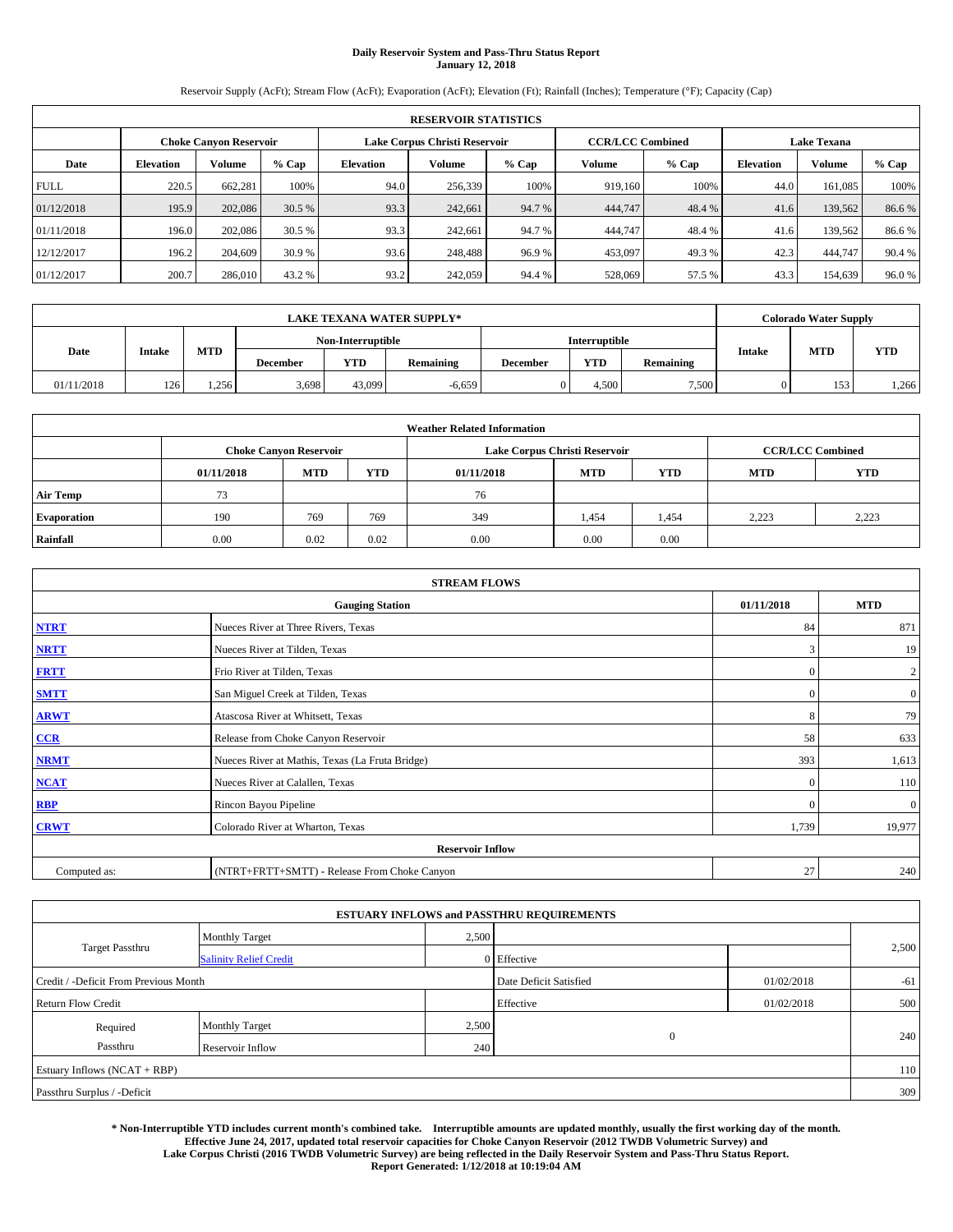# **Daily Reservoir System and Pass-Thru Status Report January 13, 2018**

Reservoir Supply (AcFt); Stream Flow (AcFt); Evaporation (AcFt); Elevation (Ft); Rainfall (Inches); Temperature (°F); Capacity (Cap)

|             | <b>RESERVOIR STATISTICS</b>   |               |        |                               |         |         |                         |         |                    |         |       |
|-------------|-------------------------------|---------------|--------|-------------------------------|---------|---------|-------------------------|---------|--------------------|---------|-------|
|             | <b>Choke Canvon Reservoir</b> |               |        | Lake Corpus Christi Reservoir |         |         | <b>CCR/LCC Combined</b> |         | <b>Lake Texana</b> |         |       |
| Date        | <b>Elevation</b>              | <b>Volume</b> | % Cap  | <b>Elevation</b>              | Volume  | $%$ Cap | Volume                  | $%$ Cap | <b>Elevation</b>   | Volume  | % Cap |
| <b>FULL</b> | 220.5                         | 662.281       | 100%   | 94.0                          | 256,339 | 100%    | 919,160                 | 100%    | 44.0               | 161.085 | 100%  |
| 01/13/2018  | 195.9                         | 200,832       | 30.3 % | 93.3                          | 242,661 | 94.7 %  | 443,493                 | 48.2 %  | 41.6               | 139.562 | 86.6% |
| 01/12/2018  | 195.9                         | 202,086       | 30.5 % | 93.3                          | 242,661 | 94.7 %  | 444,747                 | 48.4 %  | 41.6               | 139.562 | 86.6% |
| 12/13/2017  | 196.2                         | 204,609       | 30.9 % | 93.5                          | 246,539 | 96.2%   | 451,148                 | 49.1 %  | 42.3               | 443,493 | 90.4% |
| 01/13/2017  | 200.7                         | 285,854       | 43.1 % | 93.1                          | 241,700 | 94.3%   | 527,554                 | 57.4 %  | 43.3               | 154,639 | 96.0% |

|            | LAKE TEXANA WATER SUPPLY* |            |                 |                   |           |                 |                      |                  |               |            | <b>Colorado Water Supply</b> |  |  |
|------------|---------------------------|------------|-----------------|-------------------|-----------|-----------------|----------------------|------------------|---------------|------------|------------------------------|--|--|
|            |                           |            |                 | Non-Interruptible |           |                 | <b>Interruptible</b> |                  |               |            |                              |  |  |
| Date       | <b>Intake</b>             | <b>MTD</b> | <b>December</b> | <b>YTD</b>        | Remaining | <b>December</b> | <b>YTD</b>           | <b>Remaining</b> | <b>Intake</b> | <b>MTD</b> | <b>YTD</b>                   |  |  |
| 01/12/2018 | 129                       | 1,385      | 3,698           | 43.228            | $-6,788$  |                 | 4.500                | 7,500            |               | 153        | 1,266                        |  |  |

| <b>Weather Related Information</b> |            |                               |      |            |                               |                         |            |            |  |  |
|------------------------------------|------------|-------------------------------|------|------------|-------------------------------|-------------------------|------------|------------|--|--|
|                                    |            | <b>Choke Canvon Reservoir</b> |      |            | Lake Corpus Christi Reservoir | <b>CCR/LCC Combined</b> |            |            |  |  |
|                                    | 01/12/2018 | <b>MTD</b>                    | YTD  | 01/12/2018 | <b>MTD</b>                    | <b>YTD</b>              | <b>MTD</b> | <b>YTD</b> |  |  |
| <b>Air Temp</b>                    | 61         |                               |      | 60         |                               |                         |            |            |  |  |
| <b>Evaporation</b>                 | 102        | 871                           | 871  | 259        | 1,713                         | 1,713                   | 2,584      | 2,584      |  |  |
| Rainfall                           | 0.00       | 0.02                          | 0.02 | 0.00       | 0.00                          | 0.00                    |            |            |  |  |

|              | <b>STREAM FLOWS</b>                             |               |                |  |  |  |  |  |  |  |
|--------------|-------------------------------------------------|---------------|----------------|--|--|--|--|--|--|--|
|              | <b>Gauging Station</b>                          | 01/12/2018    | <b>MTD</b>     |  |  |  |  |  |  |  |
| <b>NTRT</b>  | Nueces River at Three Rivers, Texas             | 77            | 948            |  |  |  |  |  |  |  |
| <b>NRTT</b>  | Nueces River at Tilden, Texas                   | $\mathcal{R}$ | 22             |  |  |  |  |  |  |  |
| <b>FRTT</b>  | Frio River at Tilden, Texas                     | C             | $\overline{2}$ |  |  |  |  |  |  |  |
| <b>SMTT</b>  | San Miguel Creek at Tilden, Texas               | $\Omega$      | $\overline{0}$ |  |  |  |  |  |  |  |
| <b>ARWT</b>  | Atascosa River at Whitsett, Texas               |               | 86             |  |  |  |  |  |  |  |
| $CCR$        | Release from Choke Canyon Reservoir             | 58            | 691            |  |  |  |  |  |  |  |
| <b>NRMT</b>  | Nueces River at Mathis, Texas (La Fruta Bridge) | 107           | 1,720          |  |  |  |  |  |  |  |
| <b>NCAT</b>  | Nueces River at Calallen, Texas                 | 69            | 178            |  |  |  |  |  |  |  |
| RBP          | Rincon Bayou Pipeline                           | $\Omega$      | $\overline{0}$ |  |  |  |  |  |  |  |
| <b>CRWT</b>  | Colorado River at Wharton, Texas                | 1,501         | 21,478         |  |  |  |  |  |  |  |
|              | <b>Reservoir Inflow</b>                         |               |                |  |  |  |  |  |  |  |
| Computed as: | (NTRT+FRTT+SMTT) - Release From Choke Canyon    | 19            | 259            |  |  |  |  |  |  |  |

|                                       |                               | <b>ESTUARY INFLOWS and PASSTHRU REQUIREMENTS</b> |                        |            |       |  |
|---------------------------------------|-------------------------------|--------------------------------------------------|------------------------|------------|-------|--|
|                                       | <b>Monthly Target</b>         | 2,500                                            |                        |            |       |  |
| <b>Target Passthru</b>                | <b>Salinity Relief Credit</b> |                                                  | 0 Effective            |            | 2,500 |  |
| Credit / -Deficit From Previous Month |                               |                                                  | Date Deficit Satisfied | 01/02/2018 | $-61$ |  |
| <b>Return Flow Credit</b>             |                               |                                                  | Effective              | 01/02/2018 | 500   |  |
| Required                              | <b>Monthly Target</b>         | 2,500                                            |                        |            |       |  |
| Passthru                              | <b>Reservoir Inflow</b>       | 259                                              | $\mathbf{0}$           |            | 259   |  |
| Estuary Inflows (NCAT + RBP)          |                               |                                                  |                        |            | 178   |  |
| Passthru Surplus / -Deficit           |                               |                                                  |                        |            | 358   |  |

**\* Non-Interruptible YTD includes current month's combined take. Interruptible amounts are updated monthly, usually the first working day of the month. Effective June 24, 2017, updated total reservoir capacities for Choke Canyon Reservoir (2012 TWDB Volumetric Survey) and Lake Corpus Christi (2016 TWDB Volumetric Survey) are being reflected in the Daily Reservoir System and Pass-Thru Status Report. Report Generated: 1/13/2018 at 8:53:46 AM**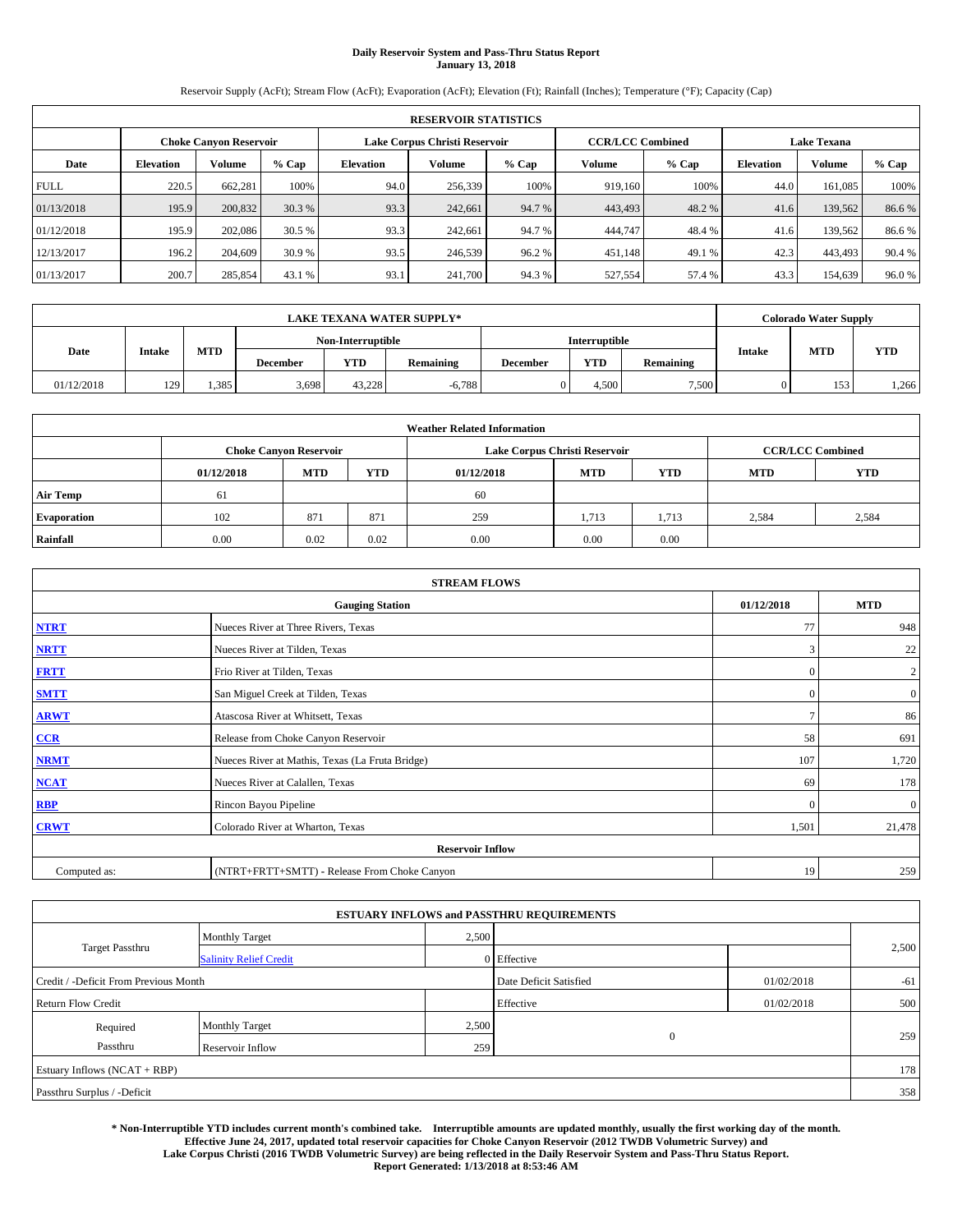# **Daily Reservoir System and Pass-Thru Status Report January 14, 2018**

Reservoir Supply (AcFt); Stream Flow (AcFt); Evaporation (AcFt); Elevation (Ft); Rainfall (Inches); Temperature (°F); Capacity (Cap)

|             | <b>RESERVOIR STATISTICS</b>   |               |        |                               |         |        |                         |         |                    |               |       |
|-------------|-------------------------------|---------------|--------|-------------------------------|---------|--------|-------------------------|---------|--------------------|---------------|-------|
|             | <b>Choke Canyon Reservoir</b> |               |        | Lake Corpus Christi Reservoir |         |        | <b>CCR/LCC Combined</b> |         | <b>Lake Texana</b> |               |       |
| Date        | <b>Elevation</b>              | <b>Volume</b> | % Cap  | <b>Elevation</b>              | Volume  | % Cap  | Volume                  | $%$ Cap | <b>Elevation</b>   | <b>Volume</b> | % Cap |
| <b>FULL</b> | 220.5                         | 662.281       | 100%   | 94.0                          | 256,339 | 100%   | 919.160                 | 100%    | 44.0               | 161,085       | 100%  |
| 01/14/2018  | 195.9                         | 200,832       | 30.3 % | 93.3                          | 242,661 | 94.7 % | 443,493                 | 48.2%   | 41.6               | 139.562       | 86.6% |
| 01/13/2018  | 195.9                         | 200,832       | 30.3 % | 93.3                          | 242,661 | 94.7 % | 443,493                 | 48.2 %  | 41.6               | 139,562       | 86.6% |
| 12/14/2017  | 196.2                         | 204,609       | 30.9 % | 93.5                          | 246,539 | 96.2 % | 451,148                 | 49.1 %  | 42.2               | 443,493       | 89.9% |
| 01/14/2017  | 200.7                         | 285,698       | 43.1 % | 93.1                          | 241,700 | 94.3 % | 527,398                 | 57.4 %  | 43.3               | 154,639       | 96.0% |

|            | <b>LAKE TEXANA WATER SUPPLY*</b> |            |                 |                   |           |                 |               |                  |               | <b>Colorado Water Supply</b> |            |  |
|------------|----------------------------------|------------|-----------------|-------------------|-----------|-----------------|---------------|------------------|---------------|------------------------------|------------|--|
|            |                                  |            |                 | Non-Interruptible |           |                 | Interruptible |                  |               |                              |            |  |
| Date       | <b>Intake</b>                    | <b>MTD</b> | <b>December</b> | <b>YTD</b>        | Remaining | <b>December</b> | <b>YTD</b>    | <b>Remaining</b> | <b>Intake</b> | <b>MTD</b>                   | <b>YTD</b> |  |
| 01/13/2018 | 129                              | . 514      | 5,698           | 43.357            | $-6,917$  |                 | 4.500         | 7,500            |               | 153                          | 1,266      |  |

| <b>Weather Related Information</b> |            |                               |      |            |                               |                                        |       |       |  |  |
|------------------------------------|------------|-------------------------------|------|------------|-------------------------------|----------------------------------------|-------|-------|--|--|
|                                    |            | <b>Choke Canvon Reservoir</b> |      |            | Lake Corpus Christi Reservoir | <b>CCR/LCC Combined</b>                |       |       |  |  |
|                                    | 01/13/2018 | <b>MTD</b>                    | YTD  | 01/13/2018 | <b>MTD</b>                    | <b>YTD</b><br><b>YTD</b><br><b>MTD</b> |       |       |  |  |
| <b>Air Temp</b>                    | 56         |                               |      | 56         |                               |                                        |       |       |  |  |
| <b>Evaporation</b>                 | 102        | 973                           | 973  | 158        | 1,871                         | 1,871                                  | 2.844 | 2,844 |  |  |
| Rainfall                           | 0.00       | 0.02                          | 0.02 | 0.00       | 0.00                          | 0.00                                   |       |       |  |  |

|              | <b>STREAM FLOWS</b>                             |              |                |  |  |  |  |  |  |  |
|--------------|-------------------------------------------------|--------------|----------------|--|--|--|--|--|--|--|
|              | <b>Gauging Station</b>                          | 01/13/2018   | <b>MTD</b>     |  |  |  |  |  |  |  |
| <b>NTRT</b>  | Nueces River at Three Rivers, Texas             | 53           | 1,001          |  |  |  |  |  |  |  |
| <b>NRTT</b>  | Nueces River at Tilden, Texas                   | 3            | 25             |  |  |  |  |  |  |  |
| <b>FRTT</b>  | Frio River at Tilden, Texas                     | $\mathbf{0}$ | $\overline{c}$ |  |  |  |  |  |  |  |
| <b>SMTT</b>  | San Miguel Creek at Tilden, Texas               | $\mathbf{0}$ | $\overline{0}$ |  |  |  |  |  |  |  |
| <b>ARWT</b>  | Atascosa River at Whitsett, Texas               | π            | 93             |  |  |  |  |  |  |  |
| CCR          | Release from Choke Canyon Reservoir             | 58           | 748            |  |  |  |  |  |  |  |
| <b>NRMT</b>  | Nueces River at Mathis, Texas (La Fruta Bridge) | 65           | 1,785          |  |  |  |  |  |  |  |
| <b>NCAT</b>  | Nueces River at Calallen, Texas                 | 69           | 247            |  |  |  |  |  |  |  |
| <b>RBP</b>   | Rincon Bayou Pipeline                           | $\mathbf{0}$ | $\mathbf{0}$   |  |  |  |  |  |  |  |
| <b>CRWT</b>  | Colorado River at Wharton, Texas                | 1,465        | 22,943         |  |  |  |  |  |  |  |
|              | <b>Reservoir Inflow</b>                         |              |                |  |  |  |  |  |  |  |
| Computed as: | (NTRT+FRTT+SMTT) - Release From Choke Canyon    | 10           | 269            |  |  |  |  |  |  |  |

|                                       |                               | <b>ESTUARY INFLOWS and PASSTHRU REQUIREMENTS</b> |                        |            |       |
|---------------------------------------|-------------------------------|--------------------------------------------------|------------------------|------------|-------|
|                                       | <b>Monthly Target</b>         | 2,500                                            |                        |            |       |
| Target Passthru                       | <b>Salinity Relief Credit</b> |                                                  | 0 Effective            |            | 2,500 |
| Credit / -Deficit From Previous Month |                               |                                                  | Date Deficit Satisfied | 01/02/2018 | $-61$ |
| <b>Return Flow Credit</b>             |                               |                                                  | Effective              | 01/02/2018 | 500   |
| Required                              | <b>Monthly Target</b>         | 2,500                                            |                        |            |       |
| Passthru                              | <b>Reservoir Inflow</b>       | 269                                              | $\mathbf{0}$           |            | 269   |
| Estuary Inflows (NCAT + RBP)          |                               |                                                  |                        |            | 247   |
| Passthru Surplus / -Deficit           |                               |                                                  |                        |            | 417   |

**\* Non-Interruptible YTD includes current month's combined take. Interruptible amounts are updated monthly, usually the first working day of the month. Effective June 24, 2017, updated total reservoir capacities for Choke Canyon Reservoir (2012 TWDB Volumetric Survey) and Lake Corpus Christi (2016 TWDB Volumetric Survey) are being reflected in the Daily Reservoir System and Pass-Thru Status Report. Report Generated: 1/14/2018 at 8:42:04 AM**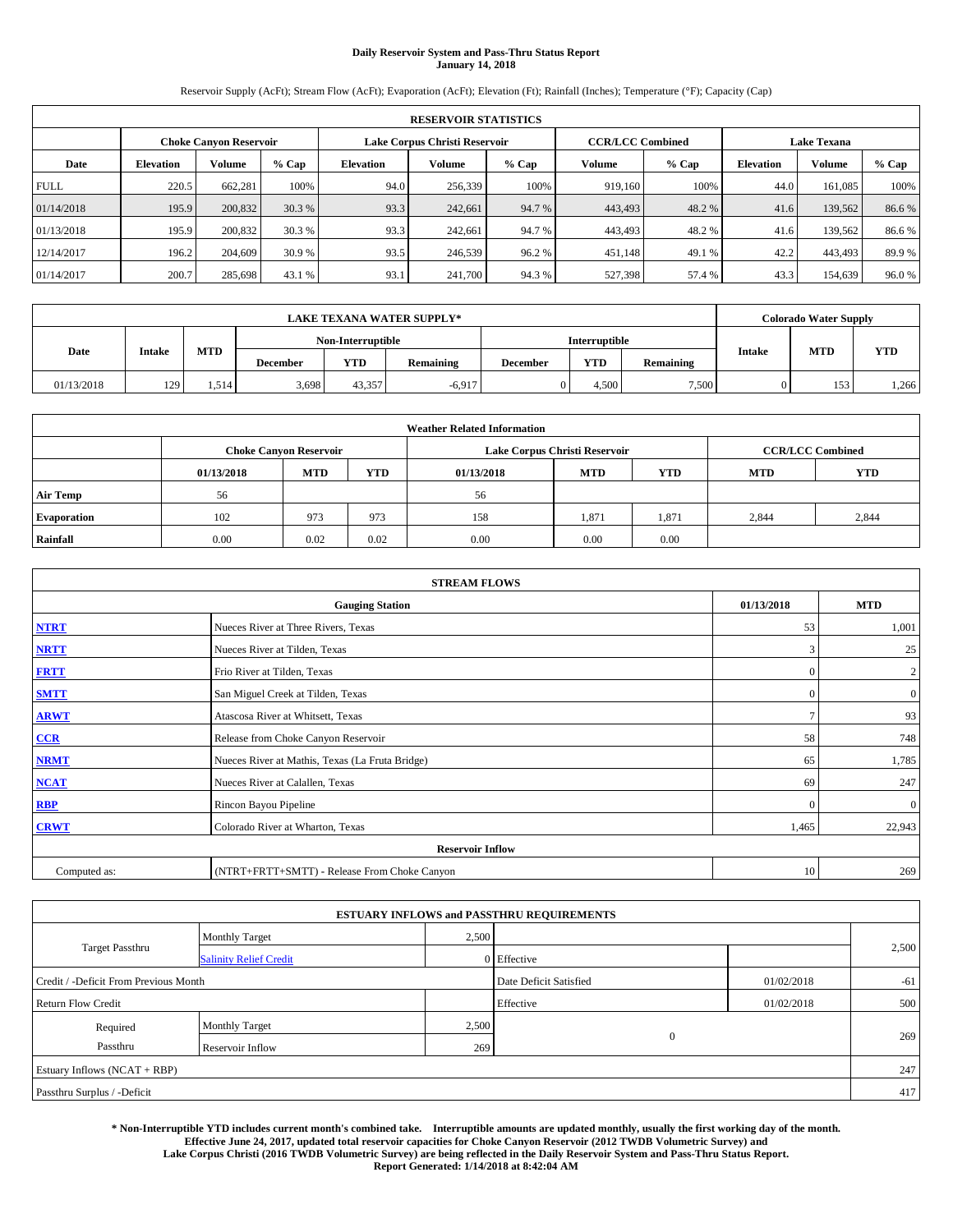# **Daily Reservoir System and Pass-Thru Status Report January 15, 2018**

Reservoir Supply (AcFt); Stream Flow (AcFt); Evaporation (AcFt); Elevation (Ft); Rainfall (Inches); Temperature (°F); Capacity (Cap)

|             | <b>RESERVOIR STATISTICS</b>   |               |        |                               |         |         |                         |         |                    |         |       |
|-------------|-------------------------------|---------------|--------|-------------------------------|---------|---------|-------------------------|---------|--------------------|---------|-------|
|             | <b>Choke Canvon Reservoir</b> |               |        | Lake Corpus Christi Reservoir |         |         | <b>CCR/LCC Combined</b> |         | <b>Lake Texana</b> |         |       |
| Date        | <b>Elevation</b>              | <b>Volume</b> | % Cap  | <b>Elevation</b>              | Volume  | $%$ Cap | Volume                  | $%$ Cap | <b>Elevation</b>   | Volume  | % Cap |
| <b>FULL</b> | 220.5                         | 662.281       | 100%   | 94.0                          | 256,339 | 100%    | 919,160                 | 100%    | 44.0               | 161.085 | 100%  |
| 01/15/2018  | 195.9                         | 200,832       | 30.3 % | 93.2                          | 242,661 | 94.7 %  | 443,493                 | 48.2 %  | 41.6               | 139.562 | 86.6% |
| 01/14/2018  | 195.9                         | 200,832       | 30.3 % | 93.3                          | 242,661 | 94.7 %  | 443,493                 | 48.2 %  | 41.6               | 139.562 | 86.6% |
| 12/15/2017  | 196.1                         | 203,345       | 30.7 % | 93.6                          | 248,488 | 96.9%   | 451,833                 | 49.2 %  | 42.2               | 443,493 | 89.9% |
| 01/15/2017  | 200.7                         | 285,854       | 43.1 % | 93.1                          | 241,700 | 94.3%   | 527,554                 | 57.4 %  | 43.3               | 154,639 | 96.0% |

|            | <b>LAKE TEXANA WATER SUPPLY*</b> |            |                 |                   |           |                 |               |           |               |            | <b>Colorado Water Supply</b> |  |  |
|------------|----------------------------------|------------|-----------------|-------------------|-----------|-----------------|---------------|-----------|---------------|------------|------------------------------|--|--|
|            |                                  |            |                 | Non-Interruptible |           |                 | Interruptible |           |               |            |                              |  |  |
| Date       | <b>Intake</b>                    | <b>MTD</b> | <b>December</b> | <b>YTD</b>        | Remaining | <b>December</b> | <b>YTD</b>    | Remaining | <b>Intake</b> | <b>MTD</b> | <b>YTD</b>                   |  |  |
| 01/14/2018 | 129                              | .643       | 3,698           | 43,486            | $-7.046$  |                 | 4,500         | 7,500     |               | 153        | 1,266                        |  |  |

| <b>Weather Related Information</b> |            |                               |                                                                    |      |                               |                         |       |       |  |
|------------------------------------|------------|-------------------------------|--------------------------------------------------------------------|------|-------------------------------|-------------------------|-------|-------|--|
|                                    |            | <b>Choke Canyon Reservoir</b> |                                                                    |      | Lake Corpus Christi Reservoir | <b>CCR/LCC Combined</b> |       |       |  |
|                                    | 01/14/2018 | <b>MTD</b>                    | <b>YTD</b><br><b>YTD</b><br><b>MTD</b><br><b>MTD</b><br>01/14/2018 |      |                               |                         |       |       |  |
| <b>Air Temp</b>                    | 66         |                               |                                                                    | 67   |                               |                         |       |       |  |
| <b>Evaporation</b>                 | 88         | 1,061                         | 1,061                                                              | 113  | 1,984                         | 1,984                   | 3,045 | 3,045 |  |
| Rainfall                           | 0.00       | 0.02                          | 0.02                                                               | 0.00 | 0.00                          | 0.00                    |       |       |  |

| <b>STREAM FLOWS</b> |                                                 |              |                  |  |  |  |  |  |
|---------------------|-------------------------------------------------|--------------|------------------|--|--|--|--|--|
|                     | 01/14/2018                                      | <b>MTD</b>   |                  |  |  |  |  |  |
| <b>NTRT</b>         | Nueces River at Three Rivers, Texas             | 53           | 1,054            |  |  |  |  |  |
| <b>NRTT</b>         | Nueces River at Tilden, Texas                   | 3            | 28               |  |  |  |  |  |
| <b>FRTT</b>         | Frio River at Tilden, Texas                     | $\mathbf{0}$ | 3                |  |  |  |  |  |
| <b>SMTT</b>         | San Miguel Creek at Tilden, Texas               | $\mathbf{0}$ | $\boldsymbol{0}$ |  |  |  |  |  |
| <b>ARWT</b>         | Atascosa River at Whitsett, Texas               | 6            | 99               |  |  |  |  |  |
| $CCR$               | Release from Choke Canyon Reservoir             | 58           | 806              |  |  |  |  |  |
| <b>NRMT</b>         | Nueces River at Mathis, Texas (La Fruta Bridge) | 92           | 1,877            |  |  |  |  |  |
| <b>NCAT</b>         | Nueces River at Calallen, Texas                 | $\Omega$     | 247              |  |  |  |  |  |
| RBP                 | Rincon Bayou Pipeline                           | $\Omega$     | $\mathbf{0}$     |  |  |  |  |  |
| <b>CRWT</b>         | Colorado River at Wharton, Texas                | 1,437        | 24,380           |  |  |  |  |  |
|                     |                                                 |              |                  |  |  |  |  |  |
| Computed as:        | (NTRT+FRTT+SMTT) - Release From Choke Canyon    | 9            | 278              |  |  |  |  |  |

|                                       |                               |                        | <b>ESTUARY INFLOWS and PASSTHRU REQUIREMENTS</b> |            |       |  |  |  |
|---------------------------------------|-------------------------------|------------------------|--------------------------------------------------|------------|-------|--|--|--|
|                                       | <b>Monthly Target</b>         | 2,500                  |                                                  |            |       |  |  |  |
| <b>Target Passthru</b>                | <b>Salinity Relief Credit</b> |                        | 0 Effective                                      |            | 2,500 |  |  |  |
| Credit / -Deficit From Previous Month |                               | Date Deficit Satisfied | 01/02/2018                                       | $-61$      |       |  |  |  |
| <b>Return Flow Credit</b>             |                               |                        | Effective                                        | 01/02/2018 | 500   |  |  |  |
| Required                              | <b>Monthly Target</b>         | 2,500                  |                                                  |            |       |  |  |  |
| Passthru                              | Reservoir Inflow              | 278                    | $\mathbf{0}$                                     |            | 278   |  |  |  |
| Estuary Inflows (NCAT + RBP)          |                               |                        |                                                  |            |       |  |  |  |
| Passthru Surplus / -Deficit           |                               |                        |                                                  |            | 408   |  |  |  |

**\* Non-Interruptible YTD includes current month's combined take. Interruptible amounts are updated monthly, usually the first working day of the month. Effective June 24, 2017, updated total reservoir capacities for Choke Canyon Reservoir (2012 TWDB Volumetric Survey) and Lake Corpus Christi (2016 TWDB Volumetric Survey) are being reflected in the Daily Reservoir System and Pass-Thru Status Report. Report Generated: 1/15/2018 at 8:39:22 AM**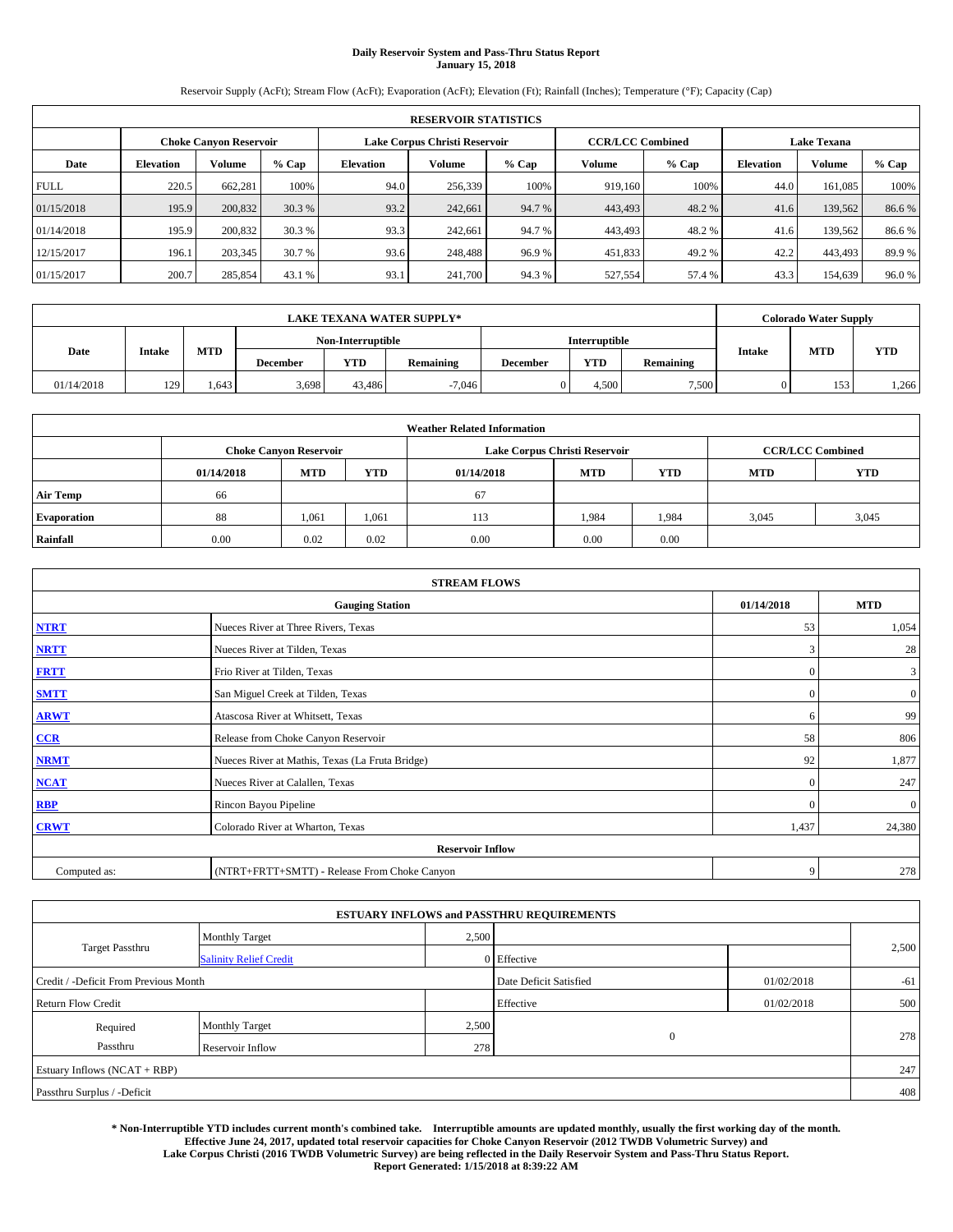# **Daily Reservoir System and Pass-Thru Status Report January 16, 2018**

Reservoir Supply (AcFt); Stream Flow (AcFt); Evaporation (AcFt); Elevation (Ft); Rainfall (Inches); Temperature (°F); Capacity (Cap)

| <b>RESERVOIR STATISTICS</b> |                  |                        |        |                               |         |         |                         |         |                    |         |       |
|-----------------------------|------------------|------------------------|--------|-------------------------------|---------|---------|-------------------------|---------|--------------------|---------|-------|
|                             |                  | Choke Canvon Reservoir |        | Lake Corpus Christi Reservoir |         |         | <b>CCR/LCC Combined</b> |         | <b>Lake Texana</b> |         |       |
| Date                        | <b>Elevation</b> | Volume                 | % Cap  | Elevation                     | Volume  | $%$ Cap | Volume                  | $%$ Cap | <b>Elevation</b>   | Volume  | % Cap |
| <b>FULL</b>                 | 220.5            | 662.281                | 100%   | 94.0                          | 256,339 | 100%    | 919.160                 | 100%    | 44.0               | 161.085 | 100%  |
| 01/16/2018                  | 195.8            | 199,582                | 30.1 % | 93.4                          | 244,597 | 95.4 %  | 444,179                 | 48.3 %  | 41.5               | 138,700 | 86.1% |
| 01/15/2018                  | 195.9            | 200,832                | 30.3 % | 93.2                          | 242,661 | 94.7 %  | 443,493                 | 48.2 %  | 41.6               | 139.562 | 86.6% |
| 12/16/2017                  | 196.2            | 204,609                | 30.9 % | 93.5                          | 246,539 | 96.2%   | 451,148                 | 49.1 %  | 42.1               | 444,179 | 89.3% |
| 01/16/2017                  | 200.7            | 286,636                | 43.2 % | 93.1                          | 241,162 | 94.1 %  | 527,798                 | 57.4 %  | 43.3               | 154,639 | 96.0% |

| <b>LAKE TEXANA WATER SUPPLY*</b> |               |                   |                 |            |           |                 |            |           |               | <b>Colorado Water Supply</b> |            |
|----------------------------------|---------------|-------------------|-----------------|------------|-----------|-----------------|------------|-----------|---------------|------------------------------|------------|
|                                  |               | Non-Interruptible |                 |            |           | Interruptible   |            |           |               |                              |            |
| Date                             | <b>Intake</b> | <b>MTD</b>        | <b>December</b> | <b>YTD</b> | Remaining | <b>December</b> | <b>YTD</b> | Remaining | <b>Intake</b> | <b>MTD</b>                   | <b>YTD</b> |
| 01/15/2018                       | 129           | 1.772             | 3,698           | 43.614     | $-7.174$  |                 | 4,500      | 7,500     |               | 153                          | 1,266      |

| <b>Weather Related Information</b> |            |                               |            |            |                               |                         |       |       |  |
|------------------------------------|------------|-------------------------------|------------|------------|-------------------------------|-------------------------|-------|-------|--|
|                                    |            | <b>Choke Canyon Reservoir</b> |            |            | Lake Corpus Christi Reservoir | <b>CCR/LCC Combined</b> |       |       |  |
|                                    | 01/15/2018 | <b>MTD</b>                    | <b>YTD</b> | <b>MTD</b> | <b>YTD</b>                    |                         |       |       |  |
| <b>Air Temp</b>                    | 72         |                               |            | 73         |                               |                         |       |       |  |
| <b>Evaporation</b>                 | 36         | 1,097                         | 1,097      | 181        | 2,165                         | 2,165                   | 3.262 | 3,262 |  |
| Rainfall                           | 0.03       | 0.05                          | 0.05       | 0.08       | 0.08                          | 0.08                    |       |       |  |

| <b>STREAM FLOWS</b> |                                                 |               |                  |  |  |  |  |  |
|---------------------|-------------------------------------------------|---------------|------------------|--|--|--|--|--|
|                     | 01/15/2018                                      | <b>MTD</b>    |                  |  |  |  |  |  |
| <b>NTRT</b>         | Nueces River at Three Rivers, Texas             | 57            | 1,111            |  |  |  |  |  |
| <b>NRTT</b>         | Nueces River at Tilden, Texas                   | 3             | 30               |  |  |  |  |  |
| <b>FRTT</b>         | Frio River at Tilden, Texas                     | $\mathbf{0}$  | 3                |  |  |  |  |  |
| <b>SMTT</b>         | San Miguel Creek at Tilden, Texas               | $\mathbf{0}$  | $\boldsymbol{0}$ |  |  |  |  |  |
| <b>ARWT</b>         | Atascosa River at Whitsett, Texas               | $\mathcal{I}$ | 106              |  |  |  |  |  |
| $CCR$               | Release from Choke Canyon Reservoir             | 58            | 863              |  |  |  |  |  |
| <b>NRMT</b>         | Nueces River at Mathis, Texas (La Fruta Bridge) | 111           | 1,988            |  |  |  |  |  |
| <b>NCAT</b>         | Nueces River at Calallen, Texas                 | $\Omega$      | 247              |  |  |  |  |  |
| RBP                 | Rincon Bayou Pipeline                           | $\Omega$      | $\mathbf{0}$     |  |  |  |  |  |
| <b>CRWT</b>         | Colorado River at Wharton, Texas                | 1,441         | 25,821           |  |  |  |  |  |
|                     |                                                 |               |                  |  |  |  |  |  |
| Computed as:        | (NTRT+FRTT+SMTT) - Release From Choke Canyon    | 10            | 288              |  |  |  |  |  |

|                                       |                               |                        | <b>ESTUARY INFLOWS and PASSTHRU REQUIREMENTS</b> |            |       |  |  |
|---------------------------------------|-------------------------------|------------------------|--------------------------------------------------|------------|-------|--|--|
|                                       | <b>Monthly Target</b>         | 2,500                  |                                                  |            |       |  |  |
| <b>Target Passthru</b>                | <b>Salinity Relief Credit</b> |                        | 0 Effective                                      |            | 2,500 |  |  |
| Credit / -Deficit From Previous Month |                               | Date Deficit Satisfied | 01/02/2018                                       | $-61$      |       |  |  |
| <b>Return Flow Credit</b>             |                               |                        | Effective                                        | 01/02/2018 | 500   |  |  |
| Required                              | Monthly Target                | 2,500                  |                                                  |            |       |  |  |
| Passthru                              | Reservoir Inflow              | 288                    | $\overline{0}$                                   |            | 288   |  |  |
| Estuary Inflows (NCAT + RBP)          |                               |                        |                                                  |            |       |  |  |
| Passthru Surplus / -Deficit           |                               |                        |                                                  |            | 399   |  |  |

**\* Non-Interruptible YTD includes current month's combined take. Interruptible amounts are updated monthly, usually the first working day of the month. Effective June 24, 2017, updated total reservoir capacities for Choke Canyon Reservoir (2012 TWDB Volumetric Survey) and Lake Corpus Christi (2016 TWDB Volumetric Survey) are being reflected in the Daily Reservoir System and Pass-Thru Status Report. Report Generated: 1/16/2018 at 9:05:19 AM**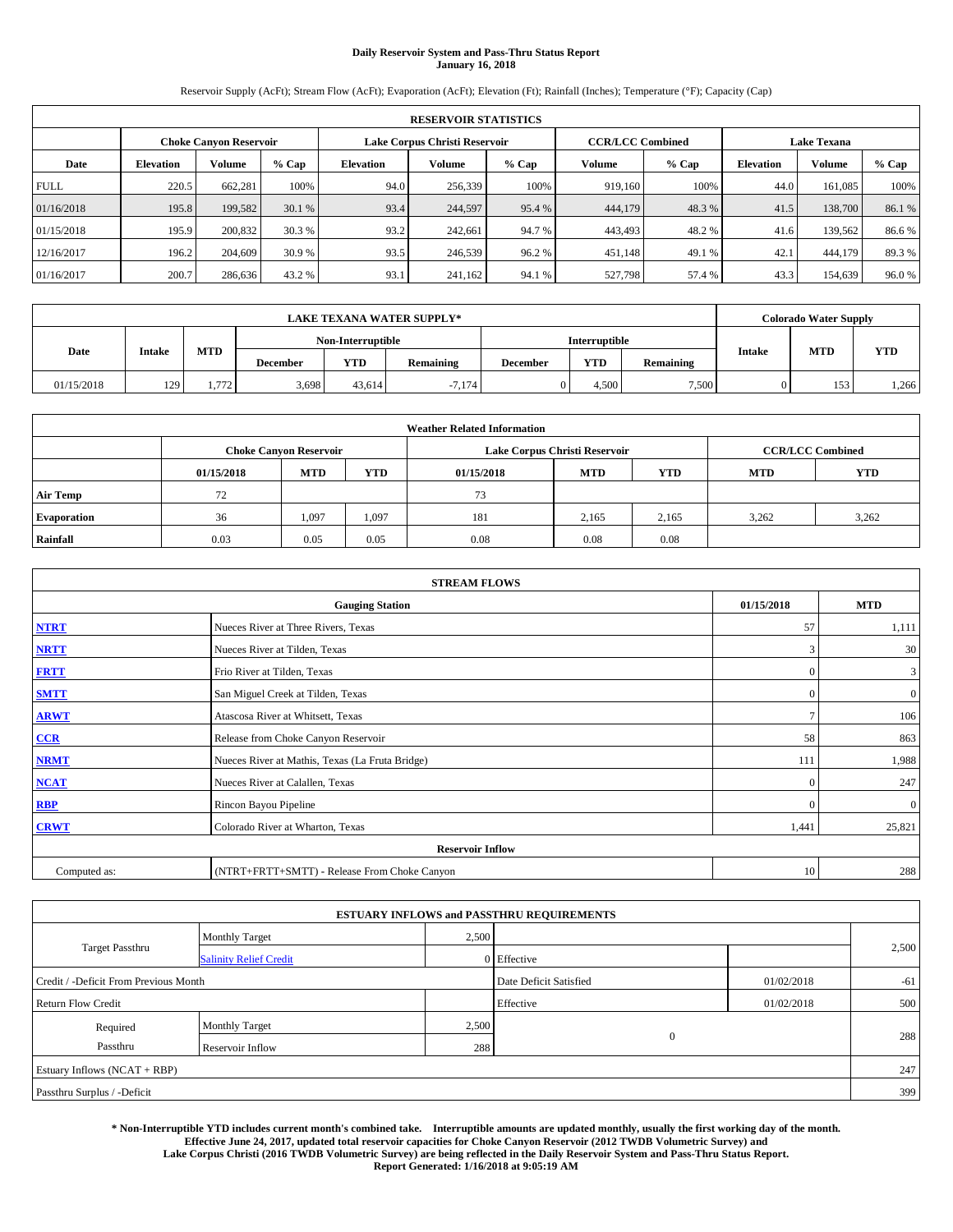# **Daily Reservoir System and Pass-Thru Status Report January 17, 2018**

Reservoir Supply (AcFt); Stream Flow (AcFt); Evaporation (AcFt); Elevation (Ft); Rainfall (Inches); Temperature (°F); Capacity (Cap)

| <b>RESERVOIR STATISTICS</b> |                  |                               |        |                  |                               |         |                         |         |                    |         |       |
|-----------------------------|------------------|-------------------------------|--------|------------------|-------------------------------|---------|-------------------------|---------|--------------------|---------|-------|
|                             |                  | <b>Choke Canyon Reservoir</b> |        |                  | Lake Corpus Christi Reservoir |         | <b>CCR/LCC Combined</b> |         | <b>Lake Texana</b> |         |       |
| Date                        | <b>Elevation</b> | <b>Volume</b>                 | % Cap  | <b>Elevation</b> | Volume                        | $%$ Cap | Volume                  | $%$ Cap | <b>Elevation</b>   | Volume  | % Cap |
| <b>FULL</b>                 | 220.5            | 662.281                       | 100%   | 94.0             | 256,339                       | 100%    | 919.160                 | 100%    | 44.0               | 161.085 | 100%  |
| 01/17/2018                  | 195.8            | 199,582                       | 30.1 % | 93.3             | 242,661                       | 94.7 %  | 442,243                 | 48.1 %  | 41.6               | 139.562 | 86.6% |
| 01/16/2018                  | 195.8            | 199,582                       | 30.1 % | 93.4             | 244,597                       | 95.4 %  | 444,179                 | 48.3 %  | 41.5               | 138,700 | 86.1% |
| 12/17/2017                  | 196.2            | 204,609                       | 30.9 % | 93.5             | 246,539                       | 96.2%   | 451,148                 | 49.1 %  | 42.1               | 442,243 | 89.3% |
| 01/17/2017                  | 200.7            | 286,953                       | 43.3 % | 93.1             | 241,521                       | 94.2 %  | 528,474                 | 57.5 %  | 43.3               | 154,639 | 96.0% |

| <b>LAKE TEXANA WATER SUPPLY*</b> |               |            |                 |                   |           |                 |                      |                  |                             | <b>Colorado Water Supply</b> |            |
|----------------------------------|---------------|------------|-----------------|-------------------|-----------|-----------------|----------------------|------------------|-----------------------------|------------------------------|------------|
|                                  |               |            |                 | Non-Interruptible |           |                 | <b>Interruptible</b> |                  |                             |                              |            |
| Date                             | <b>Intake</b> | <b>MTD</b> | <b>December</b> | <b>YTD</b>        | Remaining | <b>December</b> | YTD                  | <b>Remaining</b> | <b>MTD</b><br><b>Intake</b> |                              | <b>YTD</b> |
| 01/16/2018                       | 107           | .379       | 5,698           | 43.721            | $-7,281$  |                 | 4.500                | 7,500            |                             | 153                          | 1,266      |

| <b>Weather Related Information</b> |            |                               |            |            |                               |                         |       |       |  |
|------------------------------------|------------|-------------------------------|------------|------------|-------------------------------|-------------------------|-------|-------|--|
|                                    |            | <b>Choke Canyon Reservoir</b> |            |            | Lake Corpus Christi Reservoir | <b>CCR/LCC Combined</b> |       |       |  |
|                                    | 01/16/2018 | <b>MTD</b>                    | <b>YTD</b> | 01/16/2018 | <b>MTD</b>                    | <b>YTD</b>              |       |       |  |
| <b>Air Temp</b>                    | 32         |                               |            | 34         |                               |                         |       |       |  |
| <b>Evaporation</b>                 |            | 1,097                         | 1,097      |            | 2,165                         | 2,165                   | 3.262 | 3,262 |  |
| Rainfall                           | 0.00       | 0.05                          | 0.05       | 0.00       | 0.08                          | 0.08                    |       |       |  |

| <b>STREAM FLOWS</b> |                                                 |              |              |  |  |  |  |  |
|---------------------|-------------------------------------------------|--------------|--------------|--|--|--|--|--|
|                     | 01/16/2018                                      | <b>MTD</b>   |              |  |  |  |  |  |
| <b>NTRT</b>         | Nueces River at Three Rivers, Texas             | 47           | 1,158        |  |  |  |  |  |
| <b>NRTT</b>         | Nueces River at Tilden, Texas                   | 3            | 33           |  |  |  |  |  |
| <b>FRTT</b>         | Frio River at Tilden, Texas                     | $\mathbf{0}$ | 3            |  |  |  |  |  |
| <b>SMTT</b>         | San Miguel Creek at Tilden, Texas               | $\mathbf{0}$ | $\mathbf{0}$ |  |  |  |  |  |
| <b>ARWT</b>         | Atascosa River at Whitsett, Texas               | 5            | 111          |  |  |  |  |  |
| CCR                 | Release from Choke Canyon Reservoir             | 58           | 921          |  |  |  |  |  |
| <b>NRMT</b>         | Nueces River at Mathis, Texas (La Fruta Bridge) | 208          | 2,197        |  |  |  |  |  |
| <b>NCAT</b>         | Nueces River at Calallen, Texas                 | $\Omega$     | 247          |  |  |  |  |  |
| <b>RBP</b>          | Rincon Bayou Pipeline                           | $\Omega$     | $\mathbf{0}$ |  |  |  |  |  |
| <b>CRWT</b>         | Colorado River at Wharton, Texas                | 1,415        | 27,236       |  |  |  |  |  |
|                     |                                                 |              |              |  |  |  |  |  |
| Computed as:        | (NTRT+FRTT+SMTT) - Release From Choke Canyon    | 9            | 296          |  |  |  |  |  |

|                                       |                               |       | <b>ESTUARY INFLOWS and PASSTHRU REQUIREMENTS</b> |            |       |
|---------------------------------------|-------------------------------|-------|--------------------------------------------------|------------|-------|
|                                       | <b>Monthly Target</b>         | 2,500 |                                                  |            |       |
| <b>Target Passthru</b>                | <b>Salinity Relief Credit</b> |       | 0 Effective                                      |            | 2,500 |
| Credit / -Deficit From Previous Month |                               |       | Date Deficit Satisfied                           | 01/02/2018 | $-61$ |
| <b>Return Flow Credit</b>             |                               |       | Effective                                        | 01/02/2018 | 500   |
| Required                              | <b>Monthly Target</b>         | 2,500 |                                                  |            |       |
| Passthru                              | Reservoir Inflow              | 296   | $\theta$                                         |            | 296   |
| Estuary Inflows (NCAT + RBP)          |                               |       |                                                  |            | 247   |
| Passthru Surplus / -Deficit           |                               |       |                                                  |            | 390   |

**\* Non-Interruptible YTD includes current month's combined take. Interruptible amounts are updated monthly, usually the first working day of the month. Effective June 24, 2017, updated total reservoir capacities for Choke Canyon Reservoir (2012 TWDB Volumetric Survey) and Lake Corpus Christi (2016 TWDB Volumetric Survey) are being reflected in the Daily Reservoir System and Pass-Thru Status Report. Report Generated: 1/17/2018 at 10:57:55 AM**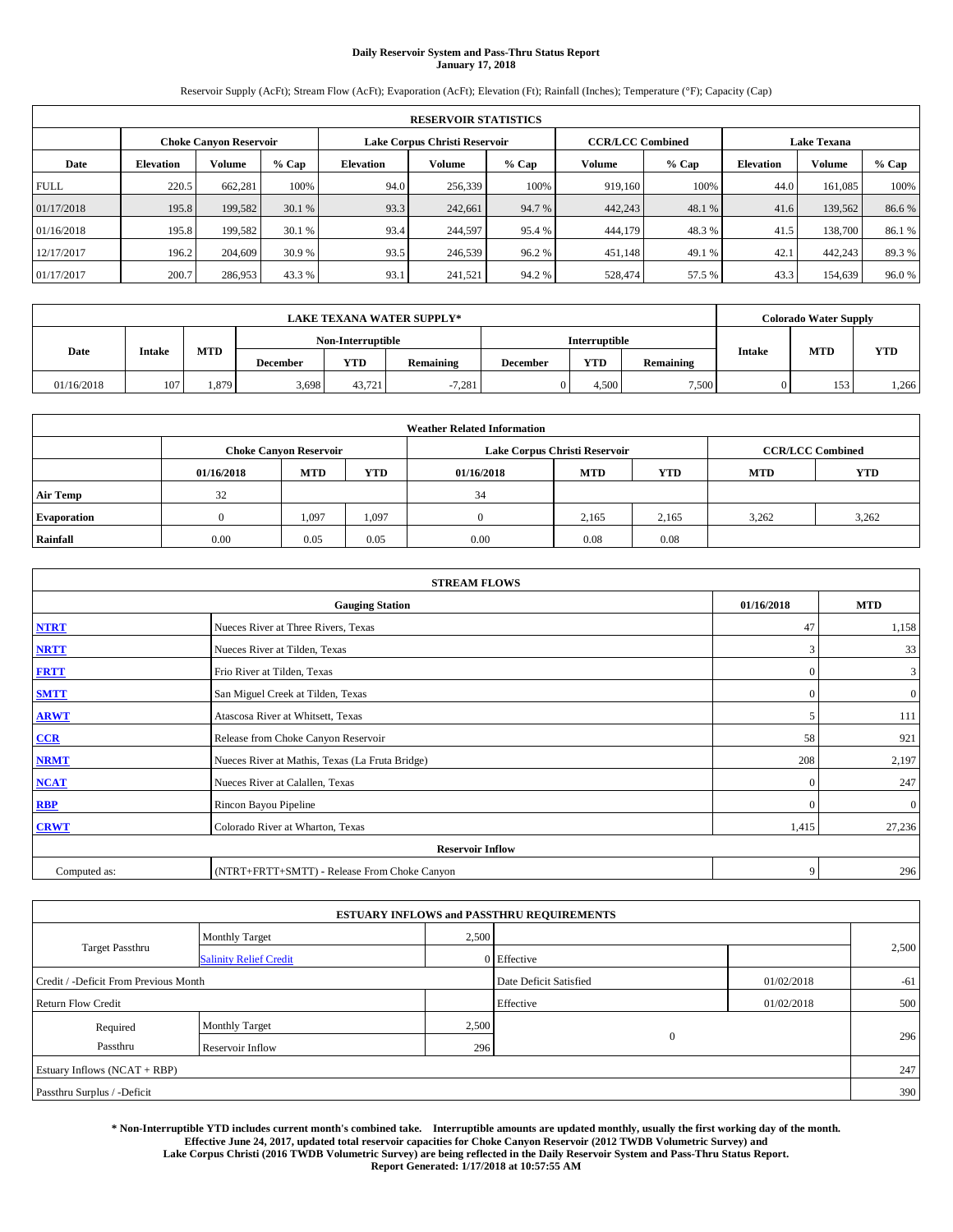# **Daily Reservoir System and Pass-Thru Status Report January 18, 2018**

Reservoir Supply (AcFt); Stream Flow (AcFt); Evaporation (AcFt); Elevation (Ft); Rainfall (Inches); Temperature (°F); Capacity (Cap)

|             | <b>RESERVOIR STATISTICS</b> |                               |        |                  |                               |        |         |                                               |                  |               |       |
|-------------|-----------------------------|-------------------------------|--------|------------------|-------------------------------|--------|---------|-----------------------------------------------|------------------|---------------|-------|
|             |                             | <b>Choke Canvon Reservoir</b> |        |                  | Lake Corpus Christi Reservoir |        |         | <b>Lake Texana</b><br><b>CCR/LCC Combined</b> |                  |               |       |
| Date        | <b>Elevation</b>            | <b>Volume</b>                 | % Cap  | <b>Elevation</b> | Volume                        | % Cap  | Volume  | $%$ Cap                                       | <b>Elevation</b> | <b>Volume</b> | % Cap |
| <b>FULL</b> | 220.5                       | 662.281                       | 100%   | 94.0             | 256,339                       | 100%   | 919.160 | 100%                                          | 44.0             | 161,085       | 100%  |
| 01/18/2018  | 195.9                       | 200,832                       | 30.3 % | 93.2             | 240,730                       | 93.9 % | 441,562 | 48.0%                                         | 41.5             | 138,700       | 86.1% |
| 01/17/2018  | 195.8                       | 199.582                       | 30.1 % | 93.3             | 242,661                       | 94.7 % | 442,243 | 48.1 %                                        | 41.6             | 139.562       | 86.6% |
| 12/18/2017  | 196.2                       | 204,609                       | 30.9 % | 93.5             | 246,539                       | 96.2%  | 451,148 | 49.1 %                                        | 42.1             | 441.562       | 89.3% |
| 01/18/2017  | 200.7                       | 287,112                       | 43.3 % | 93.2             | 243,136                       | 94.8%  | 530,248 | 57.7 %                                        | 43.3             | 154,639       | 96.0% |

|            |               |            |                   |            | <b>LAKE TEXANA WATER SUPPLY*</b> |                 |            |                  |               | <b>Colorado Water Supply</b> |            |
|------------|---------------|------------|-------------------|------------|----------------------------------|-----------------|------------|------------------|---------------|------------------------------|------------|
|            |               |            | Non-Interruptible |            |                                  | Interruptible   |            |                  |               |                              |            |
| Date       | <b>Intake</b> | <b>MTD</b> | <b>December</b>   | <b>YTD</b> | Remaining                        | <b>December</b> | <b>YTD</b> | <b>Remaining</b> | <b>Intake</b> | <b>MTD</b>                   | <b>YTD</b> |
| 01/17/2018 | 129           | 2.007      | 5,698             | 43.850     | $-7.410$                         |                 | 4.500      | 7,500            |               | 153                          | 1,266      |

| <b>Weather Related Information</b> |            |                                                                                  |       |      |                               |       |                         |            |  |  |
|------------------------------------|------------|----------------------------------------------------------------------------------|-------|------|-------------------------------|-------|-------------------------|------------|--|--|
|                                    |            | <b>Choke Canyon Reservoir</b>                                                    |       |      | Lake Corpus Christi Reservoir |       | <b>CCR/LCC Combined</b> |            |  |  |
|                                    | 01/17/2018 | <b>YTD</b><br><b>YTD</b><br><b>MTD</b><br><b>MTD</b><br><b>MTD</b><br>01/17/2018 |       |      |                               |       |                         | <b>YTD</b> |  |  |
| <b>Air Temp</b>                    | 34         |                                                                                  |       | 34   |                               |       |                         |            |  |  |
| <b>Evaporation</b>                 |            | 1,097                                                                            | 1,097 | 135  | 2,300                         | 2,300 | 3.397                   | 3,397      |  |  |
| Rainfall                           | 0.00       | 0.05                                                                             | 0.05  | 0.00 | 0.08                          | 0.08  |                         |            |  |  |

|              | <b>STREAM FLOWS</b>                             |                |                  |
|--------------|-------------------------------------------------|----------------|------------------|
|              | <b>Gauging Station</b>                          | 01/17/2018     | <b>MTD</b>       |
| <b>NTRT</b>  | Nueces River at Three Rivers, Texas             | 54             | 1,213            |
| <b>NRTT</b>  | Nueces River at Tilden, Texas                   | $\overline{2}$ | 35               |
| <b>FRTT</b>  | Frio River at Tilden, Texas                     | $\mathbf{0}$   | 4                |
| <b>SMTT</b>  | San Miguel Creek at Tilden, Texas               | $\mathbf{0}$   | $\boldsymbol{0}$ |
| <b>ARWT</b>  | Atascosa River at Whitsett, Texas               | 5              | 116              |
| $CCR$        | Release from Choke Canyon Reservoir             | 58             | 979              |
| <b>NRMT</b>  | Nueces River at Mathis, Texas (La Fruta Bridge) | 104            | 2,300            |
| <b>NCAT</b>  | Nueces River at Calallen, Texas                 | $\Omega$       | 247              |
| RBP          | Rincon Bayou Pipeline                           | $\Omega$       | $\mathbf{0}$     |
| <b>CRWT</b>  | Colorado River at Wharton, Texas                | 1,415          | 28,651           |
|              | <b>Reservoir Inflow</b>                         |                |                  |
| Computed as: | (NTRT+FRTT+SMTT) - Release From Choke Canyon    | $\tau$         | 304              |

| <b>ESTUARY INFLOWS and PASSTHRU REQUIREMENTS</b> |                               |       |                        |            |       |  |  |  |  |  |
|--------------------------------------------------|-------------------------------|-------|------------------------|------------|-------|--|--|--|--|--|
|                                                  | <b>Monthly Target</b>         | 2,500 |                        |            |       |  |  |  |  |  |
| <b>Target Passthru</b>                           | <b>Salinity Relief Credit</b> |       | 0 Effective            |            | 2,500 |  |  |  |  |  |
| Credit / -Deficit From Previous Month            |                               |       | Date Deficit Satisfied | 01/02/2018 | $-61$ |  |  |  |  |  |
| <b>Return Flow Credit</b>                        |                               |       | Effective              | 01/02/2018 | 500   |  |  |  |  |  |
| Required                                         | Monthly Target                | 2,500 |                        |            |       |  |  |  |  |  |
| Passthru                                         | Reservoir Inflow              | 304   | $\mathbf{0}$           |            | 304   |  |  |  |  |  |
| Estuary Inflows (NCAT + RBP)                     |                               |       |                        |            | 247   |  |  |  |  |  |
| Passthru Surplus / -Deficit                      |                               |       |                        |            | 382   |  |  |  |  |  |

**\* Non-Interruptible YTD includes current month's combined take. Interruptible amounts are updated monthly, usually the first working day of the month. Effective June 24, 2017, updated total reservoir capacities for Choke Canyon Reservoir (2012 TWDB Volumetric Survey) and Lake Corpus Christi (2016 TWDB Volumetric Survey) are being reflected in the Daily Reservoir System and Pass-Thru Status Report. Report Generated: 1/18/2018 at 9:11:13 AM**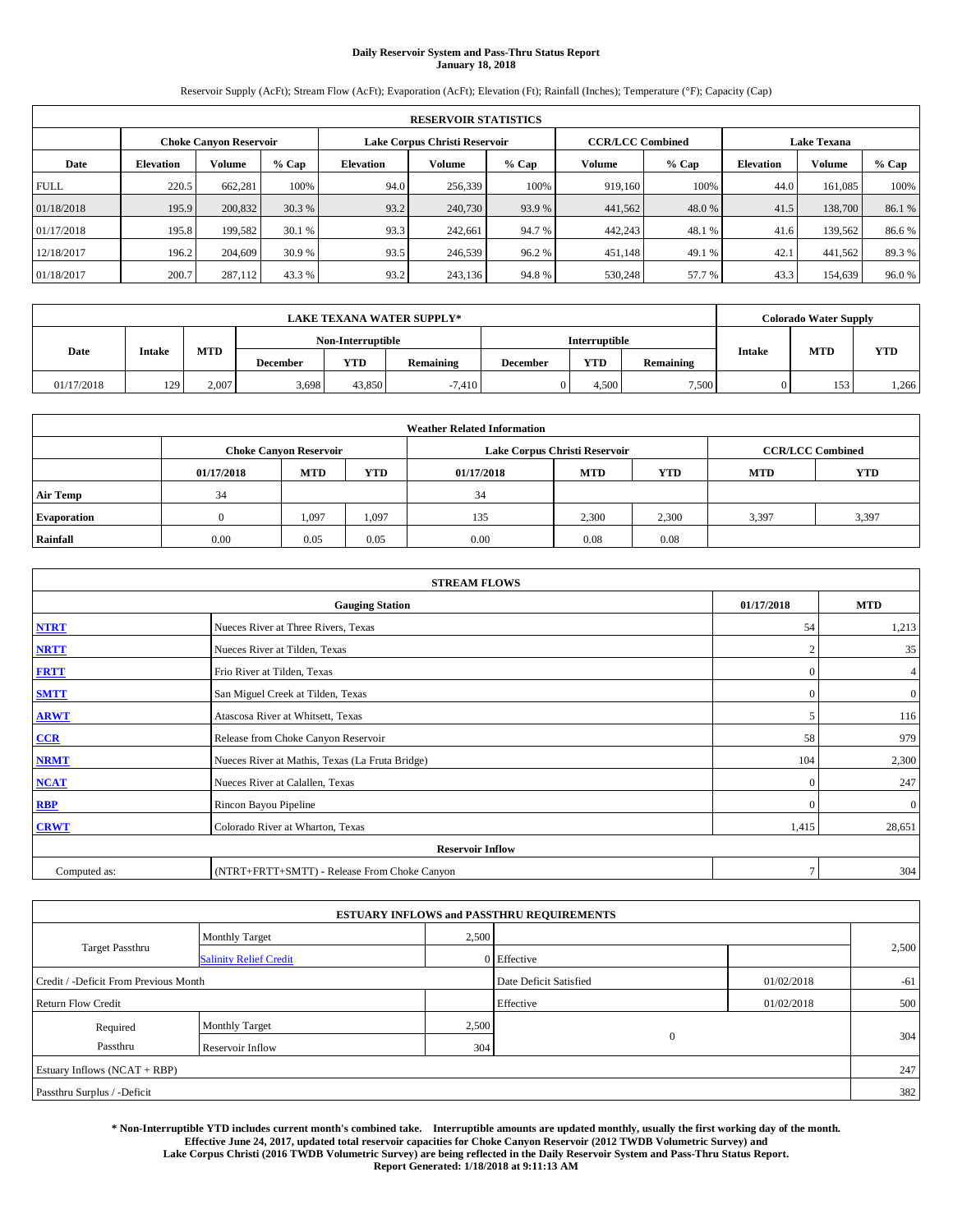# **Daily Reservoir System and Pass-Thru Status Report January 19, 2018**

Reservoir Supply (AcFt); Stream Flow (AcFt); Evaporation (AcFt); Elevation (Ft); Rainfall (Inches); Temperature (°F); Capacity (Cap)

|             | <b>RESERVOIR STATISTICS</b> |                               |        |                  |                               |         |                         |         |                                                                                                          |         |       |
|-------------|-----------------------------|-------------------------------|--------|------------------|-------------------------------|---------|-------------------------|---------|----------------------------------------------------------------------------------------------------------|---------|-------|
|             |                             | <b>Choke Canyon Reservoir</b> |        |                  | Lake Corpus Christi Reservoir |         | <b>CCR/LCC Combined</b> |         | <b>Lake Texana</b><br>Volume<br><b>Elevation</b><br>100%<br>44.0<br>161.085<br>47.9 %<br>137,841<br>41.4 |         |       |
| Date        | <b>Elevation</b>            | <b>Volume</b>                 | % Cap  | <b>Elevation</b> | Volume                        | $%$ Cap | Volume                  | $%$ Cap |                                                                                                          |         | % Cap |
| <b>FULL</b> | 220.5                       | 662.281                       | 100%   | 94.0             | 256,339                       | 100%    | 919.160                 |         |                                                                                                          |         | 100%  |
| 01/19/2018  | 195.8                       | 199,582                       | 30.1 % | 93.2             | 240,730                       | 93.9%   | 440,312                 |         |                                                                                                          |         | 85.6% |
| 01/18/2018  | 195.9                       | 200,832                       | 30.3 % | 93.2             | 240,730                       | 93.9 %  | 441,562                 | 48.0 %  | 41.5                                                                                                     | 138,700 | 86.1% |
| 12/19/2017  | 196.3                       | 205,878                       | 31.1 % | 93.5             | 246,539                       | 96.2%   | 452,417                 | 49.2 %  | 42.2                                                                                                     | 440,312 | 89.9% |
| 01/19/2017  | 200.8                       | 287,428                       | 43.4 % | 93.2             | 242,238                       | 94.5 %  | 529,666                 | 57.6 %  | 43.4                                                                                                     | 155,551 | 96.6% |

|            |               |            |                 |                   | <b>LAKE TEXANA WATER SUPPLY*</b> |                 |            |           |               | <b>Colorado Water Supply</b> |            |
|------------|---------------|------------|-----------------|-------------------|----------------------------------|-----------------|------------|-----------|---------------|------------------------------|------------|
|            |               |            |                 | Non-Interruptible |                                  | Interruptible   |            |           |               |                              |            |
| Date       | <b>Intake</b> | <b>MTD</b> | <b>December</b> | <b>YTD</b>        | Remaining                        | <b>December</b> | <b>YTD</b> | Remaining | <b>Intake</b> | <b>MTD</b>                   | <b>YTD</b> |
| 01/18/2018 | 129           | 2.136      | 3,698           | 43.978            | $-7,538$                         |                 | 4,500      | 7,500     |               | 153                          | 1,266      |

| <b>Weather Related Information</b> |            |                                                                                  |       |      |                               |       |                         |            |  |  |
|------------------------------------|------------|----------------------------------------------------------------------------------|-------|------|-------------------------------|-------|-------------------------|------------|--|--|
|                                    |            | <b>Choke Canvon Reservoir</b>                                                    |       |      | Lake Corpus Christi Reservoir |       | <b>CCR/LCC Combined</b> |            |  |  |
|                                    | 01/18/2018 | <b>YTD</b><br><b>YTD</b><br><b>MTD</b><br><b>MTD</b><br><b>MTD</b><br>01/18/2018 |       |      |                               |       |                         | <b>YTD</b> |  |  |
| <b>Air Temp</b>                    | 45         |                                                                                  |       | 45   |                               |       |                         |            |  |  |
| <b>Evaporation</b>                 | 102        | 1,199                                                                            | 1,199 | 112  | 2.412                         | 2.412 | 3.611                   | 3,611      |  |  |
| Rainfall                           | 0.09       | 0.14                                                                             | 0.14  | 0.04 | 0.12                          | 0.12  |                         |            |  |  |

|              | <b>STREAM FLOWS</b>                             |              |              |
|--------------|-------------------------------------------------|--------------|--------------|
|              | <b>Gauging Station</b>                          | 01/18/2018   | <b>MTD</b>   |
| <b>NTRT</b>  | Nueces River at Three Rivers, Texas             | 63           | 1,276        |
| <b>NRTT</b>  | Nueces River at Tilden, Texas                   | $\bigcap$    | 38           |
| <b>FRTT</b>  | Frio River at Tilden, Texas                     | $\Omega$     | 4            |
| <b>SMTT</b>  | San Miguel Creek at Tilden, Texas               | $\mathbf{0}$ | $\mathbf{0}$ |
| <b>ARWT</b>  | Atascosa River at Whitsett, Texas               | 5            | 121          |
| $CCR$        | Release from Choke Canyon Reservoir             | 58           | 1,036        |
| <b>NRMT</b>  | Nueces River at Mathis, Texas (La Fruta Bridge) | 141          | 2,441        |
| <b>NCAT</b>  | Nueces River at Calallen, Texas                 | $\mathbf{0}$ | 247          |
| RBP          | Rincon Bayou Pipeline                           | $\Omega$     | $\mathbf{0}$ |
| <b>CRWT</b>  | Colorado River at Wharton, Texas                | 1,380        | 30,031       |
|              |                                                 |              |              |
| Computed as: | (NTRT+FRTT+SMTT) - Release From Choke Canyon    | 6            | 310          |

|                                       |                               |       | <b>ESTUARY INFLOWS and PASSTHRU REQUIREMENTS</b> |            |       |
|---------------------------------------|-------------------------------|-------|--------------------------------------------------|------------|-------|
|                                       | <b>Monthly Target</b>         | 2,500 |                                                  |            |       |
| <b>Target Passthru</b>                | <b>Salinity Relief Credit</b> |       | 0 Effective                                      |            | 2,500 |
| Credit / -Deficit From Previous Month |                               |       | Date Deficit Satisfied                           | 01/02/2018 | $-61$ |
| <b>Return Flow Credit</b>             |                               |       | Effective                                        | 01/02/2018 | 500   |
| Required                              | <b>Monthly Target</b>         | 2,500 |                                                  |            |       |
| Passthru                              | Reservoir Inflow              | 310   | $\mathbf{0}$                                     |            | 310   |
| Estuary Inflows (NCAT + RBP)          |                               |       |                                                  |            | 247   |
| Passthru Surplus / -Deficit           |                               |       |                                                  |            | 376   |

**\* Non-Interruptible YTD includes current month's combined take. Interruptible amounts are updated monthly, usually the first working day of the month. Effective June 24, 2017, updated total reservoir capacities for Choke Canyon Reservoir (2012 TWDB Volumetric Survey) and Lake Corpus Christi (2016 TWDB Volumetric Survey) are being reflected in the Daily Reservoir System and Pass-Thru Status Report. Report Generated: 1/19/2018 at 8:52:52 AM**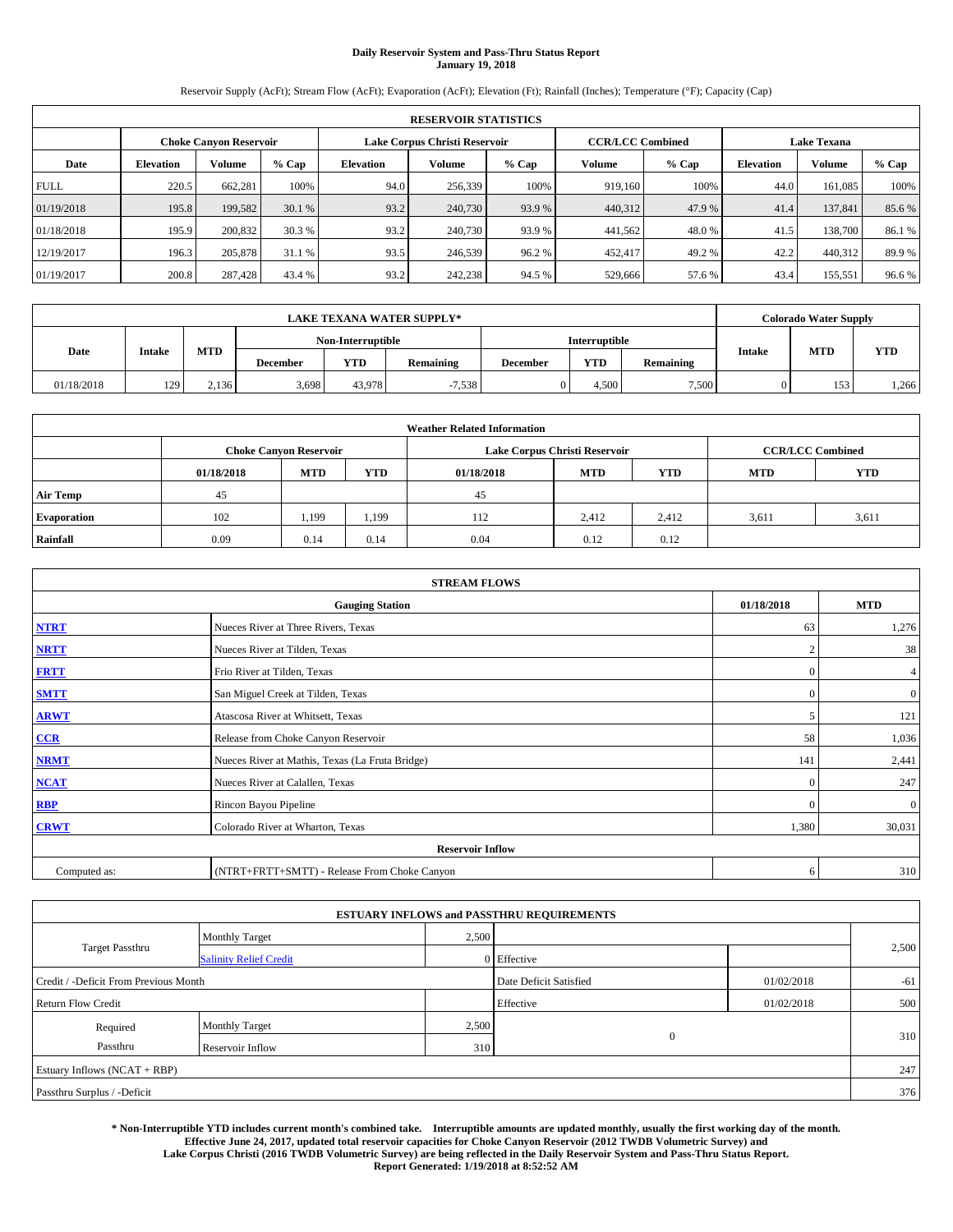# **Daily Reservoir System and Pass-Thru Status Report January 20, 2018**

Reservoir Supply (AcFt); Stream Flow (AcFt); Evaporation (AcFt); Elevation (Ft); Rainfall (Inches); Temperature (°F); Capacity (Cap)

|             | <b>RESERVOIR STATISTICS</b> |                               |         |                  |                               |         |                                               |         |                  |               |         |
|-------------|-----------------------------|-------------------------------|---------|------------------|-------------------------------|---------|-----------------------------------------------|---------|------------------|---------------|---------|
|             |                             | <b>Choke Canyon Reservoir</b> |         |                  | Lake Corpus Christi Reservoir |         | <b>CCR/LCC Combined</b><br><b>Lake Texana</b> |         |                  |               |         |
| Date        | <b>Elevation</b>            | Volume                        | $%$ Cap | <b>Elevation</b> | Volume                        | $%$ Cap | Volume                                        | $%$ Cap | <b>Elevation</b> | <b>Volume</b> | $%$ Cap |
| <b>FULL</b> | 220.5                       | 662,281                       | 100%    | 94.0             | 256,339                       | 100%    | 919.160                                       | 100%    | 44.0             | 161.085       | 100%    |
| 01/20/2018  | 195.9                       | 200,832                       | 30.3 %  | 93.2             | 240,730                       | 93.9%   | 441,562                                       | 48.0 %  | 41.4             | 137,841       | 85.6%   |
| 01/19/2018  | 195.8                       | 199.582                       | 30.1 %  | 93.2             | 240,730                       | 93.9 %  | 440,312                                       | 47.9 %  | 41.4             | 137,841       | 85.6%   |
| 12/20/2017  | 196.2                       | 204,609                       | 30.9 %  | 93.5             | 246,539                       | 96.2 %  | 451.148                                       | 49.1 %  | 42.2             | 441,562       | 89.9%   |
| 01/20/2017  | 200.7                       | 286,953                       | 43.3 %  | 93.2             | 241,879                       | 94.4 %  | 528,832                                       | 57.5 %  | 44.2             | 163.121       | 101.3 % |

|            | <b>LAKE TEXANA WATER SUPPLY*</b> |            |                 |                   |           |                 |               |           |  | <b>Colorado Water Supply</b> |            |
|------------|----------------------------------|------------|-----------------|-------------------|-----------|-----------------|---------------|-----------|--|------------------------------|------------|
|            |                                  |            |                 | Non-Interruptible |           |                 | Interruptible |           |  | <b>MTD</b><br><b>Intake</b>  |            |
| Date       | <b>Intake</b>                    | <b>MTD</b> | <b>December</b> | <b>YTD</b>        | Remaining | <b>December</b> | <b>YTD</b>    | Remaining |  |                              | <b>YTD</b> |
| 01/19/2018 | 129                              | 2.265      | 3,698           | 44,107            | $-7.667$  |                 | 4,500         | 7,500     |  | 153                          | 1,266      |

| <b>Weather Related Information</b>                                                             |      |                               |       |      |                               |                         |       |            |  |  |  |
|------------------------------------------------------------------------------------------------|------|-------------------------------|-------|------|-------------------------------|-------------------------|-------|------------|--|--|--|
|                                                                                                |      | <b>Choke Canvon Reservoir</b> |       |      | Lake Corpus Christi Reservoir | <b>CCR/LCC Combined</b> |       |            |  |  |  |
| <b>YTD</b><br><b>YTD</b><br><b>MTD</b><br><b>MTD</b><br><b>MTD</b><br>01/19/2018<br>01/19/2018 |      |                               |       |      |                               |                         |       | <b>YTD</b> |  |  |  |
| <b>Air Temp</b>                                                                                | 48   |                               |       | 49   |                               |                         |       |            |  |  |  |
| <b>Evaporation</b>                                                                             |      | 1,199                         | 1,199 |      | 2.412                         | 2.412                   | 3.611 | 3,611      |  |  |  |
| Rainfall                                                                                       | 0.12 | 0.26                          | 0.26  | 0.26 | 0.38                          | 0.38                    |       |            |  |  |  |

| <b>STREAM FLOWS</b> |                                                 |              |                  |  |  |  |  |  |
|---------------------|-------------------------------------------------|--------------|------------------|--|--|--|--|--|
|                     | <b>Gauging Station</b>                          | 01/19/2018   | <b>MTD</b>       |  |  |  |  |  |
| <b>NTRT</b>         | Nueces River at Three Rivers, Texas             | 64           | 1,340            |  |  |  |  |  |
| <b>NRTT</b>         | Nueces River at Tilden, Texas                   | 3            | 40               |  |  |  |  |  |
| <b>FRTT</b>         | Frio River at Tilden, Texas                     | $\mathbf{0}$ | 5                |  |  |  |  |  |
| <b>SMTT</b>         | San Miguel Creek at Tilden, Texas               | $\mathbf{0}$ | $\boldsymbol{0}$ |  |  |  |  |  |
| <b>ARWT</b>         | Atascosa River at Whitsett, Texas               | 5            | 126              |  |  |  |  |  |
| $CCR$               | Release from Choke Canyon Reservoir             | 58           | 1,094            |  |  |  |  |  |
| <b>NRMT</b>         | Nueces River at Mathis, Texas (La Fruta Bridge) | 131          | 2,572            |  |  |  |  |  |
| <b>NCAT</b>         | Nueces River at Calallen, Texas                 | $\Omega$     | 247              |  |  |  |  |  |
| RBP                 | Rincon Bayou Pipeline                           | $\Omega$     | $\mathbf{0}$     |  |  |  |  |  |
| <b>CRWT</b>         | Colorado River at Wharton, Texas                | 1,395        | 31,427           |  |  |  |  |  |
|                     | <b>Reservoir Inflow</b>                         |              |                  |  |  |  |  |  |
| Computed as:        | (NTRT+FRTT+SMTT) - Release From Choke Canyon    | $\tau$       | 317              |  |  |  |  |  |

|                                       |                               |       | <b>ESTUARY INFLOWS and PASSTHRU REQUIREMENTS</b> |            |       |
|---------------------------------------|-------------------------------|-------|--------------------------------------------------|------------|-------|
|                                       | <b>Monthly Target</b>         | 2,500 |                                                  |            |       |
| <b>Target Passthru</b>                | <b>Salinity Relief Credit</b> |       | 0 Effective                                      |            | 2,500 |
| Credit / -Deficit From Previous Month |                               |       | Date Deficit Satisfied                           | 01/02/2018 | $-61$ |
| <b>Return Flow Credit</b>             |                               |       | Effective                                        | 01/02/2018 | 500   |
| Required                              | <b>Monthly Target</b>         | 2,500 |                                                  |            |       |
| Passthru                              | Reservoir Inflow              | 317   | $\theta$                                         |            | 317   |
| Estuary Inflows (NCAT + RBP)          |                               |       |                                                  |            | 247   |
| Passthru Surplus / -Deficit           |                               |       |                                                  |            | 369   |

**\* Non-Interruptible YTD includes current month's combined take. Interruptible amounts are updated monthly, usually the first working day of the month. Effective June 24, 2017, updated total reservoir capacities for Choke Canyon Reservoir (2012 TWDB Volumetric Survey) and Lake Corpus Christi (2016 TWDB Volumetric Survey) are being reflected in the Daily Reservoir System and Pass-Thru Status Report. Report Generated: 1/20/2018 at 8:35:40 AM**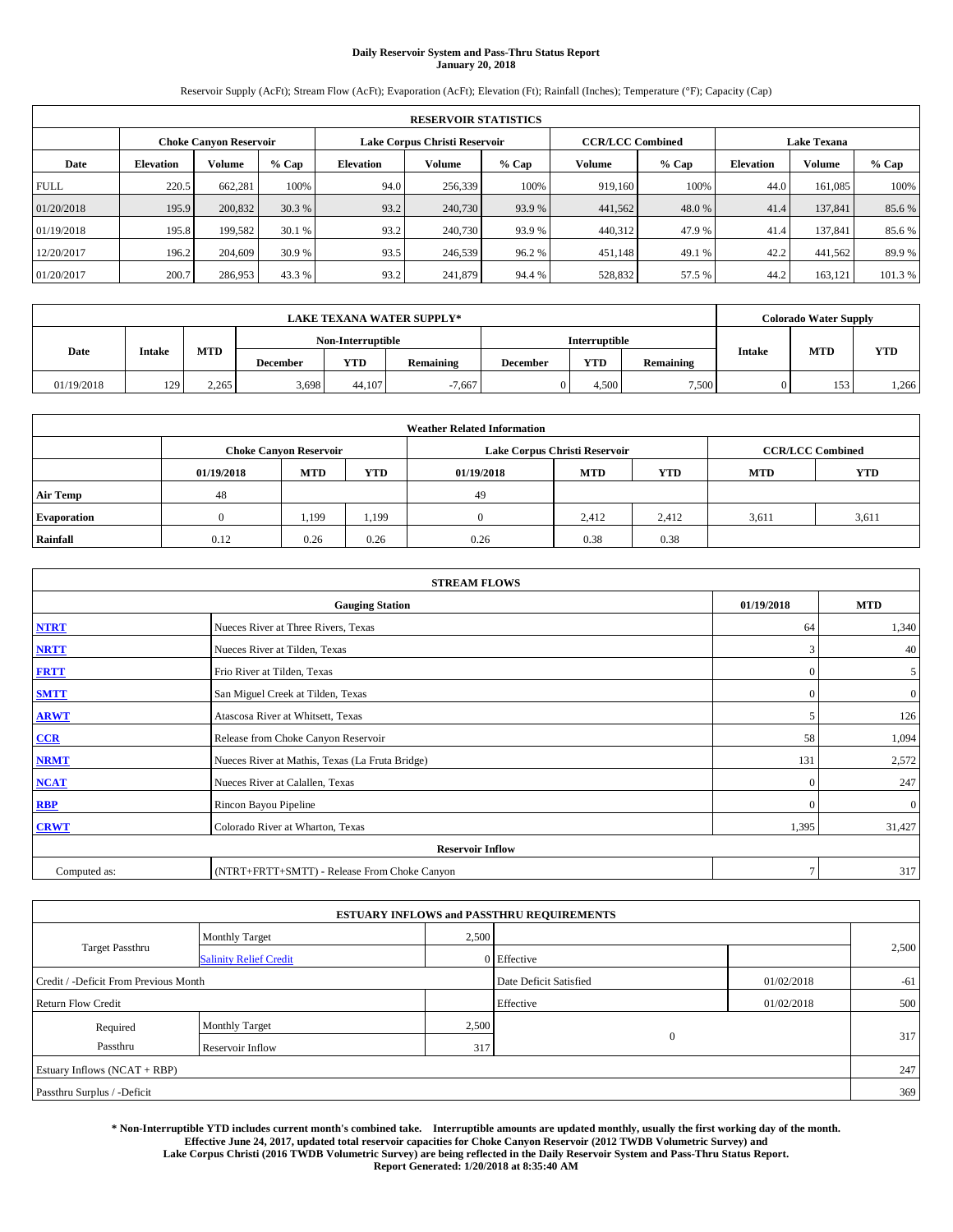# **Daily Reservoir System and Pass-Thru Status Report January 21, 2018**

Reservoir Supply (AcFt); Stream Flow (AcFt); Evaporation (AcFt); Elevation (Ft); Rainfall (Inches); Temperature (°F); Capacity (Cap)

|             | <b>RESERVOIR STATISTICS</b> |                               |         |                               |         |         |                         |         |                    |               |         |  |  |
|-------------|-----------------------------|-------------------------------|---------|-------------------------------|---------|---------|-------------------------|---------|--------------------|---------------|---------|--|--|
|             |                             | <b>Choke Canyon Reservoir</b> |         | Lake Corpus Christi Reservoir |         |         | <b>CCR/LCC Combined</b> |         | <b>Lake Texana</b> |               |         |  |  |
| Date        | <b>Elevation</b>            | Volume                        | $%$ Cap | <b>Elevation</b>              | Volume  | $%$ Cap | Volume                  | $%$ Cap | <b>Elevation</b>   | <b>Volume</b> | % Cap   |  |  |
| <b>FULL</b> | 220.5                       | 662,281                       | 100%    | 94.0                          | 256,339 | 100%    | 919.160                 | 100%    | 44.0               | 161.085       | 100%    |  |  |
| 01/21/2018  | 195.8                       | 199,582                       | 30.1 %  | 93.2                          | 240,730 | 93.9%   | 440,312                 | 47.9 %  | 41.4               | 137,841       | 85.6%   |  |  |
| 01/20/2018  | 195.9                       | 200,832                       | 30.3 %  | 93.2                          | 240,730 | 93.9 %  | 441,562                 | 48.0%   | 41.4               | 137,841       | 85.6%   |  |  |
| 12/21/2017  | 196.2                       | 204,609                       | 30.9 %  | 93.5                          | 246,539 | 96.2 %  | 451.148                 | 49.1 %  | 42.2               | 440,312       | 89.9%   |  |  |
| 01/21/2017  | 200.7                       | 286,478                       | 43.2 %  | 93.2                          | 241,879 | 94.4 %  | 528,357                 | 57.5 %  | 44.                | 162.101       | 100.6 % |  |  |

|            | <b>LAKE TEXANA WATER SUPPLY*</b> |            |                 |                   |           |                 |               |           |               | <b>Colorado Water Supply</b> |            |
|------------|----------------------------------|------------|-----------------|-------------------|-----------|-----------------|---------------|-----------|---------------|------------------------------|------------|
|            |                                  |            |                 | Non-Interruptible |           |                 | Interruptible |           |               |                              |            |
| Date       | <b>Intake</b>                    | <b>MTD</b> | <b>December</b> | <b>YTD</b>        | Remaining | <b>December</b> | <b>YTD</b>    | Remaining | <b>Intake</b> | <b>MTD</b>                   | <b>YTD</b> |
| 01/20/2018 | 128                              | 2.393      | 3,698           | 44,235            | $-7.795$  |                 | 4,500         | 7,500     |               | 153                          | 1,266      |

| <b>Weather Related Information</b>                                                             |      |                               |       |      |                               |                         |       |            |  |  |  |
|------------------------------------------------------------------------------------------------|------|-------------------------------|-------|------|-------------------------------|-------------------------|-------|------------|--|--|--|
|                                                                                                |      | <b>Choke Canvon Reservoir</b> |       |      | Lake Corpus Christi Reservoir | <b>CCR/LCC Combined</b> |       |            |  |  |  |
| <b>YTD</b><br><b>YTD</b><br><b>MTD</b><br><b>MTD</b><br><b>MTD</b><br>01/20/2018<br>01/20/2018 |      |                               |       |      |                               |                         |       | <b>YTD</b> |  |  |  |
| <b>Air Temp</b>                                                                                | 70   |                               |       | 71   |                               |                         |       |            |  |  |  |
| <b>Evaporation</b>                                                                             | 22   | 1,221                         | 1,221 | 45   | 2,457                         | 2,457                   | 3,678 | 3,678      |  |  |  |
| Rainfall                                                                                       | 0.01 | 0.27                          | 0.27  | 0.00 | 0.38                          | 0.38                    |       |            |  |  |  |

| <b>STREAM FLOWS</b> |                                                 |              |                  |  |  |  |  |  |
|---------------------|-------------------------------------------------|--------------|------------------|--|--|--|--|--|
|                     | <b>Gauging Station</b>                          | 01/20/2018   | <b>MTD</b>       |  |  |  |  |  |
| <b>NTRT</b>         | Nueces River at Three Rivers, Texas             | 64           | 1,405            |  |  |  |  |  |
| <b>NRTT</b>         | Nueces River at Tilden, Texas                   | 3            | 43               |  |  |  |  |  |
| <b>FRTT</b>         | Frio River at Tilden, Texas                     |              | 5                |  |  |  |  |  |
| <b>SMTT</b>         | San Miguel Creek at Tilden, Texas               | $\mathbf{0}$ | $\boldsymbol{0}$ |  |  |  |  |  |
| <b>ARWT</b>         | Atascosa River at Whitsett, Texas               | 6            | 132              |  |  |  |  |  |
| $CCR$               | Release from Choke Canyon Reservoir             | 58           | 1,151            |  |  |  |  |  |
| <b>NRMT</b>         | Nueces River at Mathis, Texas (La Fruta Bridge) | 130          | 2,702            |  |  |  |  |  |
| <b>NCAT</b>         | Nueces River at Calallen, Texas                 | $\Omega$     | 247              |  |  |  |  |  |
| RBP                 | Rincon Bayou Pipeline                           | $\Omega$     | $\mathbf{0}$     |  |  |  |  |  |
| <b>CRWT</b>         | Colorado River at Wharton, Texas                | 1,413        | 32,840           |  |  |  |  |  |
|                     | <b>Reservoir Inflow</b>                         |              |                  |  |  |  |  |  |
| Computed as:        | (NTRT+FRTT+SMTT) - Release From Choke Canyon    | $\tau$       | 324              |  |  |  |  |  |

|                                       |                               |       | <b>ESTUARY INFLOWS and PASSTHRU REQUIREMENTS</b> |            |       |
|---------------------------------------|-------------------------------|-------|--------------------------------------------------|------------|-------|
|                                       | <b>Monthly Target</b>         | 2,500 |                                                  |            |       |
| <b>Target Passthru</b>                | <b>Salinity Relief Credit</b> |       | 0 Effective                                      |            | 2,500 |
| Credit / -Deficit From Previous Month |                               |       | Date Deficit Satisfied                           | 01/02/2018 | $-61$ |
| <b>Return Flow Credit</b>             |                               |       | Effective                                        | 01/02/2018 | 500   |
| Required                              | <b>Monthly Target</b>         | 2,500 |                                                  |            |       |
| Passthru                              | Reservoir Inflow              | 324   | $\mathbf{0}$                                     |            | 324   |
| Estuary Inflows (NCAT + RBP)          |                               |       |                                                  |            | 247   |
| Passthru Surplus / -Deficit           |                               |       |                                                  |            | 362   |

**\* Non-Interruptible YTD includes current month's combined take. Interruptible amounts are updated monthly, usually the first working day of the month. Effective June 24, 2017, updated total reservoir capacities for Choke Canyon Reservoir (2012 TWDB Volumetric Survey) and Lake Corpus Christi (2016 TWDB Volumetric Survey) are being reflected in the Daily Reservoir System and Pass-Thru Status Report. Report Generated: 1/21/2018 at 8:21:48 AM**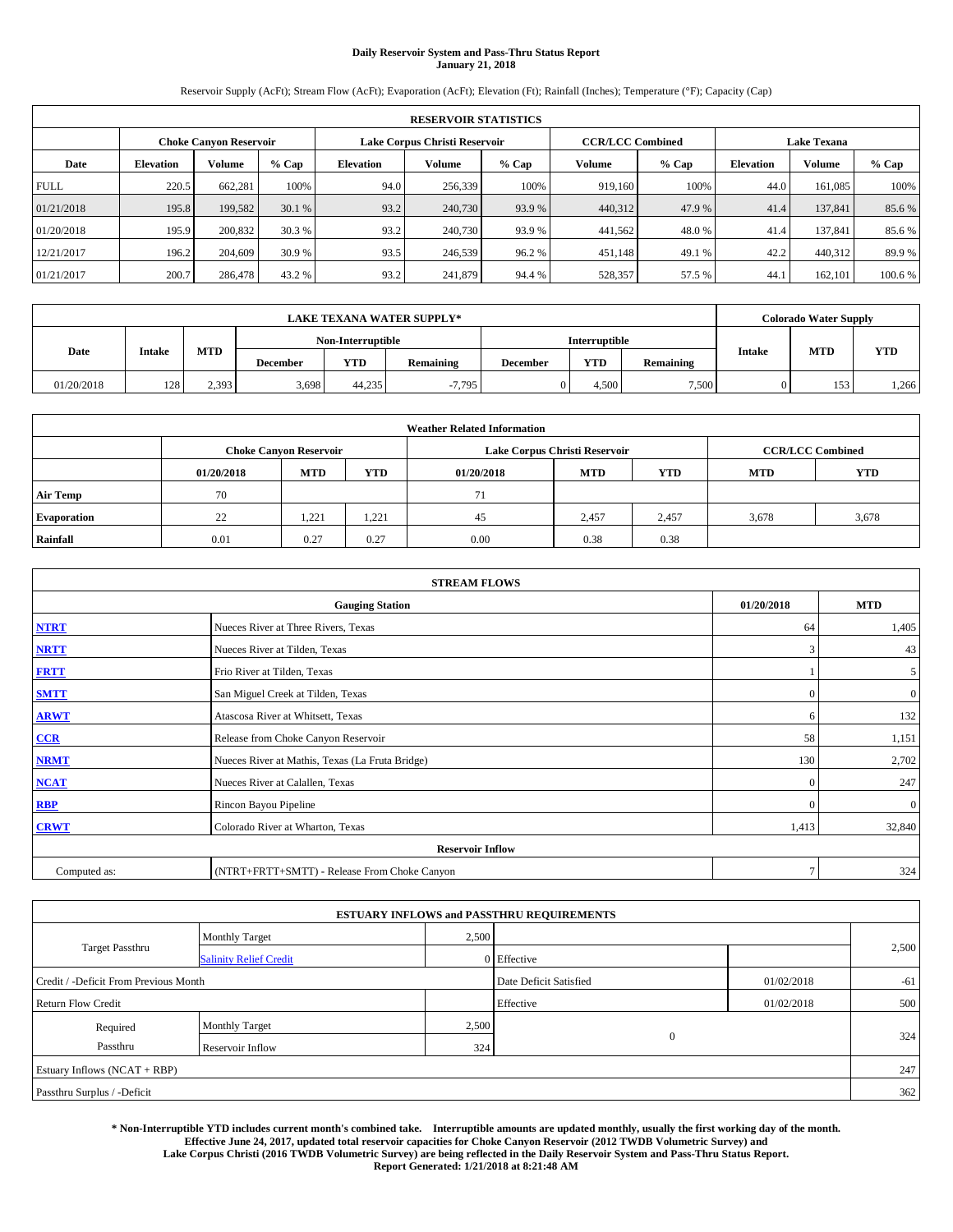# **Daily Reservoir System and Pass-Thru Status Report January 22, 2018**

Reservoir Supply (AcFt); Stream Flow (AcFt); Evaporation (AcFt); Elevation (Ft); Rainfall (Inches); Temperature (°F); Capacity (Cap)

|             | <b>RESERVOIR STATISTICS</b> |                               |         |                  |                               |         |                         |         |                    |               |         |  |  |
|-------------|-----------------------------|-------------------------------|---------|------------------|-------------------------------|---------|-------------------------|---------|--------------------|---------------|---------|--|--|
|             |                             | <b>Choke Canyon Reservoir</b> |         |                  | Lake Corpus Christi Reservoir |         | <b>CCR/LCC Combined</b> |         | <b>Lake Texana</b> |               |         |  |  |
| Date        | <b>Elevation</b>            | Volume                        | $%$ Cap | <b>Elevation</b> | Volume                        | $%$ Cap | Volume                  | $%$ Cap | <b>Elevation</b>   | <b>Volume</b> | $%$ Cap |  |  |
| <b>FULL</b> | 220.5                       | 662,281                       | 100%    | 94.0             | 256,339                       | 100%    | 919.160                 | 100%    | 44.0               | 161.085       | 100%    |  |  |
| 01/22/2018  | 195.8                       | 199,582                       | 30.1 %  | 93.2             | 240,730                       | 93.9%   | 440,312                 | 47.9 %  | 41.4               | 137,841       | 85.6%   |  |  |
| 01/21/2018  | 195.8                       | 199.582                       | 30.1 %  | 93.2             | 240,730                       | 93.9 %  | 440,312                 | 47.9 %  | 41.4               | 137,841       | 85.6%   |  |  |
| 12/22/2017  | 196.2                       | 204,609                       | 30.9 %  | 93.5             | 246,539                       | 96.2 %  | 451.148                 | 49.1 %  | 42.1               | 440.312       | 89.3%   |  |  |
| 01/22/2017  | 200.8                       | 287,428                       | 43.4 %  | 93.2             | 243,495                       | 95.0%   | 530,923                 | 57.8%   | 44.                | 162.101       | 100.6 % |  |  |

|            | <b>LAKE TEXANA WATER SUPPLY*</b> |            |                 |                   |           |                 |            |           |                             | <b>Colorado Water Supply</b> |            |
|------------|----------------------------------|------------|-----------------|-------------------|-----------|-----------------|------------|-----------|-----------------------------|------------------------------|------------|
|            |                                  |            |                 | Non-Interruptible |           | Interruptible   |            |           |                             |                              |            |
| Date       | <b>Intake</b>                    | <b>MTD</b> | <b>December</b> | <b>YTD</b>        | Remaining | <b>December</b> | <b>YTD</b> | Remaining | <b>MTD</b><br><b>Intake</b> |                              | <b>YTD</b> |
| 01/21/2018 | 128                              | 2.521      | 3,698           | 44.364            | $-7.924$  |                 | 4,500      | 7,500     |                             | 153                          | 1,266      |

| <b>Weather Related Information</b>                                                             |      |                               |       |      |                               |                         |       |            |  |  |  |
|------------------------------------------------------------------------------------------------|------|-------------------------------|-------|------|-------------------------------|-------------------------|-------|------------|--|--|--|
|                                                                                                |      | <b>Choke Canyon Reservoir</b> |       |      | Lake Corpus Christi Reservoir | <b>CCR/LCC Combined</b> |       |            |  |  |  |
| <b>YTD</b><br><b>YTD</b><br><b>MTD</b><br><b>MTD</b><br><b>MTD</b><br>01/21/2018<br>01/21/2018 |      |                               |       |      |                               |                         |       | <b>YTD</b> |  |  |  |
| <b>Air Temp</b>                                                                                | 76   |                               |       | 77   |                               |                         |       |            |  |  |  |
| <b>Evaporation</b>                                                                             | 44   | 1,265                         | 1,265 | 101  | 2,558                         | 2,558                   | 3,823 | 3,823      |  |  |  |
| Rainfall                                                                                       | 0.00 | 0.27                          | 0.27  | 0.00 | 0.38                          | 0.38                    |       |            |  |  |  |

| <b>STREAM FLOWS</b> |                                                 |              |                  |  |  |  |  |  |  |
|---------------------|-------------------------------------------------|--------------|------------------|--|--|--|--|--|--|
|                     | <b>Gauging Station</b>                          |              |                  |  |  |  |  |  |  |
| <b>NTRT</b>         | Nueces River at Three Rivers, Texas             | 65           | 1,470            |  |  |  |  |  |  |
| <b>NRTT</b>         | Nueces River at Tilden, Texas                   | 3            | 46               |  |  |  |  |  |  |
| <b>FRTT</b>         | Frio River at Tilden, Texas                     |              | 6                |  |  |  |  |  |  |
| <b>SMTT</b>         | San Miguel Creek at Tilden, Texas               | $\mathbf{0}$ | $\boldsymbol{0}$ |  |  |  |  |  |  |
| <b>ARWT</b>         | Atascosa River at Whitsett, Texas               | 6            | 138              |  |  |  |  |  |  |
| $CCR$               | Release from Choke Canyon Reservoir             | 58           | 1,209            |  |  |  |  |  |  |
| <b>NRMT</b>         | Nueces River at Mathis, Texas (La Fruta Bridge) | 128          | 2,830            |  |  |  |  |  |  |
| <b>NCAT</b>         | Nueces River at Calallen, Texas                 | $\Omega$     | 247              |  |  |  |  |  |  |
| RBP                 | Rincon Bayou Pipeline                           | $\Omega$     | $\mathbf{0}$     |  |  |  |  |  |  |
| <b>CRWT</b>         | Colorado River at Wharton, Texas                | 1,399        | 34,239           |  |  |  |  |  |  |
|                     | <b>Reservoir Inflow</b>                         |              |                  |  |  |  |  |  |  |
| Computed as:        | (NTRT+FRTT+SMTT) - Release From Choke Canyon    | 8            | 332              |  |  |  |  |  |  |

| <b>ESTUARY INFLOWS and PASSTHRU REQUIREMENTS</b> |                               |                        |              |            |       |  |  |  |  |  |
|--------------------------------------------------|-------------------------------|------------------------|--------------|------------|-------|--|--|--|--|--|
|                                                  | <b>Monthly Target</b>         | 2,500                  |              |            |       |  |  |  |  |  |
| <b>Target Passthru</b>                           | <b>Salinity Relief Credit</b> |                        | 0 Effective  |            | 2,500 |  |  |  |  |  |
| Credit / -Deficit From Previous Month            |                               | Date Deficit Satisfied | 01/02/2018   | $-61$      |       |  |  |  |  |  |
| <b>Return Flow Credit</b>                        |                               |                        | Effective    | 01/02/2018 | 500   |  |  |  |  |  |
| Required                                         | <b>Monthly Target</b>         | 2,500                  |              |            |       |  |  |  |  |  |
| Passthru                                         | Reservoir Inflow              | 332                    | $\mathbf{0}$ |            | 332   |  |  |  |  |  |
| Estuary Inflows (NCAT + RBP)                     |                               |                        |              |            | 247   |  |  |  |  |  |
| Passthru Surplus / -Deficit                      |                               |                        |              |            | 354   |  |  |  |  |  |

**\* Non-Interruptible YTD includes current month's combined take. Interruptible amounts are updated monthly, usually the first working day of the month. Effective June 24, 2017, updated total reservoir capacities for Choke Canyon Reservoir (2012 TWDB Volumetric Survey) and Lake Corpus Christi (2016 TWDB Volumetric Survey) are being reflected in the Daily Reservoir System and Pass-Thru Status Report. Report Generated: 1/22/2018 at 8:04:12 AM**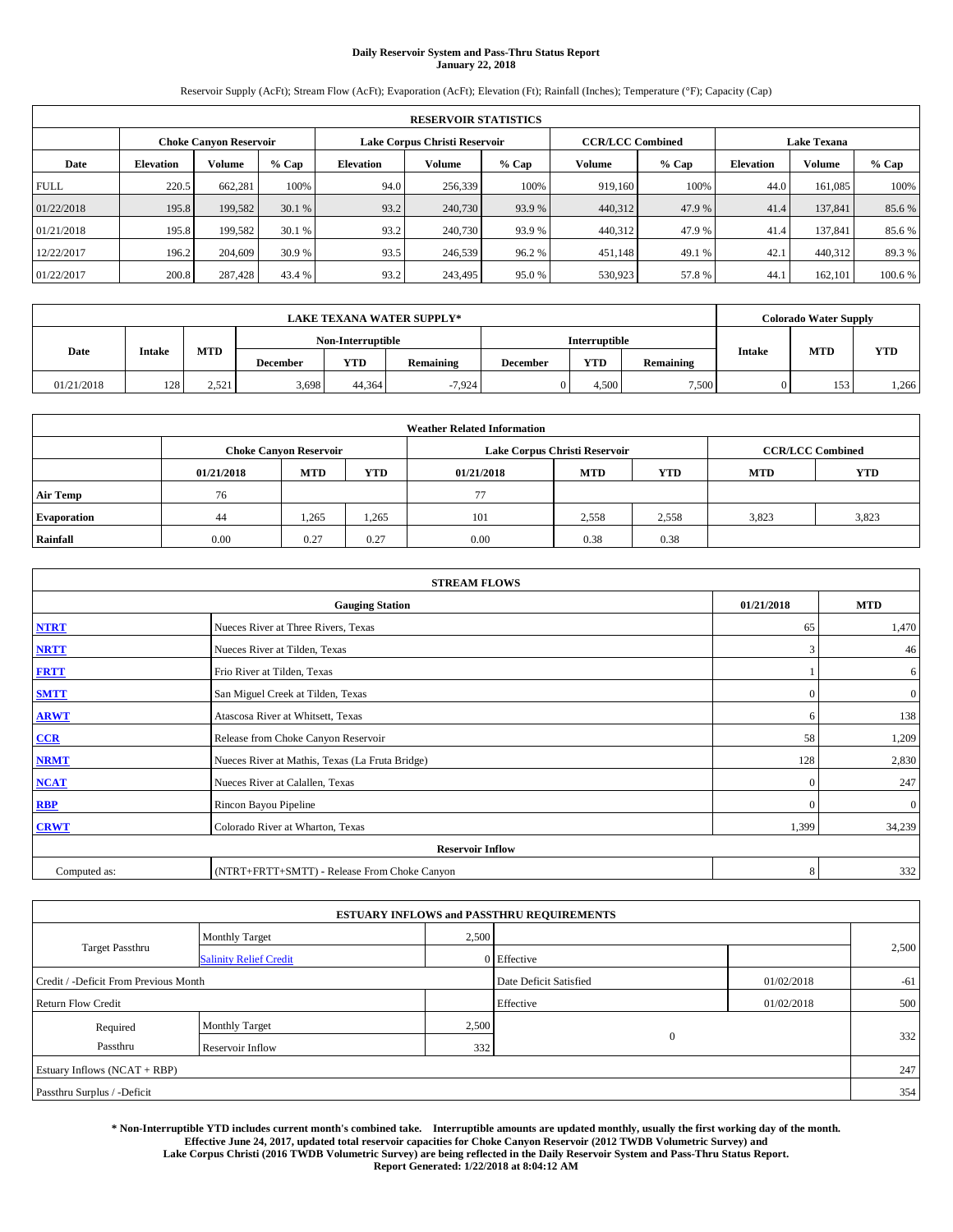# **Daily Reservoir System and Pass-Thru Status Report January 23, 2018**

Reservoir Supply (AcFt); Stream Flow (AcFt); Evaporation (AcFt); Elevation (Ft); Rainfall (Inches); Temperature (°F); Capacity (Cap)

|             | <b>RESERVOIR STATISTICS</b> |                               |         |                  |                               |         |                         |         |                    |               |         |  |
|-------------|-----------------------------|-------------------------------|---------|------------------|-------------------------------|---------|-------------------------|---------|--------------------|---------------|---------|--|
|             |                             | <b>Choke Canyon Reservoir</b> |         |                  | Lake Corpus Christi Reservoir |         | <b>CCR/LCC Combined</b> |         | <b>Lake Texana</b> |               |         |  |
| Date        | <b>Elevation</b>            | Volume                        | $%$ Cap | <b>Elevation</b> | Volume                        | $%$ Cap | Volume                  | $%$ Cap | <b>Elevation</b>   | <b>Volume</b> | $%$ Cap |  |
| <b>FULL</b> | 220.5                       | 662,281                       | 100%    | 94.0             | 256,339                       | 100%    | 919.160                 | 100%    | 44.0               | 161.085       | 100%    |  |
| 01/23/2018  | 195.8                       | 199,582                       | 30.1 %  | 93.2             | 240,730                       | 93.9%   | 440,312                 | 47.9 %  | 41.4               | 137,841       | 85.6%   |  |
| 01/22/2018  | 195.8                       | 199.582                       | 30.1 %  | 93.2             | 240,730                       | 93.9 %  | 440,312                 | 47.9 %  | 41.4               | 137,841       | 85.6%   |  |
| 12/23/2017  | 196.1                       | 203,345                       | 30.7 %  | 93.6             | 248,488                       | 96.9%   | 451,833                 | 49.2%   | 42.1               | 440.312       | 89.3%   |  |
| 01/23/2017  | 200.7                       | 285,854                       | 43.1 %  | 93.1             | 241,162                       | 94.1 %  | 527,016                 | 57.3 %  | 44.2               | 163.121       | 101.3 % |  |

| <b>LAKE TEXANA WATER SUPPLY*</b> |               |            |                   |            |           |                      |            | <b>Colorado Water Supply</b> |               |            |            |
|----------------------------------|---------------|------------|-------------------|------------|-----------|----------------------|------------|------------------------------|---------------|------------|------------|
|                                  |               |            | Non-Interruptible |            |           | <b>Interruptible</b> |            |                              |               |            |            |
| Date                             | <b>Intake</b> | <b>MTD</b> | <b>December</b>   | <b>YTD</b> | Remaining | December             | <b>YTD</b> | Remaining                    | <b>Intake</b> | <b>MTD</b> | <b>YTD</b> |
| 01/22/2018                       | 128           | 2.650      | 3,698             | 44.492     | $-8,052$  |                      | 4.500      | 7,500                        |               | 153        | 1,266      |

| <b>Weather Related Information</b> |            |                               |            |            |                               |                         |            |            |  |  |  |
|------------------------------------|------------|-------------------------------|------------|------------|-------------------------------|-------------------------|------------|------------|--|--|--|
|                                    |            | <b>Choke Canyon Reservoir</b> |            |            | Lake Corpus Christi Reservoir | <b>CCR/LCC Combined</b> |            |            |  |  |  |
|                                    | 01/22/2018 | <b>MTD</b>                    | <b>YTD</b> | 01/22/2018 | <b>MTD</b>                    | <b>YTD</b>              | <b>MTD</b> | <b>YTD</b> |  |  |  |
| <b>Air Temp</b>                    | 76         |                               |            | 65         |                               |                         |            |            |  |  |  |
| <b>Evaporation</b>                 | 131        | 1,396                         | 1,396      | 247        | 2,805                         | 2,805                   | 4.201      | 4,201      |  |  |  |
| Rainfall                           | 0.00       | 0.27                          | 0.27       | 0.00       | 0.38                          | 0.38                    |            |            |  |  |  |

| <b>STREAM FLOWS</b> |                                                 |                |              |  |  |  |  |  |  |
|---------------------|-------------------------------------------------|----------------|--------------|--|--|--|--|--|--|
|                     | <b>Gauging Station</b>                          |                |              |  |  |  |  |  |  |
| <b>NTRT</b>         | Nueces River at Three Rivers, Texas             | 75             | 1,545        |  |  |  |  |  |  |
| <b>NRTT</b>         | Nueces River at Tilden, Texas                   | $\overline{2}$ | 49           |  |  |  |  |  |  |
| <b>FRTT</b>         | Frio River at Tilden, Texas                     | $\mathbf{0}$   | 6            |  |  |  |  |  |  |
| <b>SMTT</b>         | San Miguel Creek at Tilden, Texas               | $\mathbf{0}$   | $\mathbf{0}$ |  |  |  |  |  |  |
| <b>ARWT</b>         | Atascosa River at Whitsett, Texas               | 6              | 145          |  |  |  |  |  |  |
| CCR                 | Release from Choke Canyon Reservoir             | 58             | 1,266        |  |  |  |  |  |  |
| <b>NRMT</b>         | Nueces River at Mathis, Texas (La Fruta Bridge) | 133            | 2,962        |  |  |  |  |  |  |
| <b>NCAT</b>         | Nueces River at Calallen, Texas                 | $\Omega$       | 247          |  |  |  |  |  |  |
| <b>RBP</b>          | Rincon Bayou Pipeline                           | $\Omega$       | $\mathbf{0}$ |  |  |  |  |  |  |
| <b>CRWT</b>         | Colorado River at Wharton, Texas                | 1,449          | 35,688       |  |  |  |  |  |  |
|                     | <b>Reservoir Inflow</b>                         |                |              |  |  |  |  |  |  |
| Computed as:        | (NTRT+FRTT+SMTT) - Release From Choke Canyon    | 18             | 350          |  |  |  |  |  |  |

|                                       |                               |       | <b>ESTUARY INFLOWS and PASSTHRU REQUIREMENTS</b> |            |       |
|---------------------------------------|-------------------------------|-------|--------------------------------------------------|------------|-------|
|                                       | <b>Monthly Target</b>         | 2,500 |                                                  |            |       |
| <b>Target Passthru</b>                | <b>Salinity Relief Credit</b> |       | 0 Effective                                      |            | 2,500 |
| Credit / -Deficit From Previous Month |                               |       | Date Deficit Satisfied                           | 01/02/2018 | $-61$ |
| <b>Return Flow Credit</b>             |                               |       | Effective                                        | 01/02/2018 | 500   |
| Required                              | <b>Monthly Target</b>         | 2,500 |                                                  |            |       |
| Passthru                              | Reservoir Inflow              | 350   | $\mathbf{0}$                                     |            | 350   |
| Estuary Inflows (NCAT + RBP)          |                               |       |                                                  |            | 247   |
| Passthru Surplus / -Deficit           |                               |       |                                                  |            | 336   |

**\* Non-Interruptible YTD includes current month's combined take. Interruptible amounts are updated monthly, usually the first working day of the month. Effective June 24, 2017, updated total reservoir capacities for Choke Canyon Reservoir (2012 TWDB Volumetric Survey) and Lake Corpus Christi (2016 TWDB Volumetric Survey) are being reflected in the Daily Reservoir System and Pass-Thru Status Report. Report Generated: 1/23/2018 at 8:11:18 AM**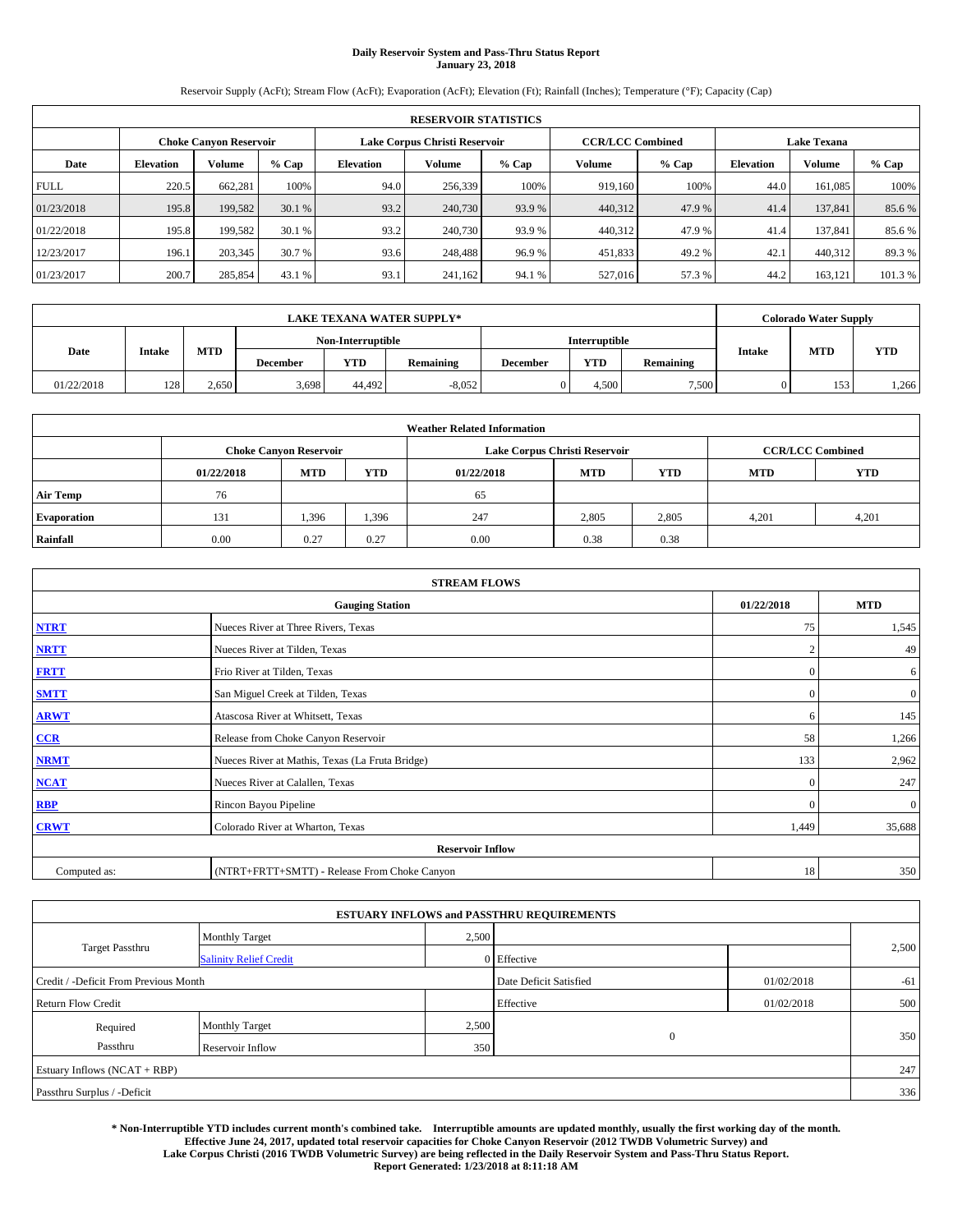# **Daily Reservoir System and Pass-Thru Status Report January 24, 2018**

Reservoir Supply (AcFt); Stream Flow (AcFt); Evaporation (AcFt); Elevation (Ft); Rainfall (Inches); Temperature (°F); Capacity (Cap)

|             | <b>RESERVOIR STATISTICS</b> |                               |         |                  |                               |         |                         |         |                    |               |         |  |
|-------------|-----------------------------|-------------------------------|---------|------------------|-------------------------------|---------|-------------------------|---------|--------------------|---------------|---------|--|
|             |                             | <b>Choke Canyon Reservoir</b> |         |                  | Lake Corpus Christi Reservoir |         | <b>CCR/LCC Combined</b> |         | <b>Lake Texana</b> |               |         |  |
| Date        | <b>Elevation</b>            | Volume                        | $%$ Cap | <b>Elevation</b> | Volume                        | $%$ Cap | Volume                  | $%$ Cap | <b>Elevation</b>   | <b>Volume</b> | % Cap   |  |
| <b>FULL</b> | 220.5                       | 662.281                       | 100%    | 94.0             | 256,339                       | 100%    | 919.160                 | 100%    | 44.0               | 161.085       | 100%    |  |
| 01/24/2018  | 195.8                       | 199,582                       | 30.1 %  | 93.2             | 240,730                       | 93.9 %  | 440,312                 | 47.9 %  | 41.3               | 136,986       | 85.0%   |  |
| 01/23/2018  | 195.8                       | 199.582                       | 30.1 %  | 93.2             | 240,730                       | 93.9 %  | 440,312                 | 47.9 %  | 41.4               | 137,841       | 85.6 %  |  |
| 12/24/2017  | 196.2                       | 204,609                       | 30.9 %  | 93.5             | 246,539                       | 96.2%   | 451,148                 | 49.1 %  | 42.1               | 440.312       | 89.3%   |  |
| 01/24/2017  | 200.7                       | 286,478                       | 43.2 %  | 93.1             | 240,266                       | 93.7 %  | 526,744                 | 57.3 %  | 44.                | 162,101       | 100.6 % |  |

| <b>LAKE TEXANA WATER SUPPLY*</b> |               |            |                   |            |           |                      |            | <b>Colorado Water Supply</b> |               |            |            |
|----------------------------------|---------------|------------|-------------------|------------|-----------|----------------------|------------|------------------------------|---------------|------------|------------|
|                                  |               |            | Non-Interruptible |            |           | <b>Interruptible</b> |            |                              |               |            |            |
| Date                             | <b>Intake</b> | <b>MTD</b> | <b>December</b>   | <b>YTD</b> | Remaining | December             | <b>YTD</b> | Remaining                    | <b>Intake</b> | <b>MTD</b> | <b>YTD</b> |
| 01/23/2018                       | 127<br>- 1    | 2.777      | 3,698             | 44,619     | $-8,179$  |                      | 4.500      | 7,500                        |               | 153        | 1,266      |

| <b>Weather Related Information</b> |            |                               |            |            |                               |                         |            |            |  |  |  |
|------------------------------------|------------|-------------------------------|------------|------------|-------------------------------|-------------------------|------------|------------|--|--|--|
|                                    |            | <b>Choke Canvon Reservoir</b> |            |            | Lake Corpus Christi Reservoir | <b>CCR/LCC Combined</b> |            |            |  |  |  |
|                                    | 01/23/2018 | <b>MTD</b>                    | <b>YTD</b> | 01/23/2018 | <b>MTD</b>                    | <b>YTD</b>              | <b>MTD</b> | <b>YTD</b> |  |  |  |
| <b>Air Temp</b>                    | 66         |                               |            | 66         |                               |                         |            |            |  |  |  |
| <b>Evaporation</b>                 | 80         | 1,476                         | 1,476      | 157        | 2,962                         | 2,962                   | 4,438      | 4,438      |  |  |  |
| Rainfall                           | 0.00       | 0.27                          | 0.27       | 0.00       | 0.38                          | 0.38                    |            |            |  |  |  |

| <b>STREAM FLOWS</b> |                                                 |              |              |  |  |  |  |  |  |
|---------------------|-------------------------------------------------|--------------|--------------|--|--|--|--|--|--|
|                     | <b>Gauging Station</b>                          | 01/23/2018   | <b>MTD</b>   |  |  |  |  |  |  |
| <b>NTRT</b>         | Nueces River at Three Rivers, Texas             | 72           | 1,617        |  |  |  |  |  |  |
| <b>NRTT</b>         | Nueces River at Tilden, Texas                   | $\bigcap$    | 51           |  |  |  |  |  |  |
| <b>FRTT</b>         | Frio River at Tilden, Texas                     | $\Omega$     | 6            |  |  |  |  |  |  |
| <b>SMTT</b>         | San Miguel Creek at Tilden, Texas               | $\mathbf{0}$ | $\mathbf{0}$ |  |  |  |  |  |  |
| <b>ARWT</b>         | Atascosa River at Whitsett, Texas               | 6            | 151          |  |  |  |  |  |  |
| $CCR$               | Release from Choke Canyon Reservoir             | 58           | 1,324        |  |  |  |  |  |  |
| <b>NRMT</b>         | Nueces River at Mathis, Texas (La Fruta Bridge) | 147          | 3,109        |  |  |  |  |  |  |
| <b>NCAT</b>         | Nueces River at Calallen, Texas                 | $\mathbf{0}$ | 247          |  |  |  |  |  |  |
| RBP                 | Rincon Bayou Pipeline                           | $\Omega$     | $\mathbf{0}$ |  |  |  |  |  |  |
| <b>CRWT</b>         | Colorado River at Wharton, Texas                | 1,489        | 37,177       |  |  |  |  |  |  |
|                     | <b>Reservoir Inflow</b>                         |              |              |  |  |  |  |  |  |
| Computed as:        | (NTRT+FRTT+SMTT) - Release From Choke Canyon    | 15           | 365          |  |  |  |  |  |  |

| <b>ESTUARY INFLOWS and PASSTHRU REQUIREMENTS</b> |                               |       |                        |            |       |  |  |  |  |  |
|--------------------------------------------------|-------------------------------|-------|------------------------|------------|-------|--|--|--|--|--|
|                                                  | <b>Monthly Target</b>         | 2,500 |                        |            |       |  |  |  |  |  |
| <b>Target Passthru</b>                           | <b>Salinity Relief Credit</b> |       | 0 Effective            |            | 2,500 |  |  |  |  |  |
| Credit / -Deficit From Previous Month            |                               |       | Date Deficit Satisfied | 01/02/2018 | $-61$ |  |  |  |  |  |
| <b>Return Flow Credit</b>                        |                               |       | Effective              | 01/02/2018 | 500   |  |  |  |  |  |
| Required                                         | <b>Monthly Target</b>         | 2,500 |                        |            |       |  |  |  |  |  |
| Passthru                                         | <b>Reservoir Inflow</b>       | 365   | $\mathbf{0}$           |            | 365   |  |  |  |  |  |
| Estuary Inflows (NCAT + RBP)                     |                               |       |                        |            | 247   |  |  |  |  |  |
| Passthru Surplus / -Deficit                      |                               |       |                        |            | 322   |  |  |  |  |  |

**\* Non-Interruptible YTD includes current month's combined take. Interruptible amounts are updated monthly, usually the first working day of the month. Effective June 24, 2017, updated total reservoir capacities for Choke Canyon Reservoir (2012 TWDB Volumetric Survey) and Lake Corpus Christi (2016 TWDB Volumetric Survey) are being reflected in the Daily Reservoir System and Pass-Thru Status Report. Report Generated: 1/24/2018 at 8:18:55 AM**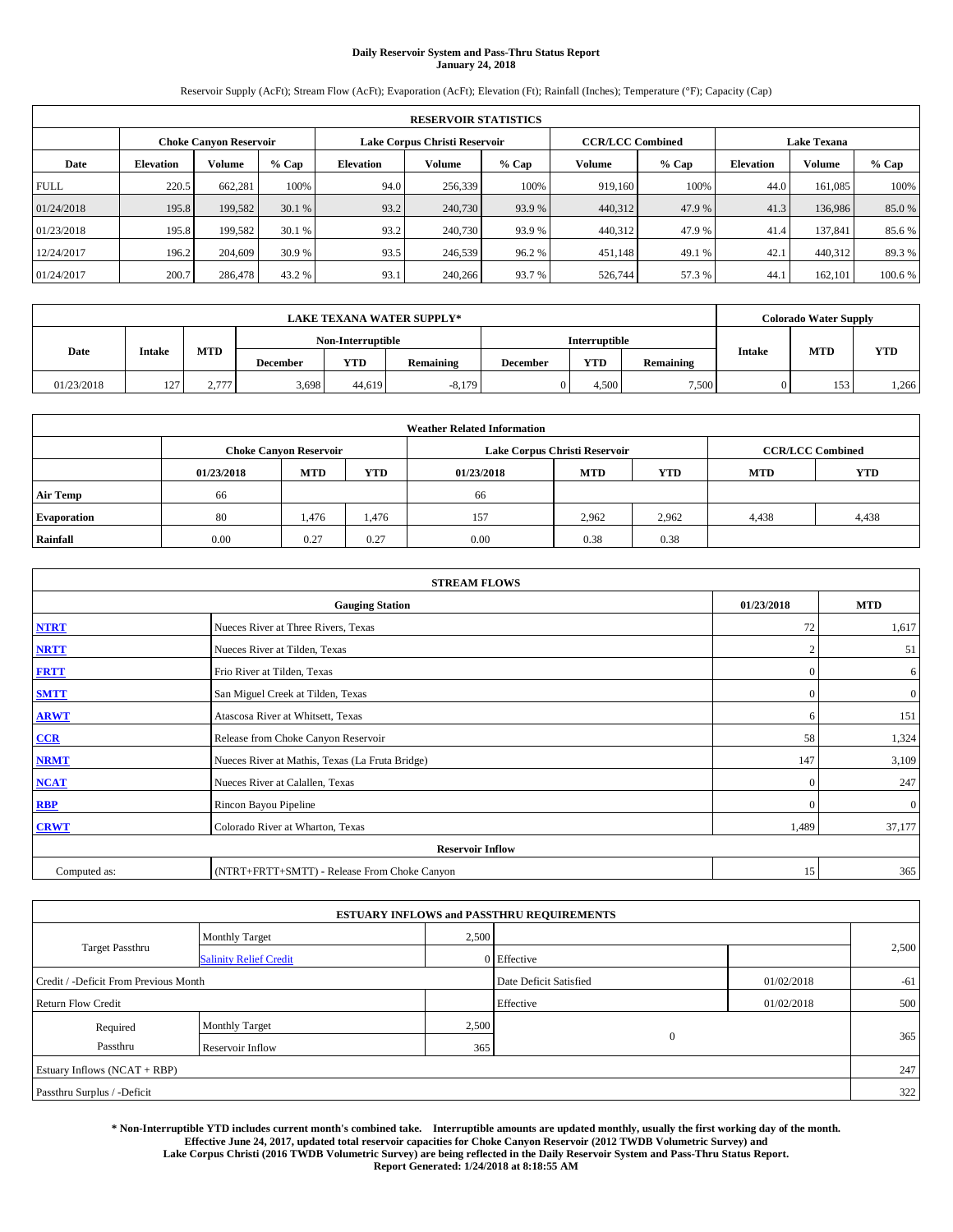# **Daily Reservoir System and Pass-Thru Status Report January 25, 2018**

Reservoir Supply (AcFt); Stream Flow (AcFt); Evaporation (AcFt); Elevation (Ft); Rainfall (Inches); Temperature (°F); Capacity (Cap)

|             | <b>RESERVOIR STATISTICS</b> |                               |         |                  |                               |         |                         |         |                  |                    |         |  |
|-------------|-----------------------------|-------------------------------|---------|------------------|-------------------------------|---------|-------------------------|---------|------------------|--------------------|---------|--|
|             |                             | <b>Choke Canyon Reservoir</b> |         |                  | Lake Corpus Christi Reservoir |         | <b>CCR/LCC Combined</b> |         |                  | <b>Lake Texana</b> |         |  |
| Date        | <b>Elevation</b>            | Volume                        | $%$ Cap | <b>Elevation</b> | Volume                        | $%$ Cap | Volume                  | $%$ Cap | <b>Elevation</b> | <b>Volume</b>      | % Cap   |  |
| <b>FULL</b> | 220.5                       | 662,281                       | 100%    | 94.0             | 256,339                       | 100%    | 919.160                 | 100%    | 44.0             | 161.085            | 100%    |  |
| 01/25/2018  | 195.8                       | 199,582                       | 30.1 %  | 93.2             | 240,730                       | 93.9%   | 440,312                 | 47.9 %  | 41.3             | 136,986            | 85.0%   |  |
| 01/24/2018  | 195.8                       | 199.582                       | 30.1 %  | 93.2             | 240,730                       | 93.9 %  | 440,312                 | 47.9 %  | 41.3             | 136,986            | 85.0%   |  |
| 12/25/2017  | 196.2                       | 204,609                       | 30.9 %  | 93.5             | 246,539                       | 96.2 %  | 451.148                 | 49.1 %  | 42.1             | 440,312            | 89.3%   |  |
| 01/25/2017  | 200.7                       | 285,698                       | 43.1 %  | 93.1             | 240,804                       | 93.9%   | 526,502                 | 57.3 %  | 44.              | 162.101            | 100.6 % |  |

|            | <b>LAKE TEXANA WATER SUPPLY*</b> |            |                 |                         |          |  |                      |           |               | <b>Colorado Water Supply</b> |            |
|------------|----------------------------------|------------|-----------------|-------------------------|----------|--|----------------------|-----------|---------------|------------------------------|------------|
|            |                                  |            |                 | Non-Interruptible       |          |  | <b>Interruptible</b> |           |               |                              |            |
| Date       | <b>Intake</b>                    | <b>MTD</b> | <b>December</b> | <b>YTD</b><br>Remaining |          |  | <b>YTD</b>           | Remaining | <b>Intake</b> | <b>MTD</b>                   | <b>YTD</b> |
| 01/24/2018 | 128                              | 2.905      | 3,698           | 44,747                  | $-8,307$ |  | 4.500                | 7,500     |               | 153                          | 1,266      |

| <b>Weather Related Information</b> |            |                               |            |            |                                                      |                         |       |       |  |  |
|------------------------------------|------------|-------------------------------|------------|------------|------------------------------------------------------|-------------------------|-------|-------|--|--|
|                                    |            | <b>Choke Canyon Reservoir</b> |            |            | Lake Corpus Christi Reservoir                        | <b>CCR/LCC Combined</b> |       |       |  |  |
|                                    | 01/24/2018 | <b>MTD</b>                    | <b>YTD</b> | 01/24/2018 | <b>YTD</b><br><b>YTD</b><br><b>MTD</b><br><b>MTD</b> |                         |       |       |  |  |
| <b>Air Temp</b>                    | 65         |                               |            | 65         |                                                      |                         |       |       |  |  |
| <b>Evaporation</b>                 | 116        | 1,592                         | 1,592      | 191        | 3,153                                                | 3,153                   | 4.745 | 4,745 |  |  |
| Rainfall                           | 0.00       | 0.27                          | 0.27       | 0.00       | 0.38                                                 | 0.38                    |       |       |  |  |

| <b>STREAM FLOWS</b> |                                                 |                |                  |  |  |  |  |  |  |
|---------------------|-------------------------------------------------|----------------|------------------|--|--|--|--|--|--|
|                     | <b>Gauging Station</b>                          | 01/24/2018     | <b>MTD</b>       |  |  |  |  |  |  |
| <b>NTRT</b>         | Nueces River at Three Rivers, Texas             | 68             | 1,685            |  |  |  |  |  |  |
| <b>NRTT</b>         | Nueces River at Tilden, Texas                   | $\overline{2}$ | 52               |  |  |  |  |  |  |
| <b>FRTT</b>         | Frio River at Tilden, Texas                     | $\mathbf{0}$   | 6                |  |  |  |  |  |  |
| <b>SMTT</b>         | San Miguel Creek at Tilden, Texas               | $\mathbf{0}$   | $\boldsymbol{0}$ |  |  |  |  |  |  |
| <b>ARWT</b>         | Atascosa River at Whitsett, Texas               | $\mathcal{I}$  | 158              |  |  |  |  |  |  |
| $CCR$               | Release from Choke Canyon Reservoir             | 58             | 1,382            |  |  |  |  |  |  |
| <b>NRMT</b>         | Nueces River at Mathis, Texas (La Fruta Bridge) | 147            | 3,256            |  |  |  |  |  |  |
| <b>NCAT</b>         | Nueces River at Calallen, Texas                 | $\Omega$       | 247              |  |  |  |  |  |  |
| RBP                 | Rincon Bayou Pipeline                           | $\Omega$       | $\mathbf{0}$     |  |  |  |  |  |  |
| <b>CRWT</b>         | Colorado River at Wharton, Texas                | 1,423          | 38,600           |  |  |  |  |  |  |
|                     | <b>Reservoir Inflow</b>                         |                |                  |  |  |  |  |  |  |
| Computed as:        | (NTRT+FRTT+SMTT) - Release From Choke Canyon    | 11             | 376              |  |  |  |  |  |  |

|                                       |                               |       | <b>ESTUARY INFLOWS and PASSTHRU REQUIREMENTS</b> |            |       |
|---------------------------------------|-------------------------------|-------|--------------------------------------------------|------------|-------|
|                                       | <b>Monthly Target</b>         | 2,500 |                                                  |            |       |
| <b>Target Passthru</b>                | <b>Salinity Relief Credit</b> |       | 0 Effective                                      |            | 2,500 |
| Credit / -Deficit From Previous Month |                               |       | Date Deficit Satisfied                           | 01/02/2018 | $-61$ |
| <b>Return Flow Credit</b>             |                               |       | Effective                                        | 01/02/2018 | 500   |
| Required                              | <b>Monthly Target</b>         | 2,500 |                                                  |            |       |
| Passthru                              | Reservoir Inflow              | 376   | $\theta$                                         |            | 376   |
| Estuary Inflows (NCAT + RBP)          |                               |       |                                                  |            | 247   |
| Passthru Surplus / -Deficit           |                               |       |                                                  |            | 311   |

**\* Non-Interruptible YTD includes current month's combined take. Interruptible amounts are updated monthly, usually the first working day of the month. Effective June 24, 2017, updated total reservoir capacities for Choke Canyon Reservoir (2012 TWDB Volumetric Survey) and Lake Corpus Christi (2016 TWDB Volumetric Survey) are being reflected in the Daily Reservoir System and Pass-Thru Status Report. Report Generated: 1/25/2018 at 8:05:03 AM**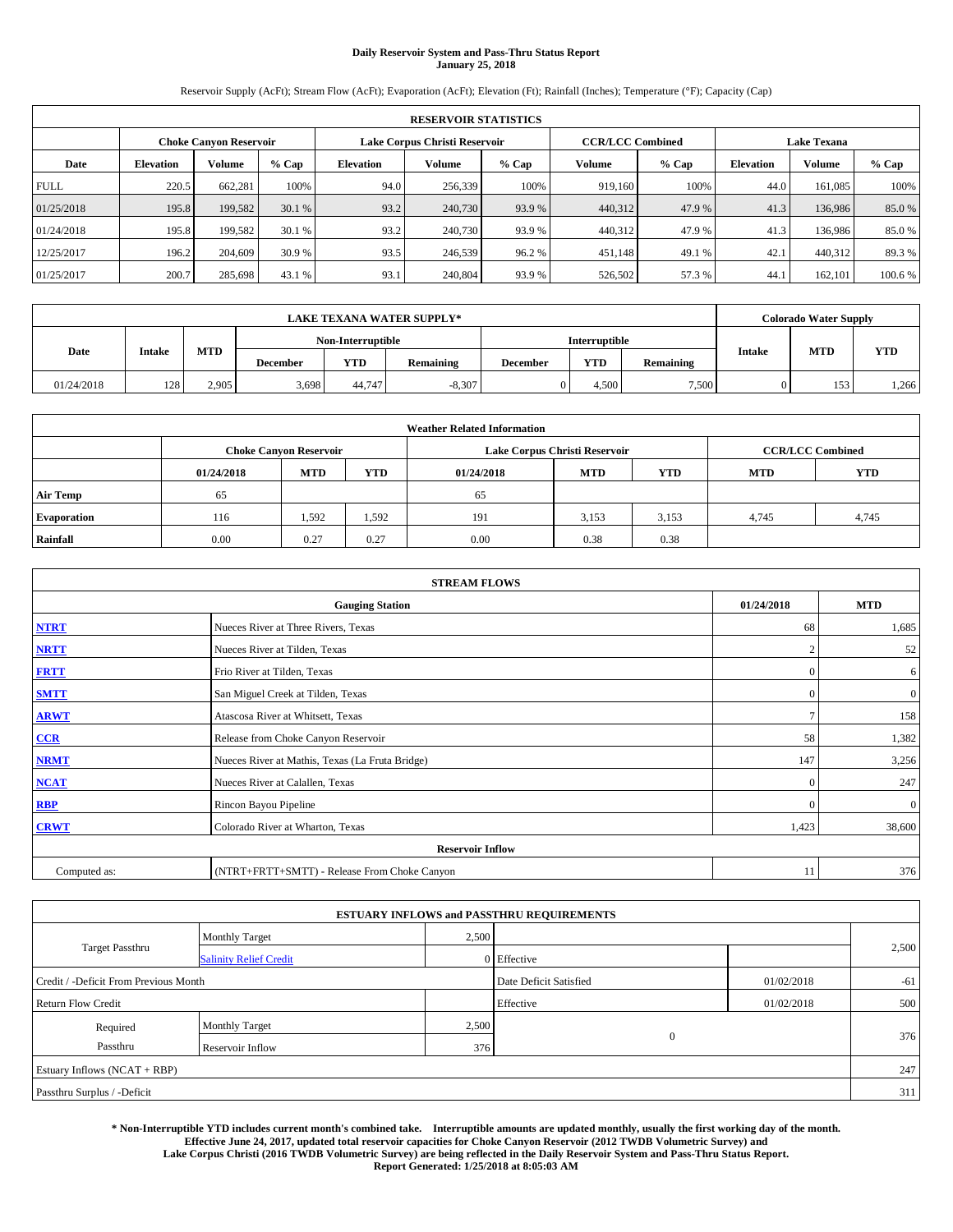# **Daily Reservoir System and Pass-Thru Status Report January 26, 2018**

Reservoir Supply (AcFt); Stream Flow (AcFt); Evaporation (AcFt); Elevation (Ft); Rainfall (Inches); Temperature (°F); Capacity (Cap)

|             | <b>RESERVOIR STATISTICS</b> |                               |         |                  |                               |         |                         |         |                  |                    |         |  |
|-------------|-----------------------------|-------------------------------|---------|------------------|-------------------------------|---------|-------------------------|---------|------------------|--------------------|---------|--|
|             |                             | <b>Choke Canyon Reservoir</b> |         |                  | Lake Corpus Christi Reservoir |         | <b>CCR/LCC Combined</b> |         |                  | <b>Lake Texana</b> |         |  |
| Date        | <b>Elevation</b>            | Volume                        | $%$ Cap | <b>Elevation</b> | Volume                        | $%$ Cap | Volume                  | $%$ Cap | <b>Elevation</b> | <b>Volume</b>      | % Cap   |  |
| <b>FULL</b> | 220.5                       | 662,281                       | 100%    | 94.0             | 256,339                       | 100%    | 919.160                 | 100%    | 44.0             | 161.085            | 100%    |  |
| 01/26/2018  | 195.7                       | 198,337                       | 29.9 %  | 93.2             | 240,730                       | 93.9%   | 439,067                 | 47.8%   | 41.3             | 136,986            | 85.0%   |  |
| 01/25/2018  | 195.8                       | 199.582                       | 30.1 %  | 93.2             | 240,730                       | 93.9 %  | 440,312                 | 47.9 %  | 41.3             | 136,986            | 85.0%   |  |
| 12/26/2017  | 196.1                       | 203,345                       | 30.7 %  | 93.5             | 246,539                       | 96.2 %  | 449.884                 | 48.9%   | 42.1             | 439,067            | 89.3%   |  |
| 01/26/2017  | 200.6                       | 284,917                       | 43.0 %  | 93.1             | 240,804                       | 93.9%   | 525,721                 | 57.2%   | 44.              | 162.101            | 100.6 % |  |

|            | <b>LAKE TEXANA WATER SUPPLY*</b> |            |                 |                   |           |                 |               |           |               | <b>Colorado Water Supply</b> |            |
|------------|----------------------------------|------------|-----------------|-------------------|-----------|-----------------|---------------|-----------|---------------|------------------------------|------------|
|            |                                  |            |                 | Non-Interruptible |           |                 | Interruptible |           |               |                              |            |
| Date       | <b>Intake</b>                    | <b>MTD</b> | <b>December</b> | <b>YTD</b>        | Remaining | <b>December</b> | <b>YTD</b>    | Remaining | <b>Intake</b> | <b>MTD</b>                   | <b>YTD</b> |
| 01/25/2018 | 128                              | 3.033      | 3,698           | 44,876            | $-8.436$  |                 | 4,500         | 7,500     |               | 153                          | 1,266      |

| <b>Weather Related Information</b> |            |                               |                                                                    |      |                               |                         |            |       |  |  |
|------------------------------------|------------|-------------------------------|--------------------------------------------------------------------|------|-------------------------------|-------------------------|------------|-------|--|--|
|                                    |            | <b>Choke Canyon Reservoir</b> |                                                                    |      | Lake Corpus Christi Reservoir | <b>CCR/LCC Combined</b> |            |       |  |  |
|                                    | 01/25/2018 | <b>MTD</b>                    | <b>YTD</b><br><b>YTD</b><br><b>MTD</b><br><b>MTD</b><br>01/25/2018 |      |                               |                         | <b>YTD</b> |       |  |  |
| <b>Air Temp</b>                    | 65         |                               |                                                                    | 61   |                               |                         |            |       |  |  |
| <b>Evaporation</b>                 | 43         | 1,635                         | 1,635                                                              | 45   | 3,198                         | 3,198                   | 4,833      | 4,833 |  |  |
| Rainfall                           | 0.00       | 0.27                          | 0.27                                                               | 0.00 | 0.38                          | 0.38                    |            |       |  |  |

| <b>STREAM FLOWS</b> |                                                 |                |                  |  |  |  |  |  |  |
|---------------------|-------------------------------------------------|----------------|------------------|--|--|--|--|--|--|
|                     | <b>Gauging Station</b>                          | 01/25/2018     | <b>MTD</b>       |  |  |  |  |  |  |
| <b>NTRT</b>         | Nueces River at Three Rivers, Texas             | 69             | 1,754            |  |  |  |  |  |  |
| <b>NRTT</b>         | Nueces River at Tilden, Texas                   | $\overline{2}$ | 54               |  |  |  |  |  |  |
| <b>FRTT</b>         | Frio River at Tilden, Texas                     | $\mathbf{0}$   | $\tau$           |  |  |  |  |  |  |
| <b>SMTT</b>         | San Miguel Creek at Tilden, Texas               | $\mathbf{0}$   | $\boldsymbol{0}$ |  |  |  |  |  |  |
| <b>ARWT</b>         | Atascosa River at Whitsett, Texas               | $\overline{ }$ | 164              |  |  |  |  |  |  |
| $CCR$               | Release from Choke Canyon Reservoir             | 58             | 1,439            |  |  |  |  |  |  |
| <b>NRMT</b>         | Nueces River at Mathis, Texas (La Fruta Bridge) | 138            | 3,395            |  |  |  |  |  |  |
| <b>NCAT</b>         | Nueces River at Calallen, Texas                 | $\Omega$       | 247              |  |  |  |  |  |  |
| RBP                 | Rincon Bayou Pipeline                           | $\Omega$       | $\mathbf{0}$     |  |  |  |  |  |  |
| <b>CRWT</b>         | Colorado River at Wharton, Texas                | 1,368          | 39,968           |  |  |  |  |  |  |
|                     | <b>Reservoir Inflow</b>                         |                |                  |  |  |  |  |  |  |
| Computed as:        | (NTRT+FRTT+SMTT) - Release From Choke Canyon    | 12             | 388              |  |  |  |  |  |  |

|                                       |                               |       | <b>ESTUARY INFLOWS and PASSTHRU REQUIREMENTS</b> |            |       |
|---------------------------------------|-------------------------------|-------|--------------------------------------------------|------------|-------|
|                                       | <b>Monthly Target</b>         | 2,500 |                                                  |            |       |
| <b>Target Passthru</b>                | <b>Salinity Relief Credit</b> |       | 0 Effective                                      |            | 2,500 |
| Credit / -Deficit From Previous Month |                               |       | Date Deficit Satisfied                           | 01/02/2018 | $-61$ |
| <b>Return Flow Credit</b>             |                               |       | Effective                                        | 01/02/2018 | 500   |
| Required                              | <b>Monthly Target</b>         | 2,500 |                                                  |            |       |
| Passthru                              | Reservoir Inflow              | 388   | $\theta$                                         |            | 388   |
| Estuary Inflows (NCAT + RBP)          |                               |       |                                                  |            | 247   |
| Passthru Surplus / -Deficit           |                               |       |                                                  |            | 299   |

**\* Non-Interruptible YTD includes current month's combined take. Interruptible amounts are updated monthly, usually the first working day of the month. Effective June 24, 2017, updated total reservoir capacities for Choke Canyon Reservoir (2012 TWDB Volumetric Survey) and Lake Corpus Christi (2016 TWDB Volumetric Survey) are being reflected in the Daily Reservoir System and Pass-Thru Status Report. Report Generated: 1/26/2018 at 8:11:44 AM**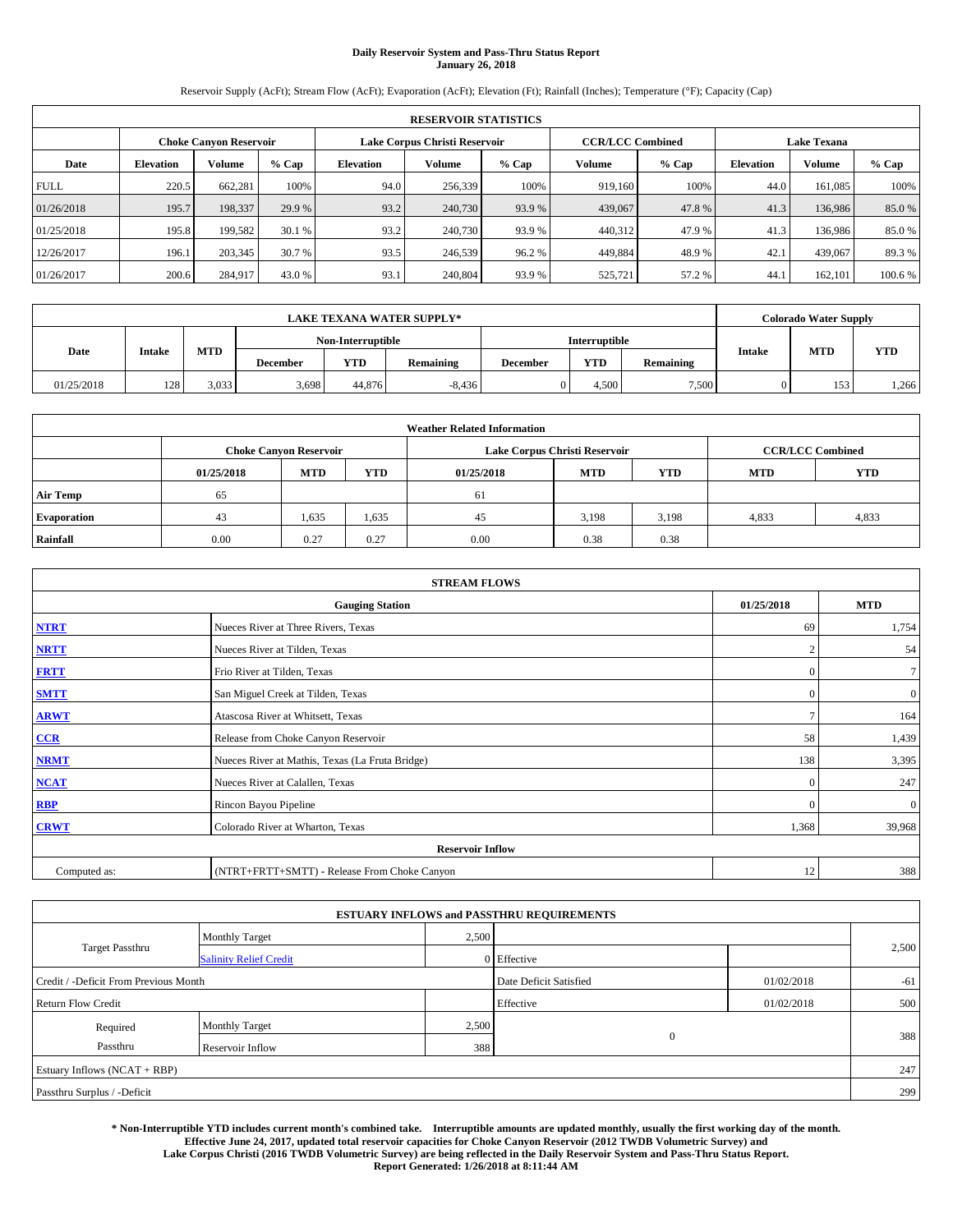# **Daily Reservoir System and Pass-Thru Status Report January 27, 2018**

Reservoir Supply (AcFt); Stream Flow (AcFt); Evaporation (AcFt); Elevation (Ft); Rainfall (Inches); Temperature (°F); Capacity (Cap)

|             | <b>RESERVOIR STATISTICS</b> |                               |         |                  |                               |         |                         |         |                  |                    |         |  |
|-------------|-----------------------------|-------------------------------|---------|------------------|-------------------------------|---------|-------------------------|---------|------------------|--------------------|---------|--|
|             |                             | <b>Choke Canyon Reservoir</b> |         |                  | Lake Corpus Christi Reservoir |         | <b>CCR/LCC Combined</b> |         |                  | <b>Lake Texana</b> |         |  |
| Date        | <b>Elevation</b>            | Volume                        | $%$ Cap | <b>Elevation</b> | Volume                        | $%$ Cap | Volume                  | $%$ Cap | <b>Elevation</b> | <b>Volume</b>      | % Cap   |  |
| <b>FULL</b> | 220.5                       | 662,281                       | 100%    | 94.0             | 256,339                       | 100%    | 919.160                 | 100%    | 44.0             | 161.085            | 100%    |  |
| 01/27/2018  | 195.8                       | 199,582                       | 30.1 %  | 93.2             | 240,730                       | 93.9%   | 440,312                 | 47.9 %  | 41.2             | 136,132            | 84.5 %  |  |
| 01/26/2018  | 195.7                       | 198,337                       | 29.9 %  | 93.2             | 240,730                       | 93.9 %  | 439,067                 | 47.8%   | 41.3             | 136,986            | 85.0%   |  |
| 12/27/2017  | 196.1                       | 203,345                       | 30.7 %  | 93.5             | 246,539                       | 96.2 %  | 449.884                 | 48.9%   | 42.1             | 440,312            | 89.3%   |  |
| 01/27/2017  | 200.6                       | 285,541                       | 43.1 %  | 93.1             | 240,446                       | 93.8%   | 525,987                 | 57.2 %  | 44.              | 162.101            | 100.6 % |  |

|            | <b>LAKE TEXANA WATER SUPPLY*</b> |            |                 |                         |          |  |                      |           |               | <b>Colorado Water Supply</b> |            |
|------------|----------------------------------|------------|-----------------|-------------------------|----------|--|----------------------|-----------|---------------|------------------------------|------------|
|            |                                  |            |                 | Non-Interruptible       |          |  | <b>Interruptible</b> |           |               |                              |            |
| Date       | <b>Intake</b>                    | <b>MTD</b> | <b>December</b> | <b>YTD</b><br>Remaining |          |  | <b>YTD</b>           | Remaining | <b>Intake</b> | <b>MTD</b>                   | <b>YTD</b> |
| 01/26/2018 | 128                              | 3.161      | 3,698           | 45,004                  | $-8,564$ |  | 4.500                | 7,500     |               | 153                          | 1,266      |

| <b>Weather Related Information</b> |            |                               |            |            |                               |                         |            |            |  |  |
|------------------------------------|------------|-------------------------------|------------|------------|-------------------------------|-------------------------|------------|------------|--|--|
|                                    |            | <b>Choke Canyon Reservoir</b> |            |            | Lake Corpus Christi Reservoir | <b>CCR/LCC Combined</b> |            |            |  |  |
|                                    | 01/26/2018 | <b>MTD</b>                    | <b>YTD</b> | 01/26/2018 | <b>MTD</b>                    | <b>YTD</b>              | <b>MTD</b> | <b>YTD</b> |  |  |
| <b>Air Temp</b>                    |            |                               |            | 72         |                               |                         |            |            |  |  |
| <b>Evaporation</b>                 |            | 1,650                         | 1,650      |            | 3,198                         | 3,198                   | 4,848      | 4,848      |  |  |
| Rainfall                           | 0.00       | 0.27                          | 0.27       | 0.02       | 0.40                          | 0.40                    |            |            |  |  |

| <b>STREAM FLOWS</b> |                                                 |                |                  |  |  |  |  |  |  |
|---------------------|-------------------------------------------------|----------------|------------------|--|--|--|--|--|--|
|                     | 01/26/2018                                      | <b>MTD</b>     |                  |  |  |  |  |  |  |
| <b>NTRT</b>         | Nueces River at Three Rivers, Texas             | 71             | 1,825            |  |  |  |  |  |  |
| <b>NRTT</b>         | Nueces River at Tilden, Texas                   | $\overline{2}$ | 56               |  |  |  |  |  |  |
| <b>FRTT</b>         | Frio River at Tilden, Texas                     | 3              | 10               |  |  |  |  |  |  |
| <b>SMTT</b>         | San Miguel Creek at Tilden, Texas               | $\mathbf{0}$   | $\boldsymbol{0}$ |  |  |  |  |  |  |
| <b>ARWT</b>         | Atascosa River at Whitsett, Texas               | $\mathcal{I}$  | 171              |  |  |  |  |  |  |
| $CCR$               | Release from Choke Canyon Reservoir             | 58             | 1,497            |  |  |  |  |  |  |
| <b>NRMT</b>         | Nueces River at Mathis, Texas (La Fruta Bridge) | 100            | 3,495            |  |  |  |  |  |  |
| <b>NCAT</b>         | Nueces River at Calallen, Texas                 | $\Omega$       | 247              |  |  |  |  |  |  |
| RBP                 | Rincon Bayou Pipeline                           | $\Omega$       | $\mathbf{0}$     |  |  |  |  |  |  |
| <b>CRWT</b>         | Colorado River at Wharton, Texas                | 1,340          | 41,308           |  |  |  |  |  |  |
|                     | <b>Reservoir Inflow</b>                         |                |                  |  |  |  |  |  |  |
| Computed as:        | (NTRT+FRTT+SMTT) - Release From Choke Canyon    | 16             | 404              |  |  |  |  |  |  |

|                                       |                               | <b>ESTUARY INFLOWS and PASSTHRU REQUIREMENTS</b> |                        |            |       |
|---------------------------------------|-------------------------------|--------------------------------------------------|------------------------|------------|-------|
|                                       | <b>Monthly Target</b>         | 2,500                                            |                        |            |       |
| <b>Target Passthru</b>                | <b>Salinity Relief Credit</b> |                                                  | 0 Effective            |            | 2,500 |
| Credit / -Deficit From Previous Month |                               |                                                  | Date Deficit Satisfied | 01/02/2018 | $-61$ |
| <b>Return Flow Credit</b>             |                               |                                                  | Effective              | 01/02/2018 | 500   |
| Required                              | <b>Monthly Target</b>         | 2,500                                            |                        |            |       |
| Passthru                              | <b>Reservoir Inflow</b>       | 404                                              | $\mathbf{0}$           |            | 404   |
| Estuary Inflows (NCAT + RBP)          |                               |                                                  |                        |            | 247   |
| Passthru Surplus / -Deficit           |                               |                                                  |                        |            | 282   |

**\* Non-Interruptible YTD includes current month's combined take. Interruptible amounts are updated monthly, usually the first working day of the month. Effective June 24, 2017, updated total reservoir capacities for Choke Canyon Reservoir (2012 TWDB Volumetric Survey) and Lake Corpus Christi (2016 TWDB Volumetric Survey) are being reflected in the Daily Reservoir System and Pass-Thru Status Report. Report Generated: 1/27/2018 at 8:05:51 AM**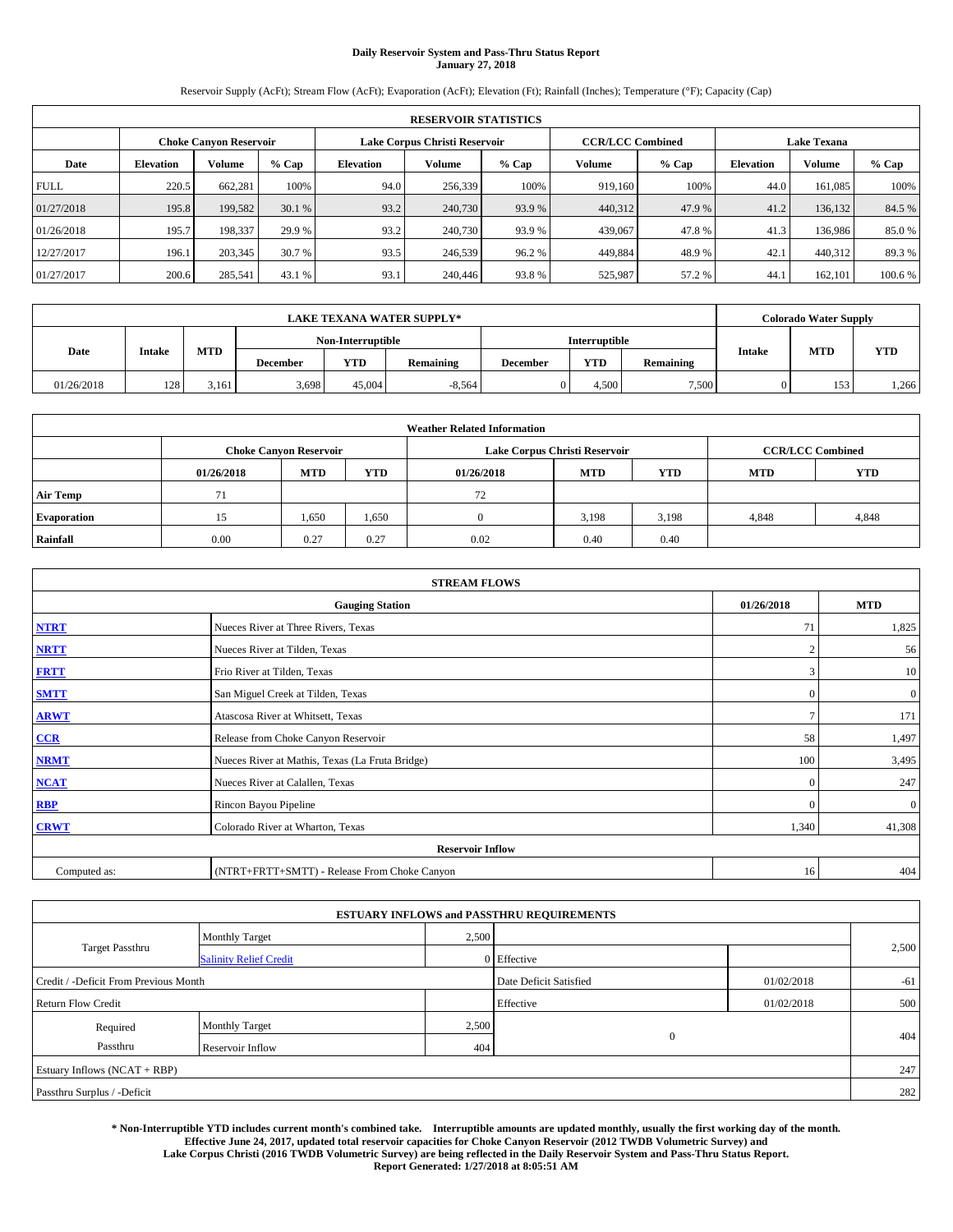# **Daily Reservoir System and Pass-Thru Status Report January 28, 2018**

Reservoir Supply (AcFt); Stream Flow (AcFt); Evaporation (AcFt); Elevation (Ft); Rainfall (Inches); Temperature (°F); Capacity (Cap)

|             | <b>RESERVOIR STATISTICS</b> |                               |         |                  |                               |         |                         |         |                  |                    |         |
|-------------|-----------------------------|-------------------------------|---------|------------------|-------------------------------|---------|-------------------------|---------|------------------|--------------------|---------|
|             |                             | <b>Choke Canyon Reservoir</b> |         |                  | Lake Corpus Christi Reservoir |         | <b>CCR/LCC Combined</b> |         |                  | <b>Lake Texana</b> |         |
| Date        | <b>Elevation</b>            | Volume                        | $%$ Cap | <b>Elevation</b> | Volume                        | $%$ Cap | Volume                  | $%$ Cap | <b>Elevation</b> | <b>Volume</b>      | $%$ Cap |
| <b>FULL</b> | 220.5                       | 662,281                       | 100%    | 94.0             | 256,339                       | 100%    | 919.160                 | 100%    | 44.0             | 161.085            | 100%    |
| 01/28/2018  | 195.8                       | 199,582                       | 30.1 %  | 93.2             | 240,730                       | 93.9%   | 440,312                 | 47.9 %  | 41.2             | 136,132            | 84.5 %  |
| 01/27/2018  | 195.8                       | 199.582                       | 30.1 %  | 93.2             | 240,730                       | 93.9 %  | 440,312                 | 47.9 %  | 41.2             | 136.132            | 84.5 %  |
| 12/28/2017  | 196.1                       | 203,345                       | 30.7 %  | 93.5             | 246,539                       | 96.2 %  | 449.884                 | 48.9%   | 42.1             | 440.312            | 89.3%   |
| 01/28/2017  | 200.6                       | 284,293                       | 42.9 %  | 93.0             | 239,551                       | 93.5 %  | 523,844                 | 57.0%   | 44.2             | 163.121            | 101.3 % |

| <b>LAKE TEXANA WATER SUPPLY*</b> |               |                   |                 |            |                      |          |            |            | <b>Colorado Water Supply</b> |       |
|----------------------------------|---------------|-------------------|-----------------|------------|----------------------|----------|------------|------------|------------------------------|-------|
|                                  |               | Non-Interruptible |                 |            | <b>Interruptible</b> |          |            | <b>YTD</b> |                              |       |
| Date                             | <b>Intake</b> | <b>MTD</b>        | <b>December</b> | <b>YTD</b> | Remaining            | December | <b>YTD</b> | Remaining  | <b>MTD</b><br><b>Intake</b>  |       |
| 01/27/2018                       | 128           | 3.289             | 3,698           | 45.132     | $-8,692$             |          | 4.500      | 7,500      | 153                          | 1,266 |

| <b>Weather Related Information</b> |            |                               |            |            |                               |                         |            |            |  |  |
|------------------------------------|------------|-------------------------------|------------|------------|-------------------------------|-------------------------|------------|------------|--|--|
|                                    |            | <b>Choke Canvon Reservoir</b> |            |            | Lake Corpus Christi Reservoir | <b>CCR/LCC Combined</b> |            |            |  |  |
|                                    | 01/27/2018 | <b>MTD</b>                    | <b>YTD</b> | 01/27/2018 | <b>MTD</b>                    | <b>YTD</b>              | <b>MTD</b> | <b>YTD</b> |  |  |
| <b>Air Temp</b>                    | 75         |                               |            | 68         |                               |                         |            |            |  |  |
| <b>Evaporation</b>                 | 94         | 1,744                         | 1,744      | 56         | 3,254                         | 3,254                   | 4.998      | 4,998      |  |  |
| Rainfall                           | 0.00       | 0.27                          | 0.27       | 0.27       | 0.67                          | 0.67                    |            |            |  |  |

| <b>STREAM FLOWS</b> |                                                 |                |                  |  |  |  |  |  |  |
|---------------------|-------------------------------------------------|----------------|------------------|--|--|--|--|--|--|
|                     | <b>Gauging Station</b>                          | 01/27/2018     | <b>MTD</b>       |  |  |  |  |  |  |
| <b>NTRT</b>         | Nueces River at Three Rivers, Texas             | 71             | 1,896            |  |  |  |  |  |  |
| <b>NRTT</b>         | Nueces River at Tilden, Texas                   | $\overline{2}$ | 57               |  |  |  |  |  |  |
| <b>FRTT</b>         | Frio River at Tilden, Texas                     | 5              | 15               |  |  |  |  |  |  |
| <b>SMTT</b>         | San Miguel Creek at Tilden, Texas               | $\mathbf{0}$   | $\boldsymbol{0}$ |  |  |  |  |  |  |
| <b>ARWT</b>         | Atascosa River at Whitsett, Texas               | 8              | 179              |  |  |  |  |  |  |
| CCR                 | Release from Choke Canyon Reservoir             | 58             | 1,554            |  |  |  |  |  |  |
| <b>NRMT</b>         | Nueces River at Mathis, Texas (La Fruta Bridge) | 124            | 3,619            |  |  |  |  |  |  |
| <b>NCAT</b>         | Nueces River at Calallen, Texas                 | $\Omega$       | 247              |  |  |  |  |  |  |
| <b>RBP</b>          | Rincon Bayou Pipeline                           | $\Omega$       | $\mathbf{0}$     |  |  |  |  |  |  |
| <b>CRWT</b>         | Colorado River at Wharton, Texas                | 1,391          | 42,699           |  |  |  |  |  |  |
|                     | <b>Reservoir Inflow</b>                         |                |                  |  |  |  |  |  |  |
| Computed as:        | (NTRT+FRTT+SMTT) - Release From Choke Canyon    | 18             | 422              |  |  |  |  |  |  |

|                                       |                               |       | <b>ESTUARY INFLOWS and PASSTHRU REQUIREMENTS</b> |            |       |
|---------------------------------------|-------------------------------|-------|--------------------------------------------------|------------|-------|
|                                       | <b>Monthly Target</b>         | 2,500 |                                                  |            |       |
| <b>Target Passthru</b>                | <b>Salinity Relief Credit</b> |       | 0 Effective                                      |            | 2,500 |
| Credit / -Deficit From Previous Month |                               |       | Date Deficit Satisfied                           | 01/02/2018 | $-61$ |
| <b>Return Flow Credit</b>             |                               |       | Effective                                        | 01/02/2018 | 500   |
| Required                              | <b>Monthly Target</b>         | 2,500 |                                                  |            |       |
| Passthru                              | Reservoir Inflow              | 422   | $\theta$                                         |            | 422   |
| Estuary Inflows (NCAT + RBP)          |                               |       |                                                  |            | 247   |
| Passthru Surplus / -Deficit           |                               |       |                                                  |            | 264   |

**\* Non-Interruptible YTD includes current month's combined take. Interruptible amounts are updated monthly, usually the first working day of the month. Effective June 24, 2017, updated total reservoir capacities for Choke Canyon Reservoir (2012 TWDB Volumetric Survey) and Lake Corpus Christi (2016 TWDB Volumetric Survey) are being reflected in the Daily Reservoir System and Pass-Thru Status Report. Report Generated: 1/28/2018 at 8:09:36 AM**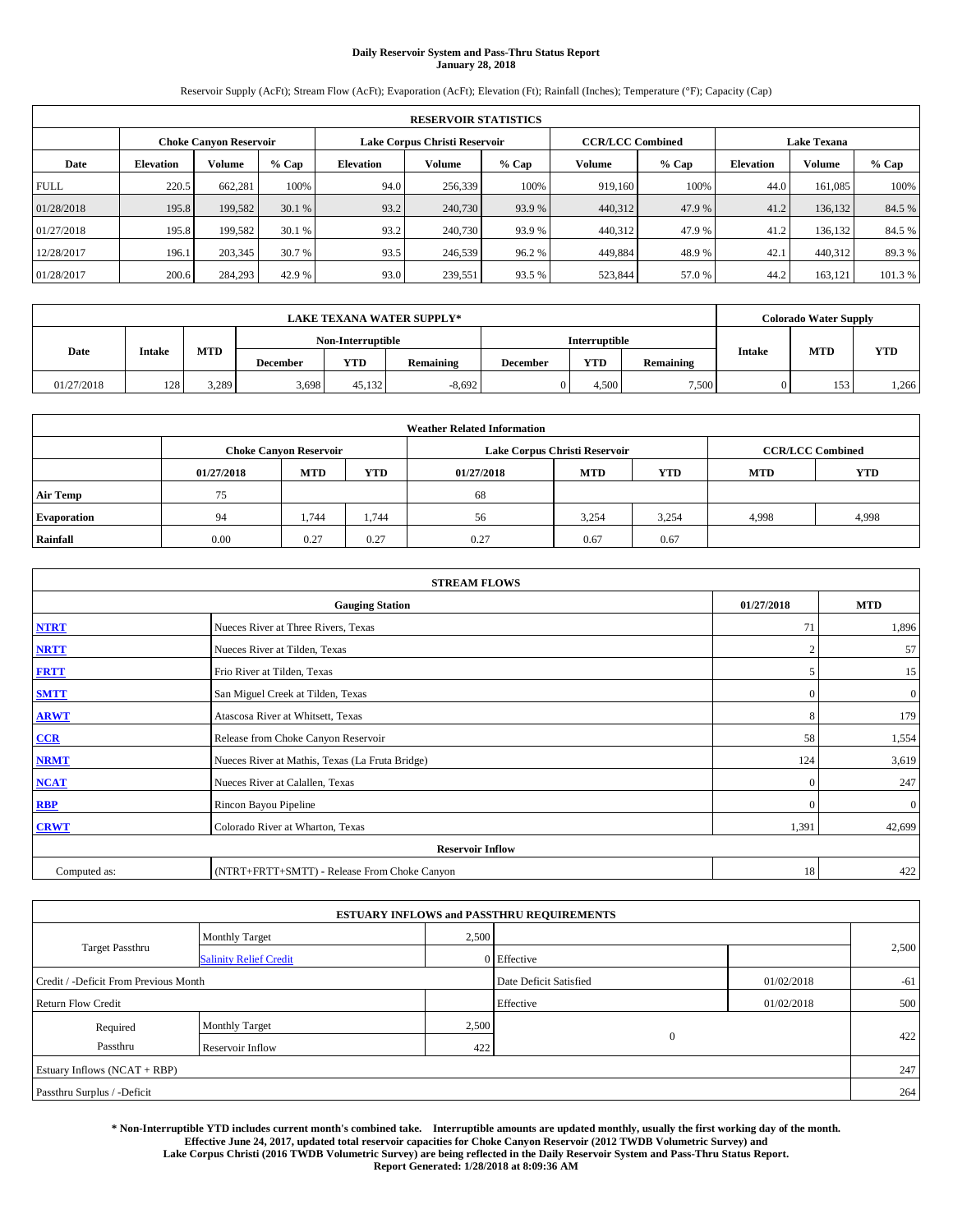# **Daily Reservoir System and Pass-Thru Status Report January 29, 2018**

Reservoir Supply (AcFt); Stream Flow (AcFt); Evaporation (AcFt); Elevation (Ft); Rainfall (Inches); Temperature (°F); Capacity (Cap)

|             | <b>RESERVOIR STATISTICS</b> |                               |         |                  |                               |         |                         |         |                  |                    |        |
|-------------|-----------------------------|-------------------------------|---------|------------------|-------------------------------|---------|-------------------------|---------|------------------|--------------------|--------|
|             |                             | <b>Choke Canyon Reservoir</b> |         |                  | Lake Corpus Christi Reservoir |         | <b>CCR/LCC Combined</b> |         |                  | <b>Lake Texana</b> |        |
| Date        | <b>Elevation</b>            | Volume                        | $%$ Cap | <b>Elevation</b> | Volume                        | $%$ Cap | Volume                  | $%$ Cap | <b>Elevation</b> | <b>Volume</b>      | % Cap  |
| <b>FULL</b> | 220.5                       | 662,281                       | 100%    | 94.0             | 256,339                       | 100%    | 919,160                 | 100%    | 44.0             | 161,085            | 100%   |
| 01/29/2018  | 195.7                       | 198,337                       | 29.9 %  | 93.2             | 240,730                       | 93.9 %  | 439,067                 | 47.8%   | 41.2             | 136,132            | 84.5 % |
| 01/28/2018  | 195.8                       | 199,582                       | 30.1 %  | 93.2             | 240,730                       | 93.9 %  | 440,312                 | 47.9 %  | 41.2             | 136.132            | 84.5 % |
| 12/29/2017  | 196.1                       | 203,345                       | 30.7 %  | 93.5             | 246.539                       | 96.2%   | 449,884                 | 48.9%   | 42.1             | 439,067            | 88.8%  |
| 01/29/2017  | 200.6                       | 284,137                       | 42.9 %  | 93.0             | 239,372                       | 93.4 %  | 523,509                 | 57.0 %  | 44.2             | 163,121            | 101.3% |

| <b>LAKE TEXANA WATER SUPPLY*</b> |               |            |                 |                   |           |                      |            |           | <b>Colorado Water Supply</b> |            |
|----------------------------------|---------------|------------|-----------------|-------------------|-----------|----------------------|------------|-----------|------------------------------|------------|
|                                  |               |            |                 | Non-Interruptible |           | <b>Interruptible</b> |            |           |                              | <b>YTD</b> |
| Date                             | <b>Intake</b> | <b>MTD</b> | <b>December</b> | <b>YTD</b>        | Remaining | December             | <b>YTD</b> | Remaining | <b>MTD</b><br><b>Intake</b>  |            |
| 01/28/2018                       | 128           | 3.417      | 3,698           | 45,260            | $-8,820$  |                      | 4.500      | 7,500     | 153                          | 1,266      |

| <b>Weather Related Information</b> |            |                               |            |            |                               |                         |            |            |  |  |
|------------------------------------|------------|-------------------------------|------------|------------|-------------------------------|-------------------------|------------|------------|--|--|
|                                    |            | <b>Choke Canvon Reservoir</b> |            |            | Lake Corpus Christi Reservoir | <b>CCR/LCC Combined</b> |            |            |  |  |
|                                    | 01/28/2018 | <b>MTD</b>                    | <b>YTD</b> | 01/28/2018 | <b>MTD</b>                    | <b>YTD</b>              | <b>MTD</b> | <b>YTD</b> |  |  |
| <b>Air Temp</b>                    | 71         |                               |            | 69         |                               |                         |            |            |  |  |
| <b>Evaporation</b>                 | 94         | 1,838                         | 1,838      | 157        | 3,411                         | 3,411                   | 5.249      | 5,249      |  |  |
| Rainfall                           | 0.00       | 0.27                          | 0.27       | 0.00       | 0.67                          | 0.67                    |            |            |  |  |

| <b>STREAM FLOWS</b> |                                                 |                |              |  |  |  |  |  |  |
|---------------------|-------------------------------------------------|----------------|--------------|--|--|--|--|--|--|
|                     | <b>Gauging Station</b>                          | 01/28/2018     | <b>MTD</b>   |  |  |  |  |  |  |
| <b>NTRT</b>         | Nueces River at Three Rivers, Texas             | 71             | 1,967        |  |  |  |  |  |  |
| <b>NRTT</b>         | Nueces River at Tilden, Texas                   | $\overline{2}$ | 59           |  |  |  |  |  |  |
| <b>FRTT</b>         | Frio River at Tilden, Texas                     |                | 19           |  |  |  |  |  |  |
| <b>SMTT</b>         | San Miguel Creek at Tilden, Texas               | $\mathbf{0}$   | $\mathbf{0}$ |  |  |  |  |  |  |
| <b>ARWT</b>         | Atascosa River at Whitsett, Texas               | 8              | 187          |  |  |  |  |  |  |
| $CCR$               | Release from Choke Canyon Reservoir             | 58             | 1,612        |  |  |  |  |  |  |
| <b>NRMT</b>         | Nueces River at Mathis, Texas (La Fruta Bridge) | 148            | 3,767        |  |  |  |  |  |  |
| <b>NCAT</b>         | Nueces River at Calallen, Texas                 | $\mathcal{L}$  | 249          |  |  |  |  |  |  |
| <b>RBP</b>          | Rincon Bayou Pipeline                           | $\mathbf{0}$   | $\mathbf{0}$ |  |  |  |  |  |  |
| <b>CRWT</b>         | Colorado River at Wharton, Texas                | 1,457          | 44,156       |  |  |  |  |  |  |
|                     | <b>Reservoir Inflow</b>                         |                |              |  |  |  |  |  |  |
| Computed as:        | (NTRT+FRTT+SMTT) - Release From Choke Canyon    | 18             | 440          |  |  |  |  |  |  |

|                                       |                               |       | <b>ESTUARY INFLOWS and PASSTHRU REQUIREMENTS</b> |            |       |  |
|---------------------------------------|-------------------------------|-------|--------------------------------------------------|------------|-------|--|
|                                       | <b>Monthly Target</b>         | 2,500 |                                                  |            |       |  |
| <b>Target Passthru</b>                | <b>Salinity Relief Credit</b> |       | 0 Effective                                      |            | 2,500 |  |
| Credit / -Deficit From Previous Month |                               |       | Date Deficit Satisfied                           | 01/02/2018 | $-61$ |  |
| <b>Return Flow Credit</b>             |                               |       | Effective                                        | 01/02/2018 | 500   |  |
| Required                              | <b>Monthly Target</b>         | 2,500 |                                                  |            |       |  |
| Passthru                              | Reservoir Inflow              | 440   | $\theta$                                         |            | 440   |  |
| Estuary Inflows (NCAT + RBP)          |                               |       |                                                  |            | 249   |  |
| Passthru Surplus / -Deficit           |                               |       |                                                  |            | 248   |  |

**\* Non-Interruptible YTD includes current month's combined take. Interruptible amounts are updated monthly, usually the first working day of the month. Effective June 24, 2017, updated total reservoir capacities for Choke Canyon Reservoir (2012 TWDB Volumetric Survey) and Lake Corpus Christi (2016 TWDB Volumetric Survey) are being reflected in the Daily Reservoir System and Pass-Thru Status Report. Report Generated: 1/29/2018 at 8:20:52 AM**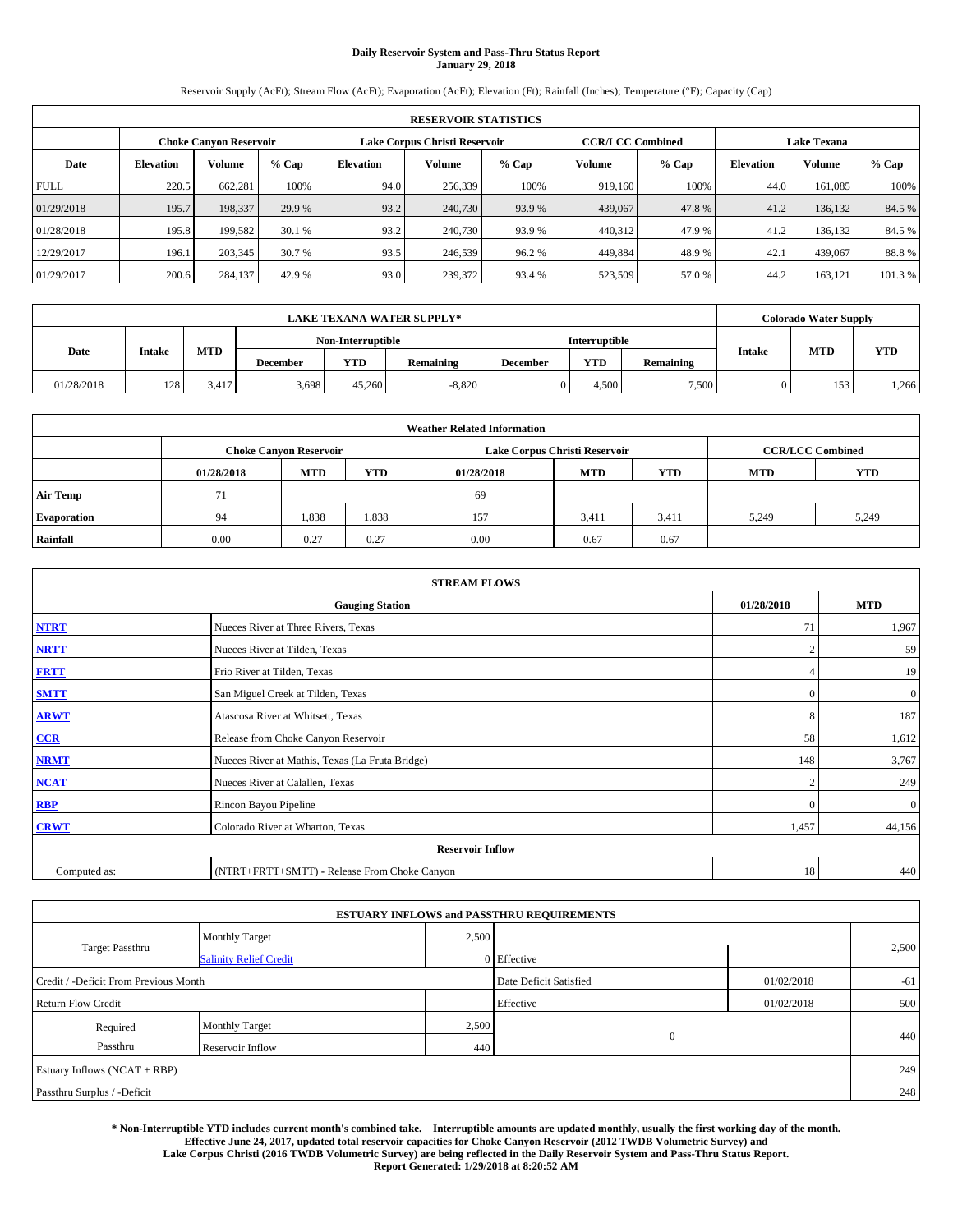# **Daily Reservoir System and Pass-Thru Status Report January 30, 2018**

Reservoir Supply (AcFt); Stream Flow (AcFt); Evaporation (AcFt); Elevation (Ft); Rainfall (Inches); Temperature (°F); Capacity (Cap)

|             | <b>RESERVOIR STATISTICS</b> |                               |         |                  |                               |         |                         |         |                    |               |        |
|-------------|-----------------------------|-------------------------------|---------|------------------|-------------------------------|---------|-------------------------|---------|--------------------|---------------|--------|
|             |                             | <b>Choke Canyon Reservoir</b> |         |                  | Lake Corpus Christi Reservoir |         | <b>CCR/LCC Combined</b> |         | <b>Lake Texana</b> |               |        |
| Date        | <b>Elevation</b>            | Volume                        | $%$ Cap | <b>Elevation</b> | <b>Volume</b>                 | $%$ Cap | Volume                  | $%$ Cap | <b>Elevation</b>   | <b>Volume</b> | % Cap  |
| <b>FULL</b> | 220.5                       | 662,281                       | 100%    | 94.0             | 256,339                       | 100%    | 919,160                 | 100%    | 44.0               | 161,085       | 100%   |
| 01/30/2018  | 195.8                       | 199,582                       | 30.1 %  | 93.2             | 240,730                       | 93.9 %  | 440,312                 | 47.9 %  | 41.2               | 136,132       | 84.5 % |
| 01/29/2018  | 195.7                       | 198,337                       | 29.9 %  | 93.2             | 240,730                       | 93.9 %  | 439,067                 | 47.8%   | 41.2               | 136.132       | 84.5 % |
| 12/30/2017  | 196.1                       | 203,345                       | 30.7 %  | 93.4             | 244,597                       | 95.4 %  | 447,942                 | 48.7%   | 42.0               | 440,312       | 88.8%  |
| 01/30/2017  | 200.5                       | 283,980                       | 42.8%   | 93.0             | 239,372                       | 93.4 %  | 523,352                 | 56.9%   | 44.2               | 163,121       | 101.3% |

| <b>LAKE TEXANA WATER SUPPLY*</b> |                   |            |                 |            |                  |                 |       | <b>Colorado Water Supply</b> |               |     |            |
|----------------------------------|-------------------|------------|-----------------|------------|------------------|-----------------|-------|------------------------------|---------------|-----|------------|
|                                  | Non-Interruptible |            |                 |            | Interruptible    |                 |       |                              |               |     |            |
| Date                             | <b>Intake</b>     | <b>MTD</b> | <b>December</b> | <b>YTD</b> | <b>Remaining</b> | <b>December</b> | YTD   | <b>Remaining</b>             | <b>Intake</b> | MTD | <b>YTD</b> |
| 01/29/2018                       | 128               | 3.545      | 3,698           | 45.387     | $-8,947$         |                 | 4.500 | 7,500                        |               | 153 | 1,266      |

| <b>Weather Related Information</b> |            |                               |            |            |                               |                         |            |            |  |  |
|------------------------------------|------------|-------------------------------|------------|------------|-------------------------------|-------------------------|------------|------------|--|--|
|                                    |            | <b>Choke Canyon Reservoir</b> |            |            | Lake Corpus Christi Reservoir | <b>CCR/LCC Combined</b> |            |            |  |  |
|                                    | 01/29/2018 | <b>MTD</b>                    | <b>YTD</b> | 01/29/2018 | <b>MTD</b>                    | <b>YTD</b>              | <b>MTD</b> | <b>YTD</b> |  |  |
| <b>Air Temp</b>                    | 72         |                               |            | 70         |                               |                         |            |            |  |  |
| <b>Evaporation</b>                 | 167        | 2,005                         | 2,005      | 225        | 3,636                         | 3,636                   | 5.641      | 5,641      |  |  |
| Rainfall                           | 0.00       | 0.27                          | 0.27       | 0.00       | 0.67                          | 0.67                    |            |            |  |  |

| <b>STREAM FLOWS</b> |                                                 |              |              |  |  |  |  |  |  |
|---------------------|-------------------------------------------------|--------------|--------------|--|--|--|--|--|--|
|                     | <b>Gauging Station</b>                          |              |              |  |  |  |  |  |  |
| <b>NTRT</b>         | Nueces River at Three Rivers, Texas             | 72           | 2,039        |  |  |  |  |  |  |
| <b>NRTT</b>         | Nueces River at Tilden, Texas                   |              | 60           |  |  |  |  |  |  |
| <b>FRTT</b>         | Frio River at Tilden, Texas                     |              | 23           |  |  |  |  |  |  |
| <b>SMTT</b>         | San Miguel Creek at Tilden, Texas               | $\mathbf{0}$ | $\mathbf{0}$ |  |  |  |  |  |  |
| <b>ARWT</b>         | Atascosa River at Whitsett, Texas               |              |              |  |  |  |  |  |  |
| $CCR$               | Release from Choke Canyon Reservoir             |              |              |  |  |  |  |  |  |
| <b>NRMT</b>         | Nueces River at Mathis, Texas (La Fruta Bridge) | 139          | 3,906        |  |  |  |  |  |  |
| <b>NCAT</b>         | Nueces River at Calallen, Texas                 | $\Omega$     | 249          |  |  |  |  |  |  |
| RBP                 | Rincon Bayou Pipeline                           | $\theta$     | $\mathbf{0}$ |  |  |  |  |  |  |
| <b>CRWT</b>         | Colorado River at Wharton, Texas                | 1,415        | 45,572       |  |  |  |  |  |  |
|                     | <b>Reservoir Inflow</b>                         |              |              |  |  |  |  |  |  |
| Computed as:        | (NTRT+FRTT+SMTT) - Release From Choke Canyon    |              |              |  |  |  |  |  |  |

| <b>ESTUARY INFLOWS and PASSTHRU REQUIREMENTS</b> |                               |       |                        |            |       |  |  |  |  |  |
|--------------------------------------------------|-------------------------------|-------|------------------------|------------|-------|--|--|--|--|--|
|                                                  | <b>Monthly Target</b>         | 2,500 |                        |            |       |  |  |  |  |  |
| <b>Target Passthru</b>                           | <b>Salinity Relief Credit</b> |       | 0 Effective            |            | 2,500 |  |  |  |  |  |
| Credit / -Deficit From Previous Month            |                               |       | Date Deficit Satisfied | 01/02/2018 | $-61$ |  |  |  |  |  |
| <b>Return Flow Credit</b>                        |                               |       | Effective              | 01/02/2018 | 500   |  |  |  |  |  |
| Required                                         | <b>Monthly Target</b>         | 2,500 |                        |            |       |  |  |  |  |  |
| Passthru<br>Reservoir Inflow                     |                               | 459   | $\mathbf{0}$           |            | 459   |  |  |  |  |  |
| Estuary Inflows (NCAT + RBP)                     |                               |       |                        |            |       |  |  |  |  |  |
| Passthru Surplus / -Deficit                      |                               |       |                        |            |       |  |  |  |  |  |

**\* Non-Interruptible YTD includes current month's combined take. Interruptible amounts are updated monthly, usually the first working day of the month. Effective June 24, 2017, updated total reservoir capacities for Choke Canyon Reservoir (2012 TWDB Volumetric Survey) and Lake Corpus Christi (2016 TWDB Volumetric Survey) are being reflected in the Daily Reservoir System and Pass-Thru Status Report. Report Generated: 1/30/2018 at 8:16:44 AM**